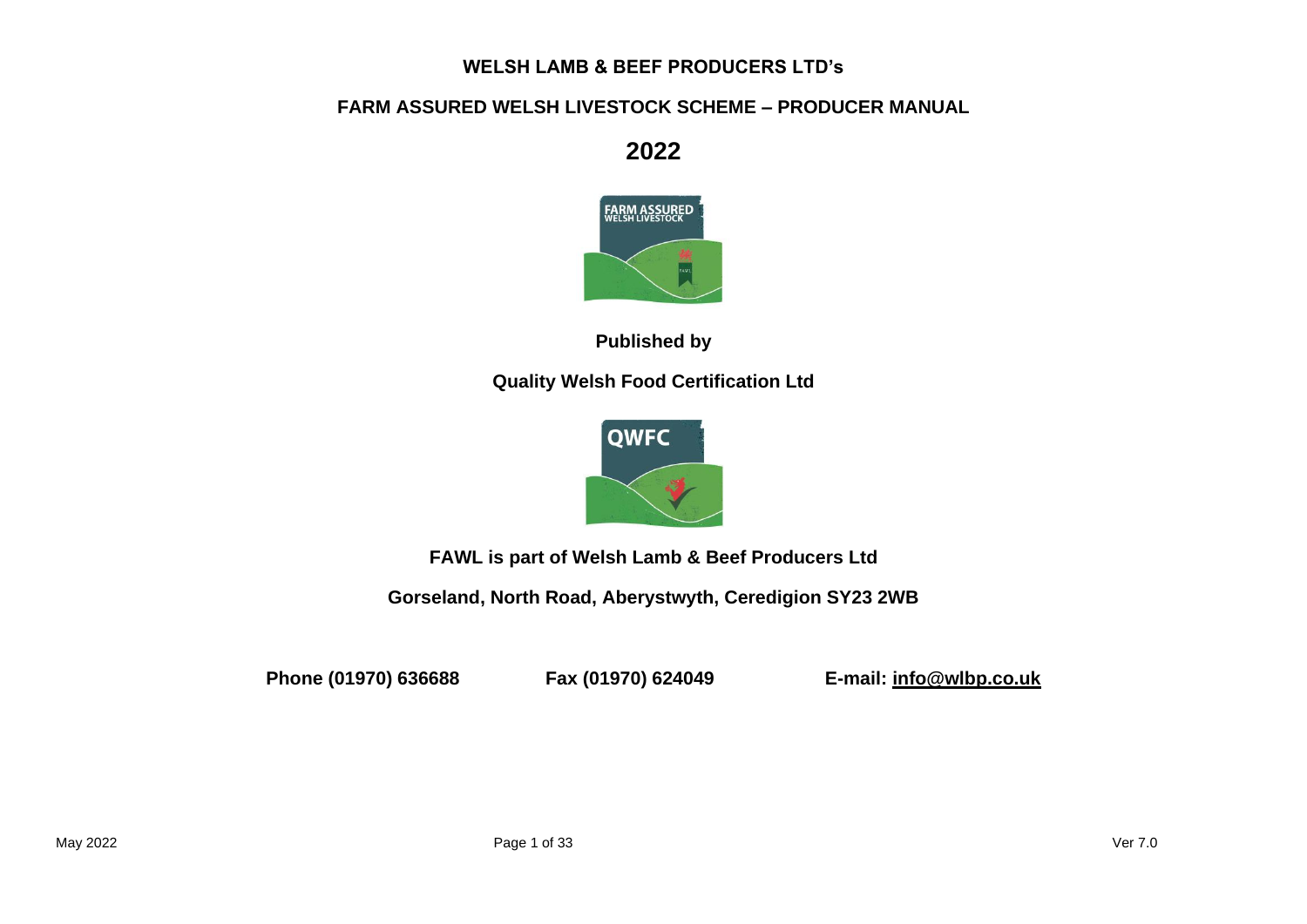## **Introduction**

Quality Welsh Food Certification Ltd (QWFC) is a Certification Body accredited by the United Kingdom Accreditation Service (UKAS) to ISO17065, an internationally recognised standard for certification bodies

This document contains information that you need to know before you decide to join any scheme operated by QWFC or to maintain your certification for a scheme, including information on how we conduct assessments: it must be read in conjunction with the scheme standards that will be the subject of assessment and certification activity. Please be sure to read all documents in full before applying for certification or before your next assessment.

## **Application for certification**

Applicants must complete an application form and submit payment to QWFC before initial assessments. Further information on the application process & fees are available on our website www.qwfc.co.uk or contact QWFC on 01970 636688. Payment must be made as specified in the Scheme Fees Leaflet and assessment(s) undertaken at the intervals stipulated in scheme rules to maintain certification.

## **Assessments**

We check whether applicants or clients are complying with the scheme standards by a system of assessments undertaken either by one of our nominated assessors or another assessment body. An initial assessment is required before certification may be granted and further assessments carried out at specific intervals according to each scheme to assess continuing compliance with the scheme standards: our assessor will contact you when your assessment is due to arrange a convenient date. If you are unable to agree a date by the date the assessment is due, certification may be delayed or suspended pending the assessment. In some circumstances, we may need to revisit your premises or place of activity to verify that Corrective Action identified during an initial or subsequent Assessment has been completed. Clients will also be selected, at random, for an additional Assessment, which may be carried out with minimal or no notification.

The Welsh Government Quarantine Unit Scheme is subject to 'in-use' inspection by the Animal Health & Plant Agency (APHA). If APHA identify a non-conformance against the QU Scheme Standard, QWFC will need to investigate further. This may require a further visit which may incur a fee; you will be contacted to agree to this before we proceed. Fees are not refundable

The average time required for an initial and subsequent Assessment or re-visit will vary according to each Scheme.

Please try and prepare for the Assessment so that it can be carried out as effectively, efficiently and timely as possible. If the Assessor is unable to complete the assessment because for example, some records may not have been available, processes in operation or facilities may not be to hand, it may be necessary to re-visit and unfortunately, we will need to pass on the extra cost.

## **The Assessor will need to:**

**(a)** talk to the person responsible for the operation of the activity for which certification is being applied for **(b)** review relevant records **(c)** have access to facilities, buildings; land; livestock or processes **(d)** evaluate samples of inputs or outputs

Please make sure that the assessor will be able to assess all the different elements of a process; service or facility that is to be certified as required. If only part of an operation is available for assessment, you may only be certified for the activity assessed or you may be declined certification. In certain circumstances (eg where a facility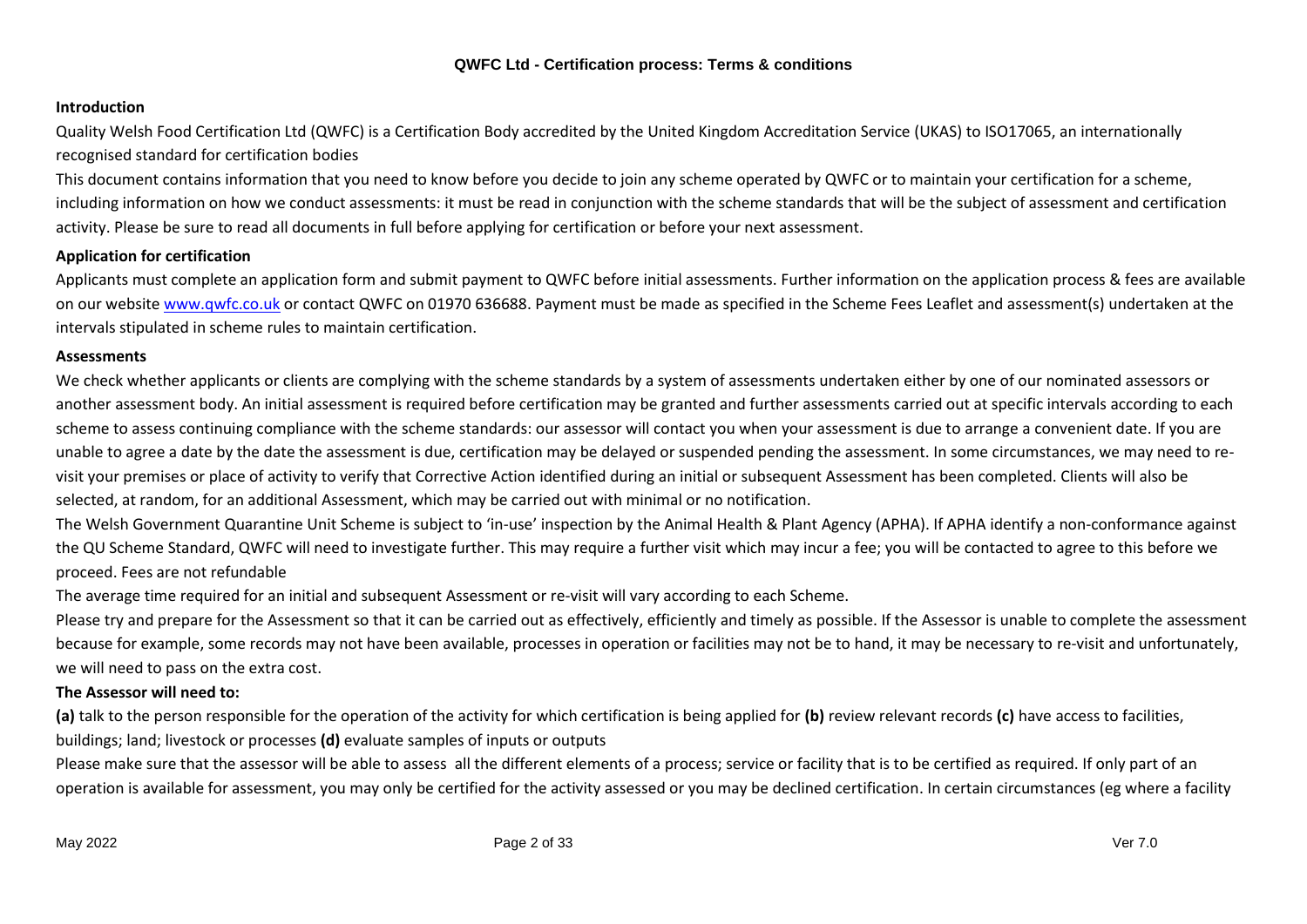will not be in operation at the time of assessment) it may be acceptable to explain and demonstrate how the operation will work in practice in order for the assessment to be completed**.**

Any issues found during assessment that don't comply with the requirements of a scheme's standards, will be recorded by the assessor and you will be asked to sign to confirm your agreement. The assessor will leave a record of the issues; this is to provide information only and is not indicative of whether certification will be granted or declined.

The assessor's report & record of any issues found will be forwarded to QWFC who following review and a decision on certification will notify you of the results of the assessment. You will be informed of non-conformances that require corrective action, the timescale for completion & return of evidence to QWFC for review as required. If you are unable to address non-conformances raised by the due date, you must contact us immediately. Certification will not be granted or be suspended if corrective action is not completed by the timescale stated. In some circumstances, a re-visit may be necessary which may incur a fee; you will be contacted to agree to this before we proceed. Fees are not refundable.

If you have no non-conformances or have satisfactorily attended to corrective actions raised, you may be granted certification against the scheme. You will be issued with a Certificate or Letter to confirm certification, check your documents carefully to make sure that the scope of certification meets your requirements.

Clients with valid certification for a scheme are permitted to use the appropriate scheme mark and QWFC logo on products, literature, stationery, and advertising where relevant. Use of scheme marks is subject to approval & must be in accordance with the rules specified in the **"**Conditions Governing the Use of Certification Marks" which is available on available on our website www.qwfc.co.uk or contact QWFC on 01970 636688.

QWFC Certificates of Conformity are not transferable and are the property of QWFC. Certificates are valid until the expiry date stated on them unless surrendered;

replaced or revoked & should be reproduced in their entirety when required. QWFC's certificates can only be used in relation to activities; facilities or products that are included in the scope of certification.

Certification will be suspended & you will be unable to market your output, undertake a service or operate a facility as certified against the scheme if you:

- Do not complete corrective action required by the timescale specified or
- Fail to pay any fees due
- Are in breach of the requirements of scheme standards or operating procedures,
- Are abusive towards any person who is part of the certification process
- Bring the relevant scheme into disrepute
- Subject to legal action

Certification may also be suspended whilst QWFC investigate any compliant received

You will be notified of the suspension and informed of the reason & action required. Permanent withdrawal of certification may follow suspension and means you will have to re-apply to join the scheme. Following suspension or withdrawal of certification any QWFC Certificate of Conformity and scheme marks must be returned to QWFC, and you must cease forthwith to make any claims that you are certified by QWFC.

You must inform us, without delay: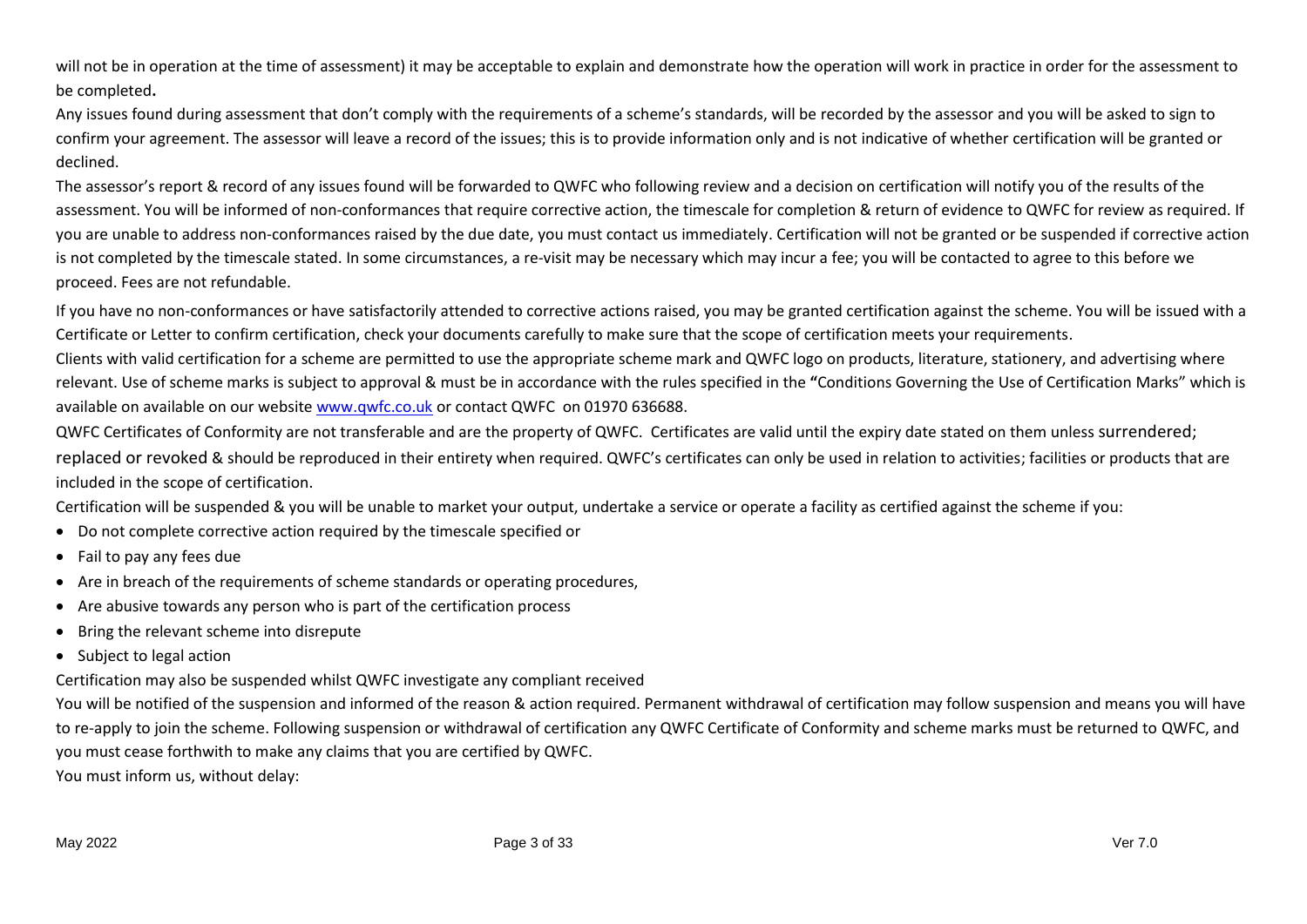- If you wish to change the scope of your certification; a further assessment may be required. If you do not inform us of all the scope of your activity, it could lead to your products being rejected or use of facilities suspended
- Of any change in your circumstance, for example a change in the structure of a company or partnership. Such notification should be made in writing. Certification is nontransferable and a change of ownership requires a new application.
- Immediately if you or any member of a legal entity that is a client of QWFC that you are associated with is/are subject to any legal action concerning any aspect of the operations of an individual, organisation or legal entity for which QWFC is the certification body. This will include investigation by, prosecution by or the issue of a statutory notice from a statutory body
- Of an issue of which you are aware that could affect human or animal health. Under current legislation you must also notify the relevant competent authority

## **RULES GOVERNING CERTIFICATION**

## **Clients shall:**

At all times comply with these rules as amended from time to time;

- Comply with the requirements of the Scheme Standard & QWFC 'Terms & Conditions of certification'. Repeated failure to comply with any of the specified requirements of the Scheme Standard or breach of QWFC 'Terms & Conditions of certification' may result in suspension or withdrawal of Certification
- Implement as appropriate, any changes to the scheme standard that may be communicated to you
- Retain a copy of the most recent Scheme Standard
- Give representatives of QWFC, and 'observers as required, access during normal working hours to establishments.
- Nominate a management representative and one or more deputies authorised to act in the main nominee's absence (and replacement nominees as may be necessary) who shall be responsible for all matters in connection with the requirements of the Certification
- Correct any deficiencies identified during continuing assessments;
- Ensure that products; activities or facilities continue to fulfil requirements & not deliver or knowingly permit the delivery or sale of downgraded products as products conforming to the Scheme Standard;
- Use a Mark of Conformance or make claims regarding certification only in respect of products; activities or facilities which are subject to the Certification, produced at the address stated, and strictly in accordance with the conditions for its use;
- Discontinue any use of a Mark of Conformance which is outside the scope of the conditions for its use, or which is unacceptable to QWFC, and any form of statement with reference to the authority of the Client to claim compliance with a Certification Scheme which in the opinion of QWFC might be misleading;
- Upon withdrawal of the Certification (however determined) forthwith discontinue use of any Mark of Conformance for which a licence has been issued and all advertising matter which contains any reference thereto. In addition, any other documents in possession of the Client which bear reference to the Certificate of Conformance shall, if QWFC requires, be so treated;
- Not conduct operations in a manner which may affect the confidence of buyers and consumers in the reliability of QWFC's Certification Schemes.
- It is a condition of certification that you cooperate in the investigation of any complaint by QWFC & record any complaints received & action taken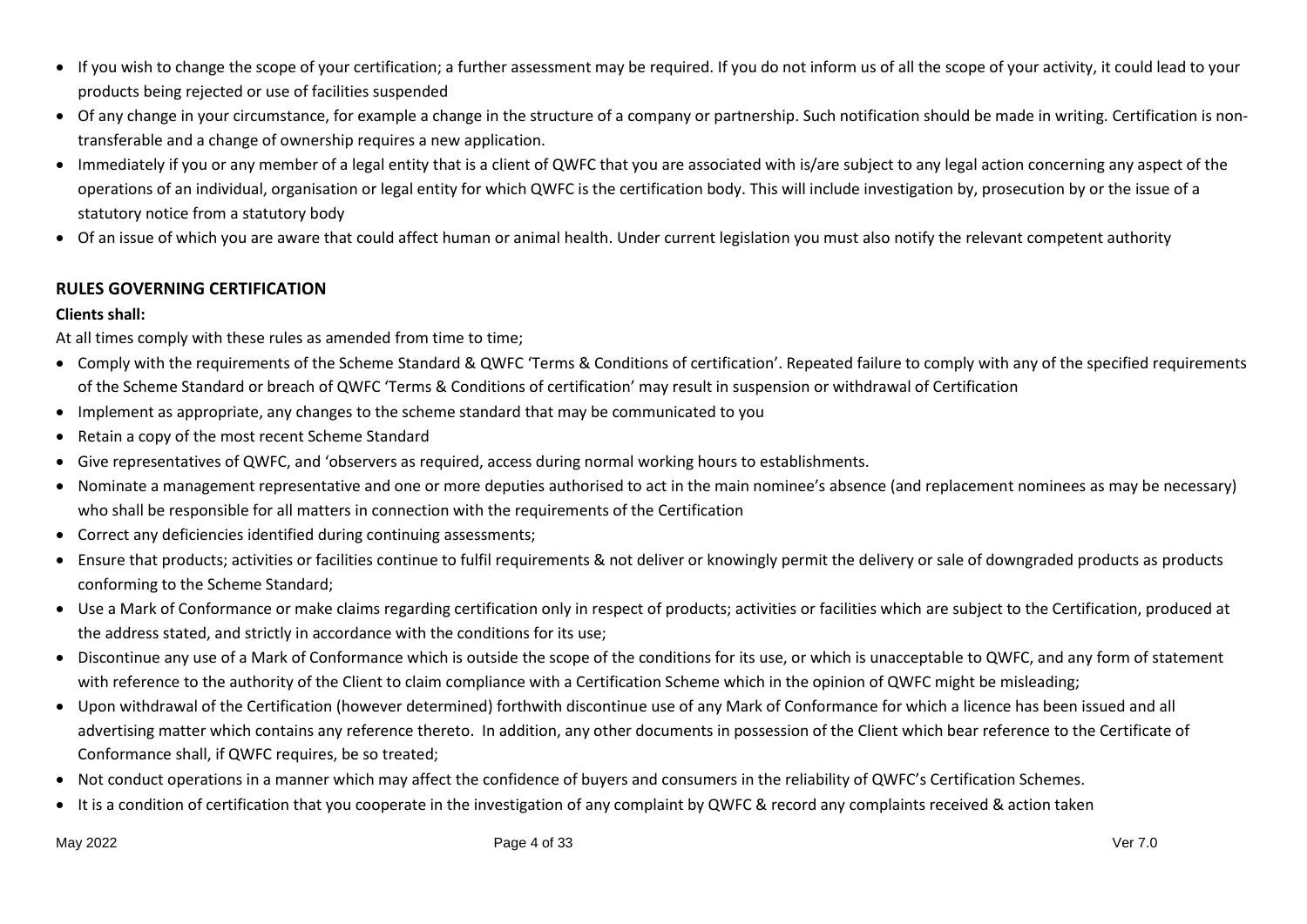## **Having regard for QWFC administrative costs, Clients and Applicants shall pay:**

- the relevant annual fee for assessment and Certification;
- the cost of any additional assessment deemed to be necessary;
- the cost of assessment where less than 24 hours' notice of the need to cancel is given; or it has been cancelled on more than 2 consecutive occasions
- the cost of any additional sampling or testing deemed to be necessary;
- any additional costs incurred by QWFC due to non-conformance with these Rules.

## **Further Information**

For more information on the operation of QWFC certification schemes and the QWFC certification procedure, please visit our website www.qwfc.co.uk or contact QWFC on 01970 636688.

If you wish to appeal against any decision on certification, please write to us at QWFC, Gorseland, North Road, Aberystwyth, Ceredigion, SY23 2WB within 14 days of receiving notice of the decision stating why why you believe the decision to be wrong. if we are unable to resolve this issue, a tribunal appointed by QWFC will consider the appeal: you will be entitled to make representations to that tribunal. For full details of the QWFC appeals procedure contact QWFC on 01970 636688. Any complaint regarding the operation of QWFC certification schemes and the QWFC certification procedure should be forwarded to QWFC, Gorseland, North Road, Aberystwyth, Ceredigion, SY23 2WB; for investigation

## **Statement of Policy**

QWFC undertake to administer Schemes and their certification activities effectively and efficiently at all times. However, we cannot be held responsible for any losses that arise from, including without limitation, any industrial action or the failure of any machine, data, processing system, transmission link or any other event outside our reasonable control.

QWFC reserves the right to implement alterations to scheme standards and operating procedures where, at its absolute discretion, it considers it necessary to do so, for example in response to new or amended legislation. You will be informed of any changes and the timeframe for their implementation, and must ensure full compliance with any changes and relevant legislation to retain certification. Scheme standards may be in addition to any statutory requirements. Nothing in any scheme standards shall be deemed to provide any exemption from the legislation and you must comply with all legislation relevant to the scope of the scheme at all times. Under no circumstances shall QWFC, their employees or agents be liable for any losses, damage, charges, costs or expenses of whatever nature (including consequential loss) which you may suffer or incur by reason of, or arising directly or indirectly from the administration by QWFC, their employees or agents or the performance of their respective obligations in connection with a certified scheme save to the extent that such loss, damage, charges, costs and/or expenses arises as a result of finally and judicially determined gross negligence or wilful default of such persons.

It is a condition of certification that you agree to abide by the Scheme standards, QWFC 'Terms & Conditions of Certification' and Producer Manual. QWFC reserves the right to implement alterations to the Scheme standards and QWFC 'Terms & Conditions of Certification' where it considers it necessary to do so. The scheme standards, QWFC 'Terms & Conditions of Certification' and Producer Manual represent the entire understanding between applicants or clients and QWFC and applicants or clients will need to acknowledge that they have not relied upon any other statement (written or oral) in applying for certification or claims to be certified against the scheme.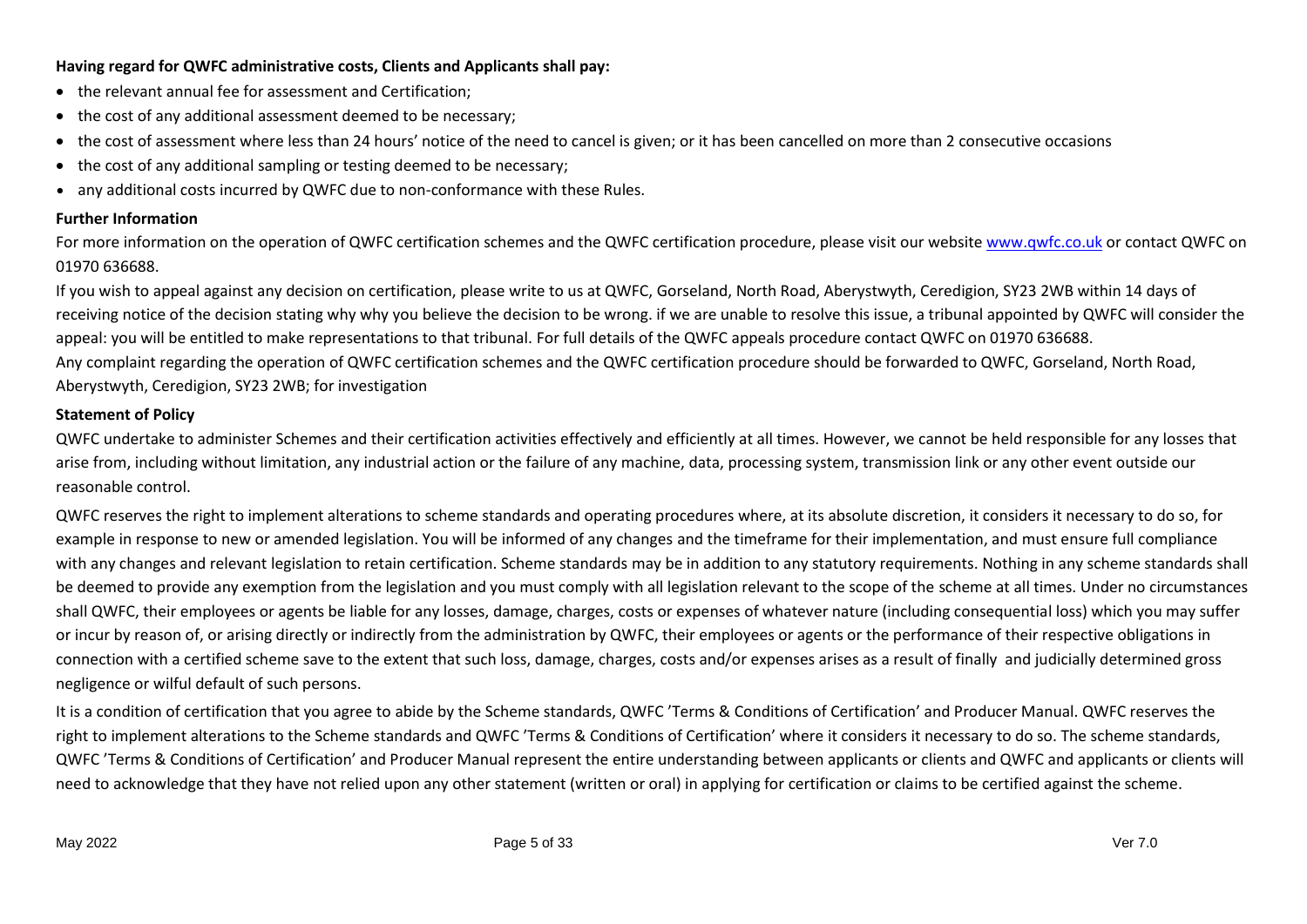#### **Section 1: Food Safety**

The safety of the food we eat is of paramount importance and it is the responsibility of all those who produce, prepare and market food to guarantee the integrity of their role in the food chain. To that end, FAWL members need to ensure that they comply with the following food safety related standards. **Rows marked with the letter 'C' refer to standards that apply to cattle, while 'S' refer to sheep standards; CS applies to both. Standards marked 'Key' indicates that if a farm assessor finds a major non-conformance against that standard, it may result in suspension of certification until it is put right**

|                                      |                       |               | Requirement                                                                                                                                                                                                                                                                                                                                                                                                                                                                                                                                            | Guidance                                                                                                                                                                                                                                                                                                                                                                           |
|--------------------------------------|-----------------------|---------------|--------------------------------------------------------------------------------------------------------------------------------------------------------------------------------------------------------------------------------------------------------------------------------------------------------------------------------------------------------------------------------------------------------------------------------------------------------------------------------------------------------------------------------------------------------|------------------------------------------------------------------------------------------------------------------------------------------------------------------------------------------------------------------------------------------------------------------------------------------------------------------------------------------------------------------------------------|
|                                      |                       |               | 1. Livestock Movements and Traceability: To ensure that all livestock that are destined for human consumption can be traced back through the production chain.                                                                                                                                                                                                                                                                                                                                                                                         |                                                                                                                                                                                                                                                                                                                                                                                    |
| Cattle Tagging and<br>Passports      | 1a<br>Key             | Cattle<br>(C) | All calves must be double tagged, and passport applications made within<br>the deadline imposed by legislation. Passports must be kept in a safe and<br>secure place.<br>Deadlines: - Dairy calves $-1$ <sup>st</sup> tag within 36 hours, 2 <sup>nd</sup> within 20 days<br>Beef calves - Both tags within 20 days.<br>Passport applications - Within 27 days of birth.                                                                                                                                                                               | Refer to the BCMS Cattle Keepers Handbook for deadlines and full<br>details of keeper's obligation.<br>Please note that the use of brisket tags is illegal.<br>Link to handbook:<br>http://adlib.everysite.co.uk/resources/000/236/568/Cattle keepers hand<br>book.pdf<br>Link to Welsh Government Guidance:<br>https://gov.wales/cattle-movements-and-registration                |
| Cattle Herd Register                 | 1 <sub>b</sub><br>Key | C             | Cattle births, movements and deaths must be recorded and registered with<br>BCMS in accordance with current applicable legislation. An on-farm herd<br>register must be kept as required by current applicable legislation.                                                                                                                                                                                                                                                                                                                            | Refer to the BCMS Cattle Keepers Handbook (see above) for deadlines<br>and full details of keeper's obligation.<br>It is recommended to use a suitable record book such as the Welsh<br>Government's (WG) Cattle Herd Register or computer software<br>package<br>https://gov.wales/sites/default/files/publications/2018-01/farm-scheme-<br>inspections-herd-register-booklet.pdf |
| Sheep Tagging and<br>Identification. | 1c<br>Key             | S             | All lambs born on a holding must be identified in accordance with applicable<br>legislation. Lambs must be identified by tagging (or other approved means)<br>before they move off the holding of birth or before they reach 6 month of<br>age (if intensively managed) or 9 months (if extensively managed). Lambs<br>identified must be electronically tagged either with a single electronic<br>slaughter tag (if destined to be slaughter in an UK abattoir within 12<br>months) or full EID (1 electronic tag and a matching non-electronic tag). | Statutory requirement - Refer to the Sheep and Goats (Records,<br>Identification and Movement) (Wales) Order 2015. Refer also to<br>Guidance for Keepers - Rules for Identifying Sheep & Goats 2018<br>https://gov.wales/sites/default/files/publications/2020-11/sheep-and-<br>goat-identification-guidance-for-keepers-2018.pdf                                                  |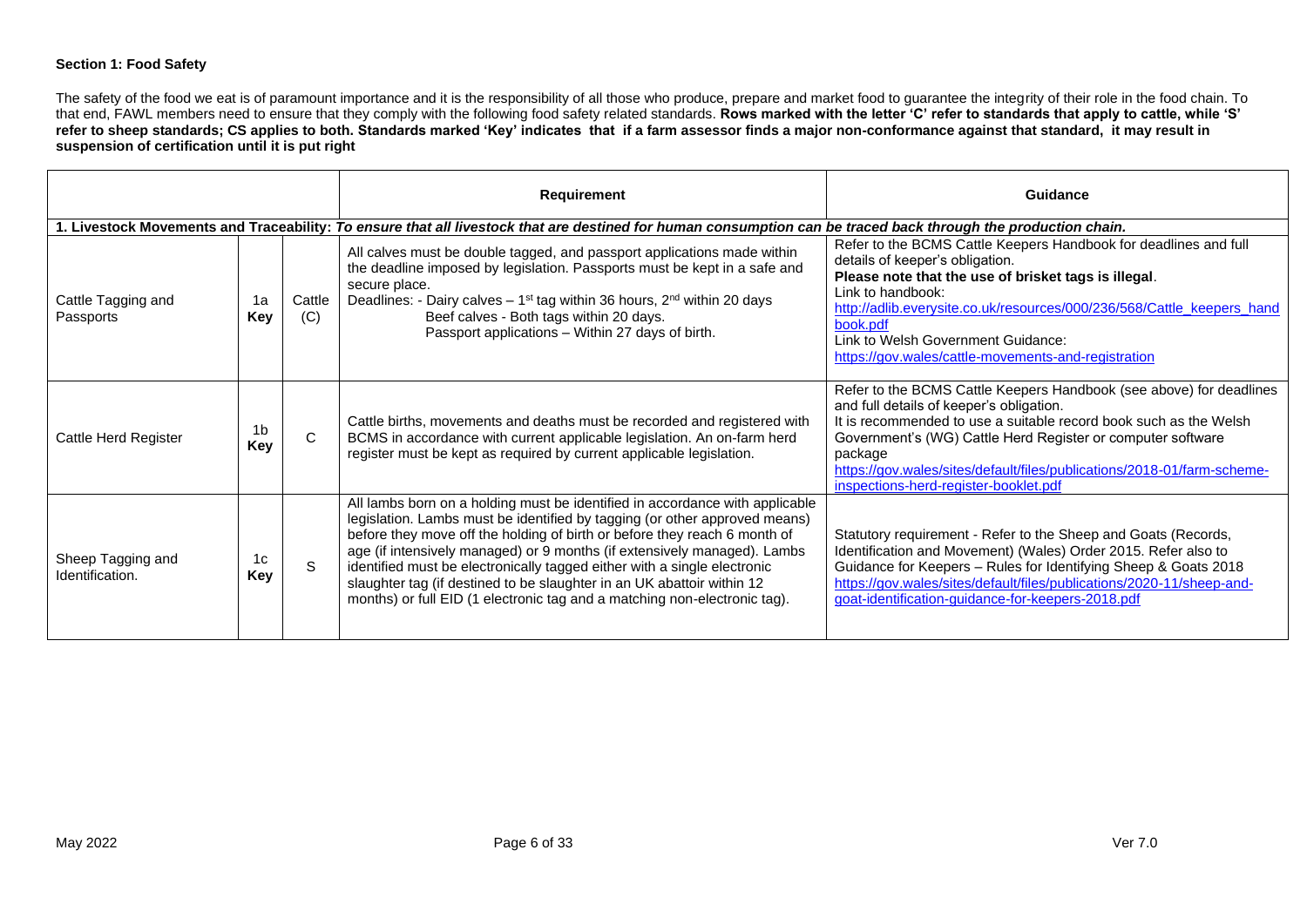| Sheep Flock Record      | 1d<br><b>Key</b> | $\mathbf S$ | An on-farm flock register must be kept as required by current applicable<br>legislation. An inventory of sheep on holdings as at the 1 <sup>st</sup> January must be<br>made each year. All details of identifications, deaths and movements must<br>be recorded:<br><b>Identification</b> – Within 36 hours of identification of the lamb (as in 1c<br>above)<br>Deaths - Within 36 hours of the discovery of the death. The record must<br>include method of disposal of carcass and relevant identification details.<br>Movements - Within 36 hours and a report to EID Cymru of the movement<br>(if via a Central Point of Recording, 48 hours is permitted for the entry of tag<br>details) details must include date, number and identity of sheep, source and<br>destination. | Refer to the WG publication - Guidance for Keepers - Rules for<br>Identifying Sheep & Goats - Section 4 (See above for link)<br>It is recommended to use WLBP's online movement records package, a<br>suitable record book such as the WG Sheep and Goat Record Book or<br>EID Cymru's online service |
|-------------------------|------------------|-------------|--------------------------------------------------------------------------------------------------------------------------------------------------------------------------------------------------------------------------------------------------------------------------------------------------------------------------------------------------------------------------------------------------------------------------------------------------------------------------------------------------------------------------------------------------------------------------------------------------------------------------------------------------------------------------------------------------------------------------------------------------------------------------------------|-------------------------------------------------------------------------------------------------------------------------------------------------------------------------------------------------------------------------------------------------------------------------------------------------------|
| Sheep Movement Licences | 1e<br><b>Key</b> | S           | Movement documents must be used to declare to EID Cymru all sheep<br>movements onto and off the holding within three days of movement. These<br>must include individual identity numbers where relevant.                                                                                                                                                                                                                                                                                                                                                                                                                                                                                                                                                                             | It is recommended that the WLBP web-based records service or EID<br>Cymru online movement recording service is used. Otherwise, the white<br>copy of the movement licence must be returned to EID Cymru within 3<br>days of movement.                                                                 |
| Bought in livestock     | 1f               | <b>CS</b>   | All livestock must spend a minimum period prior to slaughter on a farm that<br>is registered under a recognised farm assurance scheme. That period may<br>be shared between more than one assured farm. Checks must be made by<br>the buyer to ensure that a previous owner was a member of an approved<br>assurance scheme.<br>The minimum periods are: - Beef 90 days and Sheep 60 days.                                                                                                                                                                                                                                                                                                                                                                                           | It is advisable to buy only from Farm Assured holdings. Approved<br>assurance schemes are QMS Cattle & Sheep schemes; the Red<br>Tractor Beef & Lamb; LMC NI Beef & Lamb Scheme                                                                                                                       |
| <b>Assurance Status</b> | 1g               | <b>CS</b>   | If you intend to market your produce as farm assured, the following<br>provisions apply:<br>If livestock are purchased from a market, the market must be<br>$\bullet$<br>assured.<br>If livestock travel via a collection centre, the collection centre must<br>be assured.<br>Hauliers and vehicles used to transport livestock must be assured,<br>either under the FAWL scheme, the Red Tractor Livestock<br>Transport scheme (or equivalent).                                                                                                                                                                                                                                                                                                                                    | If any of your finished stock is likely to end up being marketed under the<br>Red Tractor label, it is important to ensure that each link in the supply<br>chain, including haulier, auction market, collection centre or processor<br>is part of a recognised assurance scheme                       |
| Store sales             | 1 <sub>h</sub>   | <b>CS</b>   | Documentation supplied with store and breeding livestock that are sold to<br>another producer must include evidence of FAWL certification and details of<br>any medicines or medicated feeds administered for which the statutory<br>withdrawal period has not yet expired.                                                                                                                                                                                                                                                                                                                                                                                                                                                                                                          | Refer to Food Standards Agency Wales - Food Chain Information<br>Requirement.<br>https://www.food.gov.uk/business-guidance/food-chain-information                                                                                                                                                     |
|                         |                  |             | 2. Safe Use of Medicines To ensure responsible, judicious and appropriate use of medicines so that food safety is not compromised.                                                                                                                                                                                                                                                                                                                                                                                                                                                                                                                                                                                                                                                   |                                                                                                                                                                                                                                                                                                       |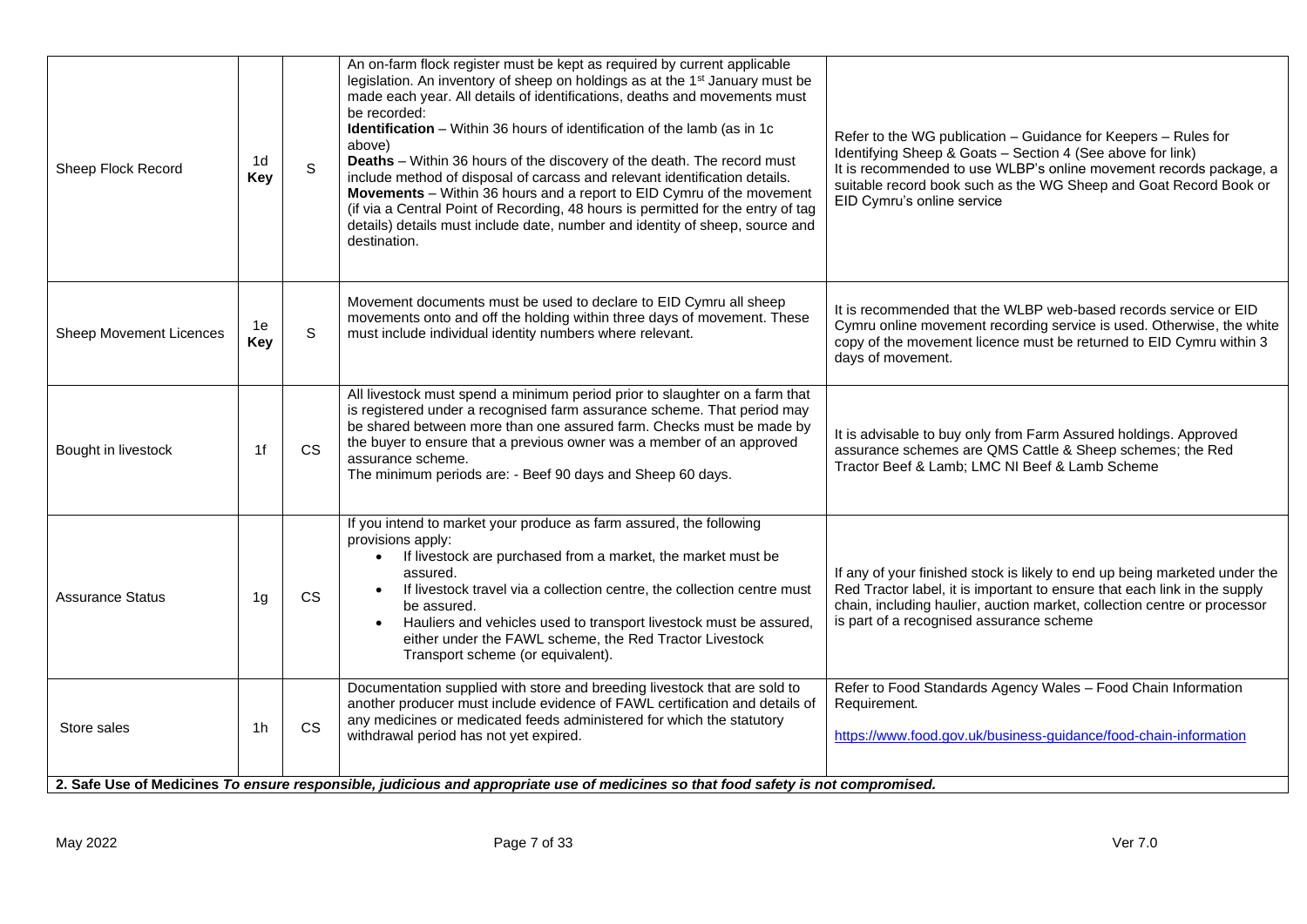| Controlled medicines                         | 2a<br>Key             | <b>CS</b> | Medicines that are controlled by the Veterinary Medicines Directorate<br>(VMD) must be sourced only from authorised suppliers. Products in<br>category POM-V may only be sourced from a vet or a pharmacist and<br>category POM-VPS may also be sourced from a Suitably Qualified Person<br>(SQP). All containers must carry a prescription label from the supplier that<br>identifies the farm where it is to be used. | A SQP is trained and registered and usually operates from an<br>agricultural supplies' premises.                                                  |
|----------------------------------------------|-----------------------|-----------|-------------------------------------------------------------------------------------------------------------------------------------------------------------------------------------------------------------------------------------------------------------------------------------------------------------------------------------------------------------------------------------------------------------------------|---------------------------------------------------------------------------------------------------------------------------------------------------|
| Inappropriate or illegal use<br>of medicines | 2 <sub>b</sub><br>Key | <b>CS</b> | Members must not use or be in possession of unauthorised or controlled<br>medicines unless legally prescribed by an authorised supplier. Controlled<br>medicines must only be used on the livestock and for the condition or<br>ailment for which they were prescribed.                                                                                                                                                 | It is an offence to use or be in possession of unauthorised or controlled<br>medicines unless legally prescribed by an authorised supplier.       |
| Withdrawal periods                           | 2c<br>Kev             | <b>CS</b> | All livestock producers must demonstrate that a procedure is in place to<br>ensure that no animals that have had a medicine treatment can be sent to<br>the abattoir before the statutory withdrawal period for the medicine has<br>expired.                                                                                                                                                                            | Refer to Food Standards Agency Wales - Food Chain Information<br>Requirement.<br>https://www.food.gov.uk/business-guidance/food-chain-information |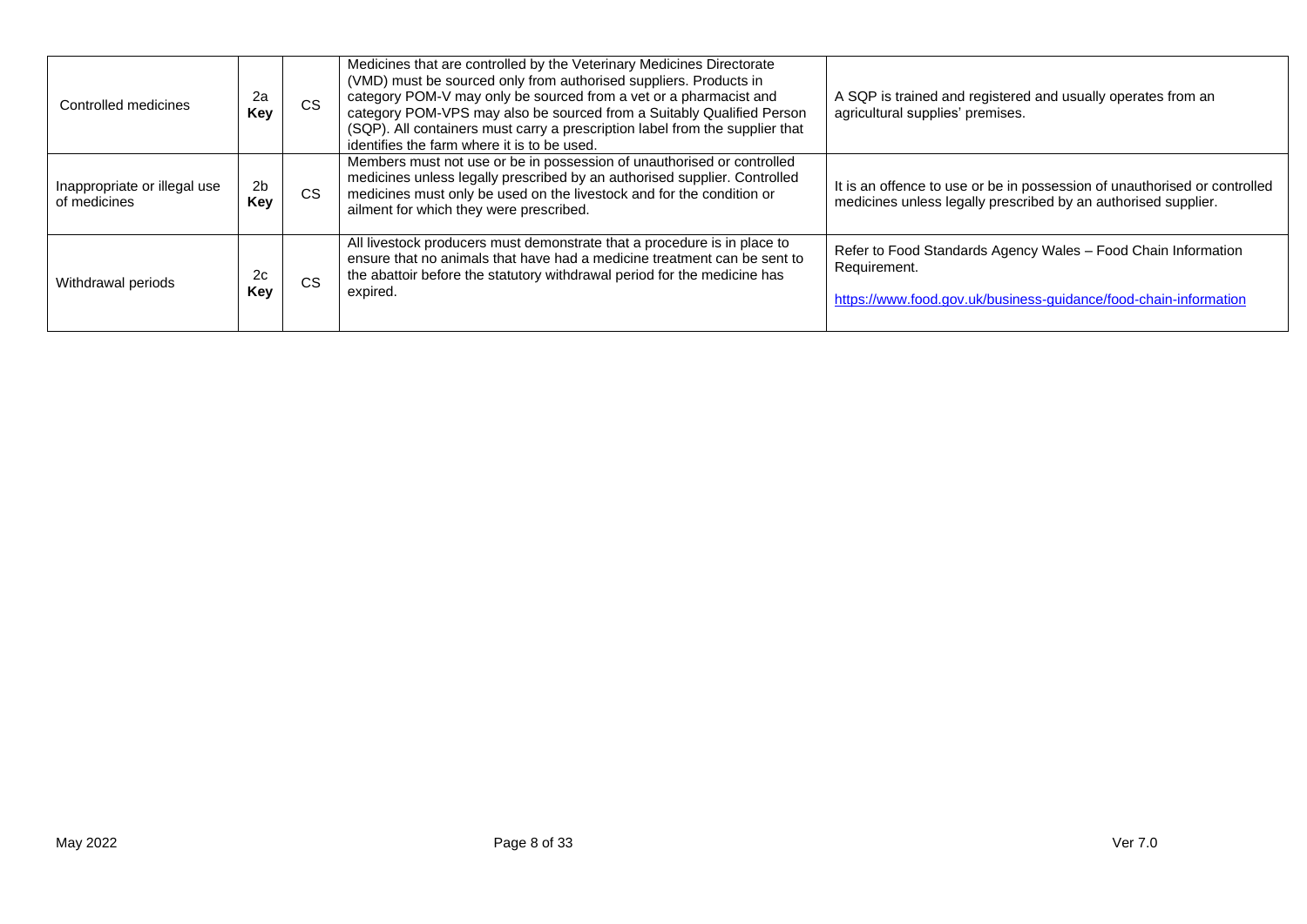| Identity of treated animals           | 2d<br><b>Key</b>      | <b>CS</b> | All treated animals must be clearly identifiable for the duration of the statutory<br>withdrawal period of the medicine administered. The number treated and<br>means of identification must be recorded.                                                                                                                                                            | A system of batch colour marking, individual tag recording or<br>other clear means of identification needs to be operated                                                                                           |
|---------------------------------------|-----------------------|-----------|----------------------------------------------------------------------------------------------------------------------------------------------------------------------------------------------------------------------------------------------------------------------------------------------------------------------------------------------------------------------|---------------------------------------------------------------------------------------------------------------------------------------------------------------------------------------------------------------------|
| Broken needle policy                  | 2e<br>Key             | <b>CS</b> | There must be an effective procedure for locating and dealing with hypodermic<br>needles that have broken off during treatment of an animal.                                                                                                                                                                                                                         | See FAWL Scheme Management Record (FSMR)                                                                                                                                                                            |
| 3. Livestock Diets                    |                       |           | To ensure that all livestock are fed only good wholesome diets appropriate for ruminant nutrition.                                                                                                                                                                                                                                                                   |                                                                                                                                                                                                                     |
| Permitted Ingredients                 | 3a<br>Key             | <b>CS</b> | Diets must not contain ingredients that are prohibited under UK law to be fed<br>to ruminants. The inclusion of a licensed feed additive or medication must be<br>in accordance with the relevant UK legislation. The use of antimicrobial and<br>anabolic agents, (including hormones) for growth promotion are banned under<br>UK legislation.                     | No animal products or by-products may be fed (with the<br>exception of fish oils and milk products.)<br>If medicated feeds are fed, FAWL standards 2c and 2d will also<br>apply                                     |
| Compound and Blended Feed<br>Supplier | 3 <sub>b</sub><br>Key | <b>CS</b> | Compound or blended feeds must be sourced only from a merchant or<br>manufacturer that is certified with an AIC Feed Assurance Scheme such as<br>UFAS or a scheme that has agreed equivalent standard.                                                                                                                                                               | This should include minerals, feed blocks, supplements and milk<br>replacers.<br>https://www.agindustries.org.uk/sectors/trade-assurance-<br>schemes.html                                                           |
| Other feed sources                    | 3c<br><b>Key</b>      | CS        | All other feed materials sourced from off the farm must either be from a<br>UFAS/ FEMAS registered feed merchant, a TASCC registered grain merchant<br>or another assured farm or if from a non-assured source must be covered by<br>an acceptable warranty declaration.                                                                                             | See FSMR for an acceptable warranty declaration format. See<br>also Appendix 8<br>This requirement includes unprocessed fodder, roots and<br>vegetables whether sourced direct from a producer or from a<br>dealer. |
| Home Mixing                           | 3d<br>Key             | <b>CS</b> | All home mixers of feedstuffs must be registered with the relevant authority.<br>Home mixing must be conducted in accordance with the Industry Code of<br>Practice for On-Farm Feeding.                                                                                                                                                                              | Local Authority Trading Standards registration unless the mixing<br>incorporates POM-VPS defined products that require Veterinary<br>Medicines Directorate registration.                                            |
| <b>Pesticide Applications</b>         | 3e<br><b>Key</b>      | <b>CS</b> | When applying crop protection chemicals to crops or forage that will be fed to<br>livestock, it must be done in accordance with the manufacturer's<br>recommendations and the statutory conditions prescribed for each product.<br>The statutory records must be kept for each application.                                                                          | Ref: - Code of Practice for Using Plant Protection Products                                                                                                                                                         |
| Feed records                          | 3f<br><b>Key</b>      | <b>CS</b> | The quantities and the constituent ingredients of all feedstuffs, whether home<br>mixed or brought in, must be documented and the details kept for at least two<br>years from the last date of feeding the product. If feed has to be sent for<br>analysis to confirm its suitability as animal feed, a record of the result of that<br>analysis must be maintained. | Retain copies of manufacturers' labels and delivery documents.<br>Retain home-mix day sheets.                                                                                                                       |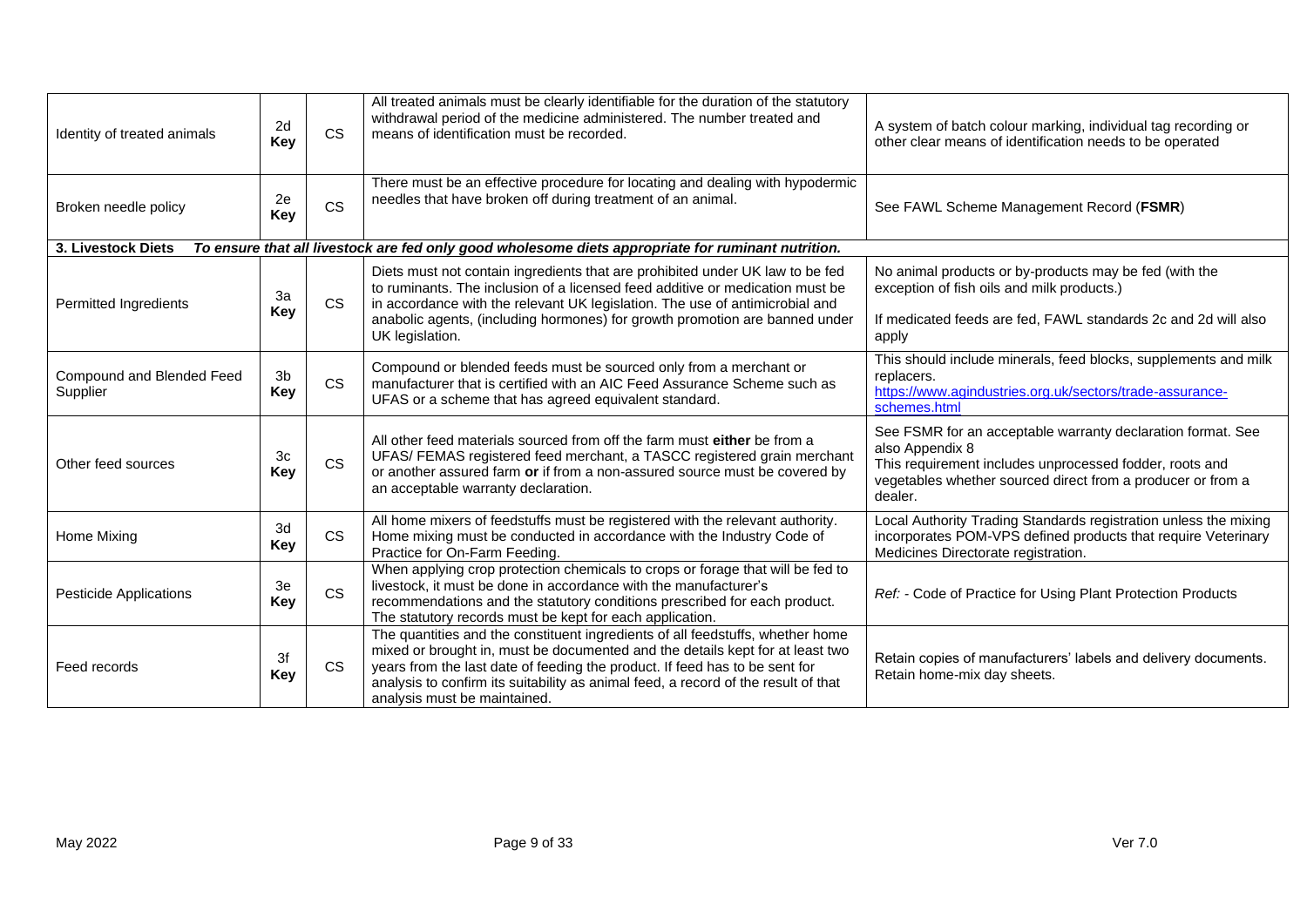| <b>Stock Feed</b>                                 | 3g<br>Key        | <b>CS</b>              | All feed must be produced; stored, handled; transported and managed in a<br>manner that keeps it clean, uncontaminated and in good physical condition. It<br>must be readily identifiable with different feeds stored separately from each<br>other feed to minimise the risk of cross contamination. It is particularly<br>important that any medicated feed is kept separate and clearly labelled.<br>There must be a policy to ensure that any feed safety hazards/ potential<br>hazards are prevented; eliminated or minimised during production; storage;<br>handling & transport. It should specify requirements for maintaining the<br>cleanliness of feed stores/ storage areas and equipment used for handling;<br>transporting & feeding and must be documented and implemented<br>appropriately. | Refer to the Industry Code of Practice for On Farm Feeding.<br>www.redtractor.org.uk                                                    |
|---------------------------------------------------|------------------|------------------------|-------------------------------------------------------------------------------------------------------------------------------------------------------------------------------------------------------------------------------------------------------------------------------------------------------------------------------------------------------------------------------------------------------------------------------------------------------------------------------------------------------------------------------------------------------------------------------------------------------------------------------------------------------------------------------------------------------------------------------------------------------------------------------------------------------------|-----------------------------------------------------------------------------------------------------------------------------------------|
|                                                   |                  |                        | 4. Access by Livestock to Potentially Toxic Products: To protect livestock, and hence the food we eat, from a build up of potentially harmful toxins.                                                                                                                                                                                                                                                                                                                                                                                                                                                                                                                                                                                                                                                       |                                                                                                                                         |
| Storage of paints,<br>preservatives and chemicals | 4a               | <b>CS</b>              | Paints, preservatives, disinfectants and other chemical compounds must be<br>stored away from animals and feedstuffs.                                                                                                                                                                                                                                                                                                                                                                                                                                                                                                                                                                                                                                                                                       |                                                                                                                                         |
| Storage of treated seeds                          | 4 <sub>b</sub>   | $\overline{\text{cs}}$ | Treated seeds should be stored safely and away from animals and feedstuffs                                                                                                                                                                                                                                                                                                                                                                                                                                                                                                                                                                                                                                                                                                                                  |                                                                                                                                         |
|                                                   |                  |                        | 5. Use and Storage of Manures and Slurries: To protect livestock, and hence the food we eat, from infection by potentially harmful pathogens.                                                                                                                                                                                                                                                                                                                                                                                                                                                                                                                                                                                                                                                               |                                                                                                                                         |
| Application to grazing land                       | 5a<br>Key        | <b>CS</b>              | Livestock must not be permitted to graze land on which manure or slurry has<br>been applied until an appropriate period has passed. There must be sufficient<br>new growth to enable uncontaminated grazing.                                                                                                                                                                                                                                                                                                                                                                                                                                                                                                                                                                                                | See 8e and Appendix 7.                                                                                                                  |
| <b>Manure Storage Sites</b>                       | 5 <sub>b</sub>   | <b>CS</b>              | A risk assessment must be carried out before storing manures on sites that are<br>accessible to livestock. This is especially relevant if poultry manures are stored<br>on the farm.                                                                                                                                                                                                                                                                                                                                                                                                                                                                                                                                                                                                                        | Field stores should be fenced from grazing animals. It is<br>especially important to deny young stock access to field manure<br>stores. |
| Sewage Sludge                                     | 5c               | <b>CS</b>              | Sewage sludge may only be applied to farmland if applied as per the Sludge<br>Use in Agriculture Regulations 1990 and all aspects of the Code of Practice for<br>the Agricultural Use of Sewage Sludge are complied with.                                                                                                                                                                                                                                                                                                                                                                                                                                                                                                                                                                                   | Refer to the Safe sludge matrix:<br>http://adlib.everysite.co.uk/resources/000/094/727/SSMatrix.pdf                                     |
| <b>Abattoir Waste</b>                             | 5d<br><b>Key</b> | <b>CS</b>              | It is prohibited to apply abattoir waste to land other than where Natural<br>Resources Wales (NRW) and the Animal & Plant Health Agency (APHA) have<br>agreed that it is safe to do so.                                                                                                                                                                                                                                                                                                                                                                                                                                                                                                                                                                                                                     |                                                                                                                                         |

| 6. Livestock Cleanliness for Slaughter. To enable a clean and hygienic slaughter without risk of contamination of meat from soiled coats. |                |           |                                                                                                                                                                               |                                                  |  |
|-------------------------------------------------------------------------------------------------------------------------------------------|----------------|-----------|-------------------------------------------------------------------------------------------------------------------------------------------------------------------------------|--------------------------------------------------|--|
| Out wintered stock                                                                                                                        | 6a             | CS        | Livestock that are kept outdoors must be given access to a clean, dry and<br>sheltered lying area at all times. They must be presented for slaughter in a<br>clean condition. | Dirty animals may not be accepted for slaughter. |  |
| Indoor finishing                                                                                                                          | 6 <sub>b</sub> | <b>CS</b> | Livestock that are finished indoors must have access to a clean, dry lying area<br>at all times. They must be presented for slaughter in a clean condition.                   | Dirty animals may not be accepted for slaughter. |  |

## **Section 2: Animal Health and Welfare**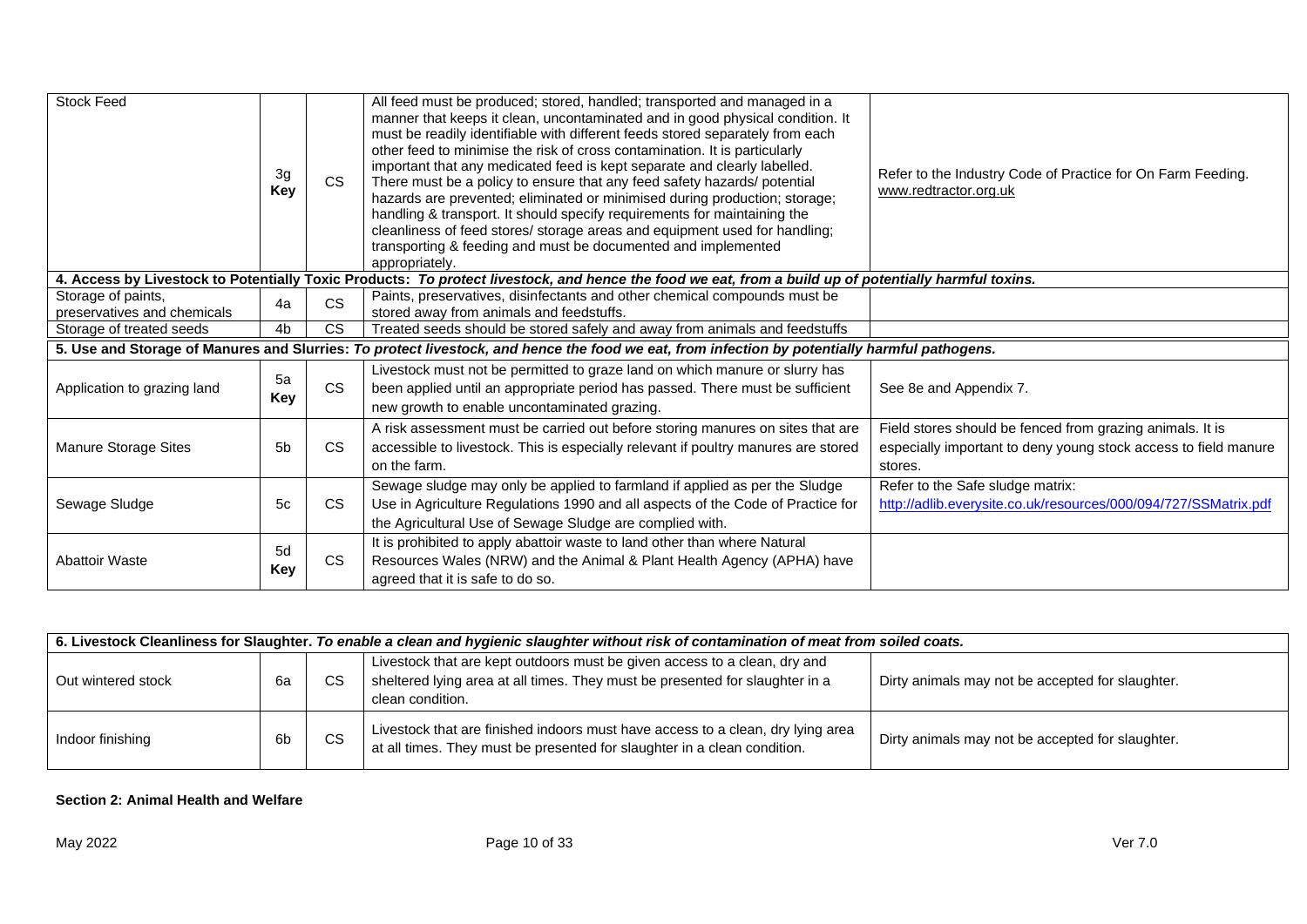**Rows marked with the letter 'C' refer to standards that apply to cattle, while 'S' refer to sheep standards; CS applies to both. Standards marked 'Key' indicates that if a farm assessor finds a major non-conformance against that standard, it may result in suspension of certification until it is put right**.

|                                                                  |                  |           | <b>Requirement</b>                                                                                                                                                                                                                                                                                                                                                                                                                                                                   |                                                                                                                                                                                                                            |
|------------------------------------------------------------------|------------------|-----------|--------------------------------------------------------------------------------------------------------------------------------------------------------------------------------------------------------------------------------------------------------------------------------------------------------------------------------------------------------------------------------------------------------------------------------------------------------------------------------------|----------------------------------------------------------------------------------------------------------------------------------------------------------------------------------------------------------------------------|
|                                                                  |                  |           |                                                                                                                                                                                                                                                                                                                                                                                                                                                                                      |                                                                                                                                                                                                                            |
| 7. Stockmanship;                                                 |                  |           | To ensure that all stockmen are competent, aware of their obligations and care for livestock under their control.                                                                                                                                                                                                                                                                                                                                                                    |                                                                                                                                                                                                                            |
| Welsh Codes of<br>recommendations                                | 7a<br>Key        | <b>CS</b> | All farmed livestock must be reared and managed in accordance with the<br>Welsh Codes of Recommendations for the Welfare of Livestock: Cattle and/or<br>Sheep and The Welfare of Farmed Animals (Wales) Regulation 2007                                                                                                                                                                                                                                                              | All farm personnel with responsibilities for livestock must be<br>aware of their obligations.                                                                                                                              |
| Condition of livestock                                           | 7b<br><b>Key</b> | <b>CS</b> | Livestock must be:<br>healthy and protected from pain, fear, disease and injury.<br>$\bullet$<br>Well-fed and watered, free from hunger and thirst with a diet that<br>maintains health and vigour.<br>showing appropriate body condition.<br>comfortable and protected from extreme weather.<br>content in their environment and free from discomfort<br>able to behave in a natural manner<br>$\bullet$                                                                            | A primary requirement of the FAWL scheme is that we can<br>demonstrate proper care of farmed animals to give consumers<br>confidence in how members produce food.                                                          |
| Competence of Stockmen                                           | 7c<br><b>Key</b> | <b>CS</b> | All farm personnel with responsibilities for livestock and for farming<br>operations (including any contractor employed) must be competent in all the<br>tasks they are required and permitted to undertake and must have all the<br>relevant training and statutory qualifications. Refresher training must be<br>implemented as required                                                                                                                                           | New or inexperienced personnel must always be supervised or<br>trained by a competent operator.                                                                                                                            |
| <b>Training Records</b>                                          | 7d               | <b>CS</b> | Details of all qualifications and training undertaken by farm personnel must be<br>recorded. This record must include all on-farm training undertaken.                                                                                                                                                                                                                                                                                                                               | Example of a training record can be found in FSMR Section (2)                                                                                                                                                              |
| Regular checks of livestock                                      | 7e<br>Key        | <b>CS</b> | All livestock must be inspected by a competent stockperson at regular<br>intervals that are appropriate and in accordance with the Welfare Codes                                                                                                                                                                                                                                                                                                                                     | In general, a daily inspection when animals are outside and<br>twice daily when indoors.                                                                                                                                   |
| Prescribing medicines                                            | 7f               | <b>CS</b> | If prescription medicines are or have recently been used, the prescribing<br>vet/practice should have visited within the last twelve months                                                                                                                                                                                                                                                                                                                                          | If prescription medicines are or have recently been used, the<br>prescribing vet/practice must have visited within the last twelve<br>months                                                                               |
| Electric goads                                                   | 7g               | <b>CS</b> | The use of electric goads is prohibited                                                                                                                                                                                                                                                                                                                                                                                                                                              |                                                                                                                                                                                                                            |
| 8. Health & Welfare Practice                                     |                  |           | To minimise the impact of disease, improve efficiency and sustain a positive image of Welsh livestock production.                                                                                                                                                                                                                                                                                                                                                                    |                                                                                                                                                                                                                            |
| <b>Veterinary Support</b>                                        | 8a<br>Key        | <b>CS</b> | The herd or flock must be under the routine care of a named veterinary<br>surgeon or practice.                                                                                                                                                                                                                                                                                                                                                                                       |                                                                                                                                                                                                                            |
| Health & Welfare Plan including<br><b>Biosecurity procedures</b> | 8b<br><b>Key</b> | <b>CS</b> | A comprehensive health & welfare plan must be drawn up for all cattle &<br>sheep enterprises. The plan will need to include a note of routine procedures<br>such as parasite control & vaccination policy; results of any relevant testing<br>(e.g. post-mortem, livestock feed analysis, faecal egg count etc) a note of<br>regularly occurring problems and targets for the following year. It will also<br>need to detail the farm's biosecurity procedures (including quarantine | See FAWL Scheme Management Record (FSMR) Section (7)<br>for pro forma health plan document.<br>A comprehensive plan may be drawn up on-line by using<br>the WLBP website health plan tool.<br>http://wlbp.healthplan.co.uk |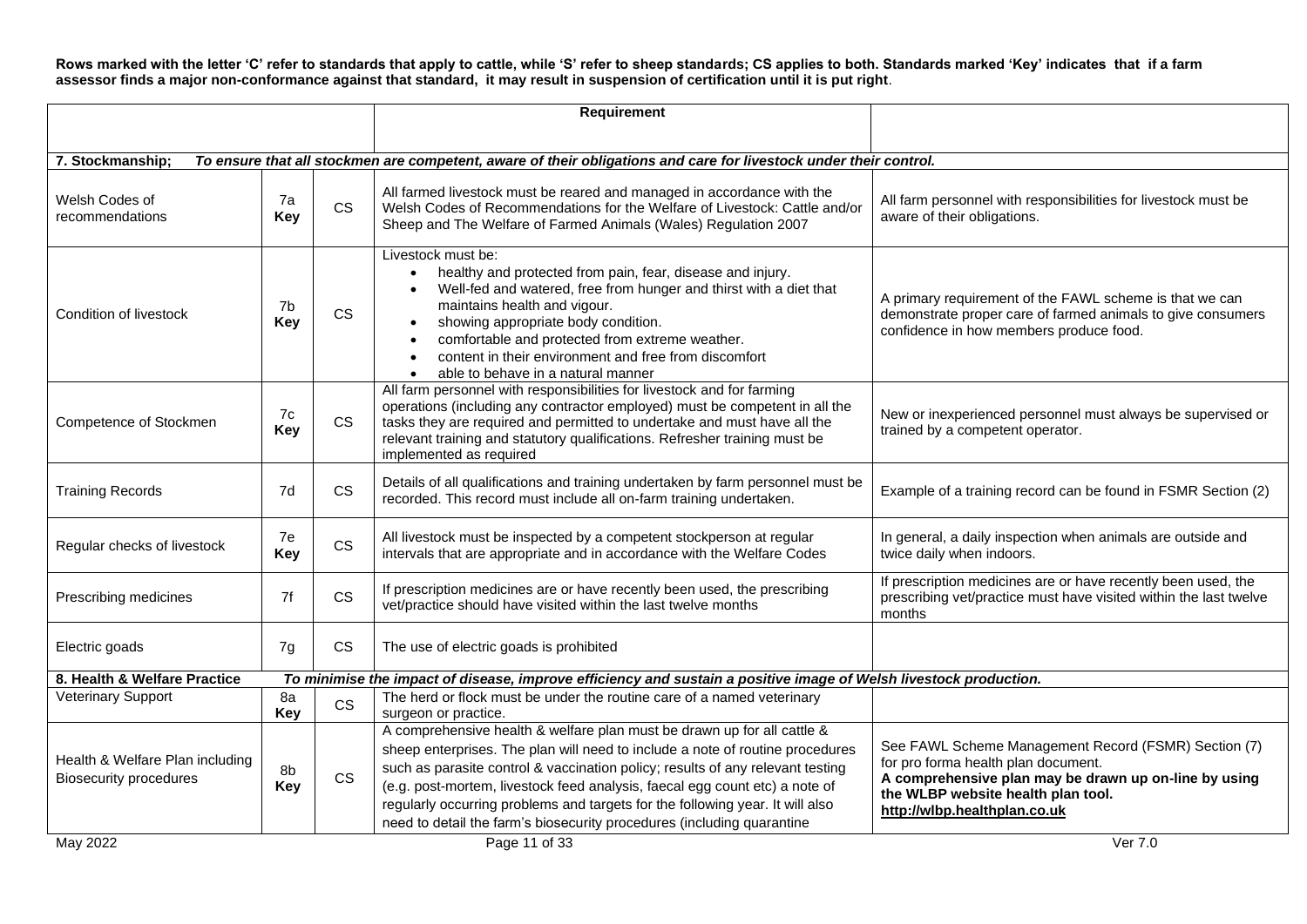|                                             |           |           | controls) to manage biosecurity risks from incoming stock from whatever<br>source                                                                                                                                                                                                                                                                                                                                                                                                                                                                                                                                                                                                                                                                                                                                                                                                                          |                                                                                                                                                                                                                                                                                                                                                                                                                                                                                        |
|---------------------------------------------|-----------|-----------|------------------------------------------------------------------------------------------------------------------------------------------------------------------------------------------------------------------------------------------------------------------------------------------------------------------------------------------------------------------------------------------------------------------------------------------------------------------------------------------------------------------------------------------------------------------------------------------------------------------------------------------------------------------------------------------------------------------------------------------------------------------------------------------------------------------------------------------------------------------------------------------------------------|----------------------------------------------------------------------------------------------------------------------------------------------------------------------------------------------------------------------------------------------------------------------------------------------------------------------------------------------------------------------------------------------------------------------------------------------------------------------------------------|
| Annual livestock health &<br>welfare review | 8c        | <b>CS</b> | An annual livestock health & welfare review must be undertaken with the farm<br>vet. The vet will be expected to review:<br>(1) regularly occurring problems and key issues, making recommendations to<br>improve identified issues<br>(2) medicine records and data, including anthelmintic use, flukicide use, total<br>antibiotic prescribed & utilised making recommendations for responsible<br>reduction of medicine used, where appropriate<br>(3) the use of antibiotics, including the Highest Priority Critically Important<br>Antibiotics (HP-CIAs) (if any), estimating average use as mg/kg (as per<br>industry standard parameters) using WLBP's Farm Records website to<br>calculate and record the outcome.<br>(4) prophylactic treatment and make recommendations for alternative disease<br>prevention strategies<br>(5) biosecurity<br>Farms must receive at least one annual vet visit | To maintain the integrity of the claim that Wales produces<br>quality stock to good health & welfare standards.<br>To demonstrate acceptance of the need to minimise the use of<br>animal medicines, in particular the use of antibiotics, especially<br>due to the potential threat to human health and the loss of<br>some of these important medicines for on-farm use.<br>To develop and demonstrate an awareness of the importance of<br>protecting the health status of the farm |
| Storage of manures and<br>wastes            | 8d        | CS        | A risk assessment must be carried out before allowing livestock access to<br>areas where there are stored manures or off-farm wastes. This is especially<br>relevant for poultry manures stored on the farm.                                                                                                                                                                                                                                                                                                                                                                                                                                                                                                                                                                                                                                                                                               | Field stores should be fenced from grazing animals. It is<br>especially important to deny young stock access to field manure<br>stores.                                                                                                                                                                                                                                                                                                                                                |
| Use of manures                              | 8e<br>Key | <b>CS</b> | Livestock must not be permitted to graze land on which manure or slurry has<br>been applied until an appropriate period of at least 4 weeks has passed.<br>There must be sufficient new growth to enable uncontaminated grazing.<br>Following an application of poultry manure to grazing land, livestock must be<br>excluded for at least a month or six months for young stock. Spreading<br>equipment, including that used by contractors must be cleansed before<br>leaving the farm                                                                                                                                                                                                                                                                                                                                                                                                                   | Compost FYM before spreading for at least one month or 6<br>months if FYM is brought in.<br>Ref: - ADAS Managing Livestock Manures. Booklet 2                                                                                                                                                                                                                                                                                                                                          |
| Brought in replacements and<br>stores       | 8f        | <b>CS</b> | Care must be taken when bringing in replacement breeding stock and store<br>animals to ensure they are healthy and unlikely to be carriers of disease.<br>All livestock brought in from a non-farm assured source must undergo the<br>minimum retention period before being sold as farm assured (FAWL) stock.<br>$Sheep - 60 days$<br>Cattle - 90 days                                                                                                                                                                                                                                                                                                                                                                                                                                                                                                                                                    | Buy only from farm assured producers. Check the medical<br>history with the vendor before considering subsequent<br>treatments. All animals brought in to the farm from outside<br>should be quarantined for an appropriate period before<br>introducing them to other animals on the farm. Include the policy<br>on the introduction of bought-in stock in your biosecurity plan.<br>See FSMR Section (7)                                                                             |
| Tack animals                                | 8g        | <b>CS</b> | Care must be taken when accepting tack animals from another farm onto a<br>holding or when a farm's animals are returning home from tack to ensure they<br>are healthy and do not come into contact with resident livestock of the same<br>species.                                                                                                                                                                                                                                                                                                                                                                                                                                                                                                                                                                                                                                                        | A record should be kept of all tack animals brought onto or<br>moved off the farm. Quarantine tack animals for an appropriate<br>period before introducing them to other animals on the farm.<br>Include the policy on the introduction of tack animals in your<br>biosecurity plan                                                                                                                                                                                                    |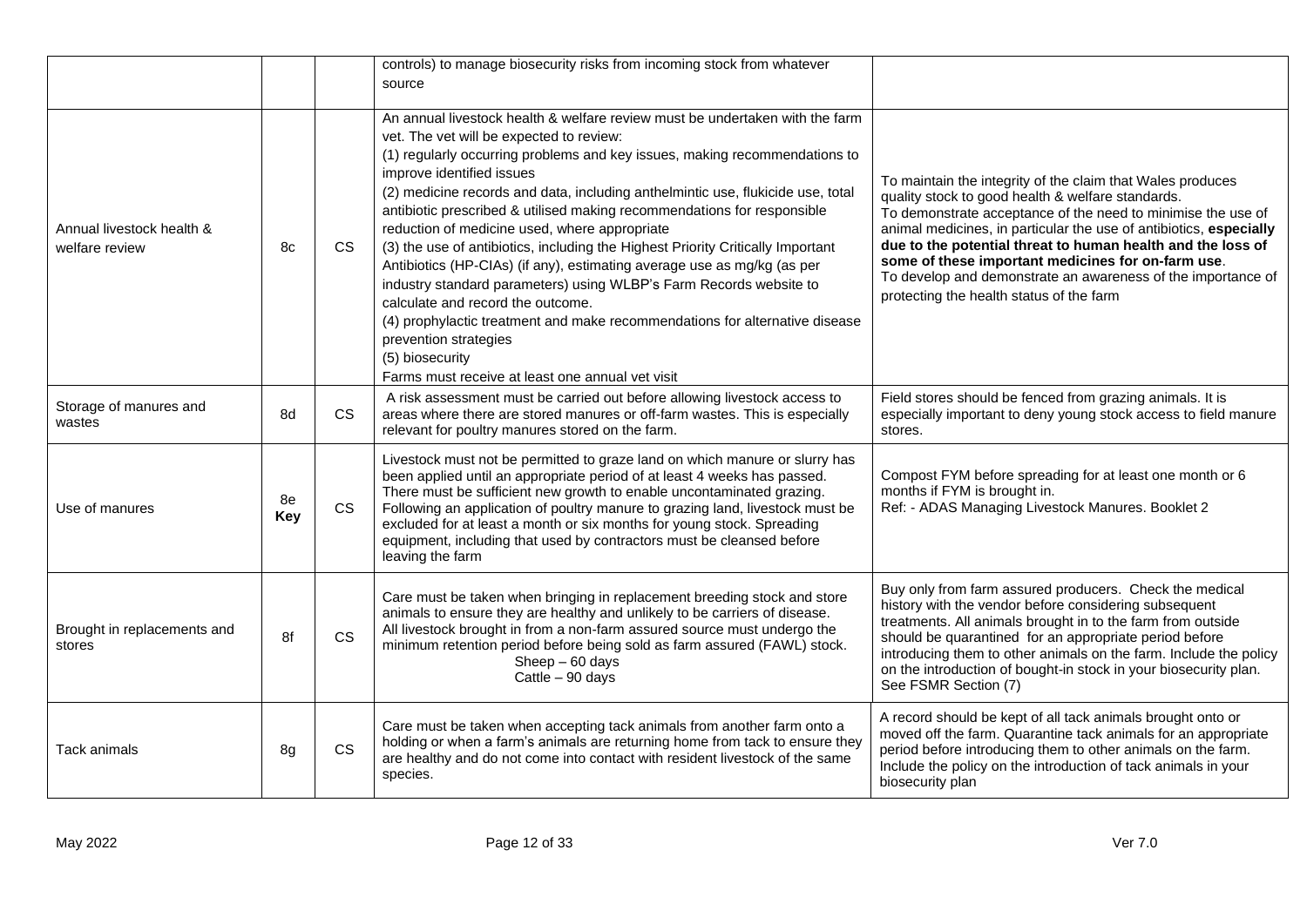| Bull Hire or purchase            | 8h             | C         | Care must be taken when hiring or buying a bull to ensure he is healthy and<br>not carrying a disease that might be transmitted to the resident herd.                                                                                                                                                                                                                                                                                                                                         | Possible diseases that could be introduced are TB, IBR and<br>Leptospirosis. Include the policy on the introduction of bulls into<br>your herd in your biosecurity plan |
|----------------------------------|----------------|-----------|-----------------------------------------------------------------------------------------------------------------------------------------------------------------------------------------------------------------------------------------------------------------------------------------------------------------------------------------------------------------------------------------------------------------------------------------------------------------------------------------------|-------------------------------------------------------------------------------------------------------------------------------------------------------------------------|
| Ram purchase or loan             | 8i             | S         | Care must be taken when buying rams or taking on loan to ensure they are<br>healthy and not carrying a disease or ectoparasites such as sheep scab that<br>could be transmitted to the resident flock.                                                                                                                                                                                                                                                                                        | Include the policy on the introduction of rams into your herd in<br>your biosecurity plan.                                                                              |
| <b>Isolation facility</b>        | 8i             | <b>CS</b> | Appropriate provision must be made available for any animal that might<br>require isolation or segregation from other animals due to illness or injury.                                                                                                                                                                                                                                                                                                                                       | A pen should preferably have a separate airspace, but, in any<br>case should not allow physical contact with fit animals.                                               |
| Fallen Stock Management          | 8k             | <b>CS</b> | Fallen stock must be disposed of safely and in accordance with current<br>legislation. Carcases need to be removed promptly and kept out of view until<br>disposed of. They must be stored in a manner that minimises the threat to<br>biosecurity. Records of deaths and disposals must be kept.                                                                                                                                                                                             | The Animal By-products Legislation provides the statutory<br>requirement.                                                                                               |
| Cleanliness and disinfection (1) | 8 <sub>l</sub> | <b>CS</b> | Livestock housing and management equipment must be maintained in a<br>clean and hygienic condition                                                                                                                                                                                                                                                                                                                                                                                            | After cleaning, use approved disinfectant or lime.                                                                                                                      |
| Cleanliness and disinfection (2) | 8m             | <b>CS</b> | Feed stores, feeding areas & feeding equipment should be designed; located<br>& constructed to minimise feed contamination.<br>Feed stores & feeding areas should have adequate lighting for inspection;<br>feeding equipment must be appropriate for use and serviced/ calibrated in<br>accordance with manufacturer's recommendations as required. Feed must be<br>clearly identifiable in storage with separate feeds kept separate. Medicated<br>feed (if any) must be stored separately. | Contamination from pests and vermin or other sources (e.g.<br>weather) must be avoided with access being denied. Feed<br>needs to be clearly labelled to avoid error.   |
| Vehicle cleanliness              | 8n<br>Key      | CS        | Vehicles used to transport animals must be cleaned and disinfected regularly<br>and in accordance with the current legislation.                                                                                                                                                                                                                                                                                                                                                               | The Transport of Animals (Cleansing and Disinfection) order<br>2003                                                                                                     |
| Visitor Hygiene                  | 80             | <b>CS</b> | Disinfection facilities must be available on farm for all visitors and their<br>vehicles that will have access to the livestock areas.                                                                                                                                                                                                                                                                                                                                                        | A footbath or wheel bath in a suitable position at the entrance to<br>the livestock area.                                                                               |
| Pest/Vermin Policy               | 8p<br>Key      | <b>CS</b> | There must be a pest and vermin control policy that is effective in preventing<br>contamination of all livestock feeds and feeding areas, especially from the<br>excrement of mammals, birds and insects.                                                                                                                                                                                                                                                                                     | The policy should be documented and implemented<br>appropriately. See FSMR Section (4)                                                                                  |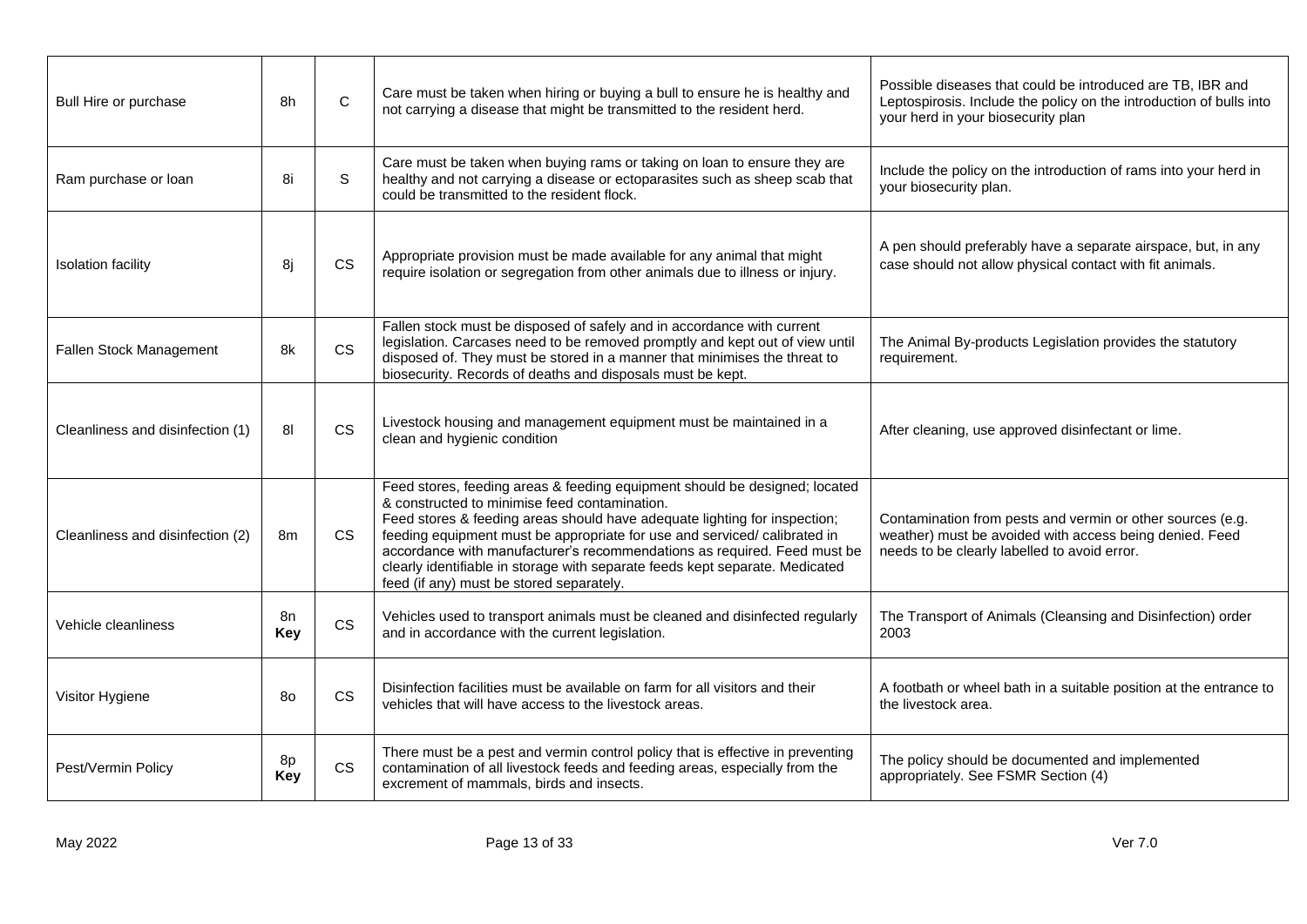| Pest/Vermin Control Systems | 8q<br>Key        | <b>CS</b> | Systems must be in place to control vermin in areas where livestock and feed<br>are kept:<br>Evidence that control is effective and being managed e.g. there is no<br>evidence of contamination by vermin<br>Evidence that efforts are made to keep livestock and feed areas clear of<br>debris to reduce the opportunity for rodents to hide, find shelter or refuge<br>and minimize the risk of infestation.<br>Systems include, but are not limited to, baiting and trapping.<br>$\bullet$<br>System managed in-house by a demonstrably competent person or by<br>$\bullet$<br>an external contractor.<br>Vermin entry points (e.g. gutters, eaves, doors, etc.) are minimized<br>Traps checked regularly and positioned in such a way to reduce access<br>by non-target animals.<br>All food resources are, as far as possible, securely contained and protected<br>from rodent access                                                                                                                                                                                                                                            | See Campaign of Responsible Rodenticide Use (CRRU)<br>document<br>"UK Code of Best Practice - Best Practice and Guidance for<br>Rodent Control and the Safe Use of Rodenticides" |
|-----------------------------|------------------|-----------|---------------------------------------------------------------------------------------------------------------------------------------------------------------------------------------------------------------------------------------------------------------------------------------------------------------------------------------------------------------------------------------------------------------------------------------------------------------------------------------------------------------------------------------------------------------------------------------------------------------------------------------------------------------------------------------------------------------------------------------------------------------------------------------------------------------------------------------------------------------------------------------------------------------------------------------------------------------------------------------------------------------------------------------------------------------------------------------------------------------------------------------|----------------------------------------------------------------------------------------------------------------------------------------------------------------------------------|
| Pest/Vermin Control Systems | 8r<br><b>Key</b> | <b>CS</b> | Bait must be used responsibly:<br>Prior to treatment with baits, a written site survey to identify appropriate<br>control methods and environmental risk must be undertaken. The survey will<br>need to consider:<br>Use of non-chemical control methods considered first, followed by<br>$\bullet$<br>the least toxic alternatives (Risk Hierarchy)<br>Where baits are used a bait-plan is in evidence<br>Plan includes map/location of bait points, bait used, quantities used,<br>pest species present, level of infestation, presence of non-target<br>species, bait point inspection and replenishment dates<br>Baits are approved for use in the UK and are used only as<br>approved.<br>Safe positioning of bait; non-target animals do not have access and<br>there is no risk of contamination.<br>A COSHH assessment is carried out as required under the Control<br>of Substances Hazardous to Health Regulations (COSHH) 2002<br>Dead and dying rodents are removed, and disposed of in<br>accordance with bait manufacturers' instructions.<br>The safe storage of rodenticides in line with manufacturer's instructions | • Site survev<br>• Environmental Risk Assessment<br>• Bait plan kept for 2 years<br>See FSMR Section (4)                                                                         |
| Pest/Vermin Control Systems | 8s<br><b>Key</b> | CS        | Permanent baiting must not routinely be undertaken:<br>Baits only permanently sited where evidence shows they are being<br>continuously effective.<br>At the end of treatment, baits are removed and disposed of in line with<br>manufacturers' instructions                                                                                                                                                                                                                                                                                                                                                                                                                                                                                                                                                                                                                                                                                                                                                                                                                                                                          | To try and minimise the risk of poisoning non-target birds and<br>animals                                                                                                        |
|                             | 8t<br><b>Key</b> | <b>CS</b> | Once adequate control has been achieved, and as far as practicably<br>possible, environmental management measures should be considered and<br>implemented, as appropriate, to ensure that the site provides as little<br>available food, shelter or refuge for the establishment of a subsequent rodent<br>infestation                                                                                                                                                                                                                                                                                                                                                                                                                                                                                                                                                                                                                                                                                                                                                                                                                |                                                                                                                                                                                  |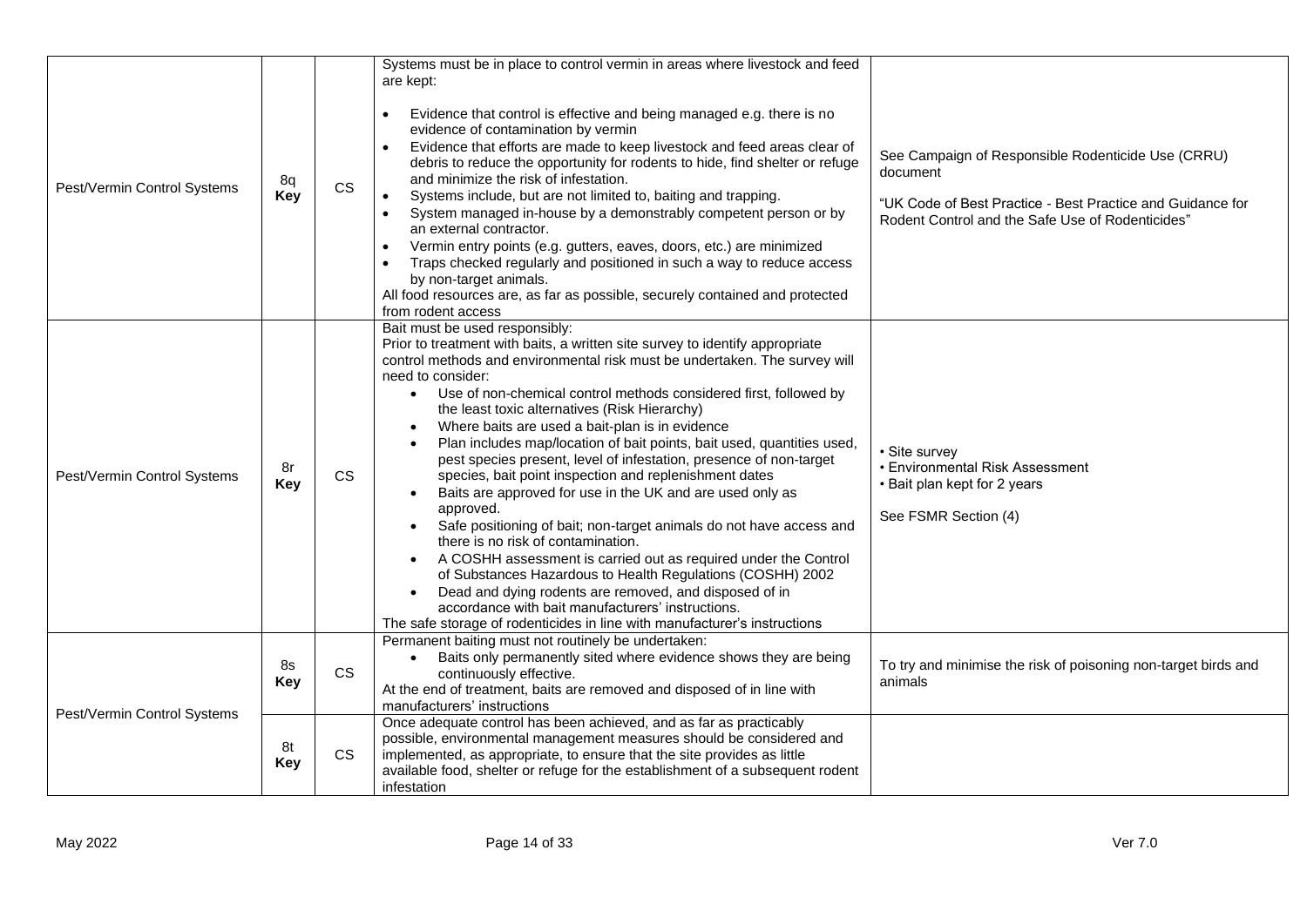| Dog and Cat Worming                                     | 8u        | <b>CS</b>    | All farm dogs and cats must be wormed routinely according to veterinary<br>advice and the treatment recorded.                                                                                                                                                                                                                                                                                                                                                       | The animal medicine book should be used to record treatment.<br>The WLBP FAWL Medicine Record Book is available on request<br>or online                                                                                                                                   |
|---------------------------------------------------------|-----------|--------------|---------------------------------------------------------------------------------------------------------------------------------------------------------------------------------------------------------------------------------------------------------------------------------------------------------------------------------------------------------------------------------------------------------------------------------------------------------------------|---------------------------------------------------------------------------------------------------------------------------------------------------------------------------------------------------------------------------------------------------------------------------|
| Feed Storage                                            | 8v<br>Key | <b>CS</b>    | Feed must be stored in a manner that prevents access by birds and<br>mammals.                                                                                                                                                                                                                                                                                                                                                                                       |                                                                                                                                                                                                                                                                           |
| The following three standards are recommendations only: |           |              |                                                                                                                                                                                                                                                                                                                                                                                                                                                                     |                                                                                                                                                                                                                                                                           |
| Proximity of neighbouring<br>livestock                  | 8w        | <b>CS</b>    | There should be an awareness of the health status of livestock on all<br>neighbouring farms                                                                                                                                                                                                                                                                                                                                                                         | Move livestock away from boundaries where there is a<br>perceived problem. Double fence if persistent problem.                                                                                                                                                            |
| Unexplained deaths and<br>abortions                     | 8x        | CS.          | Unexplained deaths or abortions should be diagnosed by a vet and<br>appropriate action taken.                                                                                                                                                                                                                                                                                                                                                                       | This can avoid further losses if no action is taken.                                                                                                                                                                                                                      |
| Trough Feeding of Cattle                                | 8y        | $\mathbf C$  | The design and use of feed troughs for cattle should be such that it minimises<br>the risk of badgers having access.                                                                                                                                                                                                                                                                                                                                                | Feed troughs on 80cm legs are recommended. Feed blocks<br>should also be placed out of reach of badgers.                                                                                                                                                                  |
|                                                         |           |              | 9. Housing and Handling To provide a clean, comfortable and stress free environment for all housed livestock.                                                                                                                                                                                                                                                                                                                                                       |                                                                                                                                                                                                                                                                           |
| Livestock Housing                                       | 9a<br>Key | <b>CS</b>    | Livestock housing must be well constructed and maintained in a good state of<br>repair.                                                                                                                                                                                                                                                                                                                                                                             | Housing should be checked regularly to ensure there are no<br>sharp objects or edges, broken flooring or inspection covers.<br>Ref: - Welsh Codes of Recommendations for the Welfare of<br>Livestock                                                                      |
| Loose Housing                                           | 9b        | <b>CS</b>    | All loose housed livestock must have sufficient space to allow freedom of<br>movement and to display normal behaviour patterns.                                                                                                                                                                                                                                                                                                                                     | See Appendix 1 for appropriate stocking densities.<br>If animals are over-stocked, there is a risk of incurring high<br>stress levels in housed livestock with all its associated problems.                                                                               |
| <b>Slatted Yards</b>                                    | 9c        | C            | Cows in late pregnancy or lactating cattle must have access to a dry non<br>slatted area.<br>Young animals must have access to a non-slatted area.                                                                                                                                                                                                                                                                                                                  | Comfort provision for the more susceptible livestock groups.                                                                                                                                                                                                              |
| Livestock bedding                                       | 9d<br>Key | <b>CS</b>    | All loose housed livestock must be provided with a sufficient dry lying area<br>with suitable bedding material supplied where appropriate that is not toxic, will<br>not injure stock and is able to keep stock clean and dry.                                                                                                                                                                                                                                      | Risk of dirty animals with high stress levels. Risk of ruminants<br>contracting disease/illness from the use of inappropriate<br>bedding. Risk to the safety of the food supply chain from<br>contaminated meat in abattoirs. Poor public perception of dirty<br>animals. |
| <b>Bull Housing</b>                                     | 9e        | $\mathsf{C}$ | Where separate housing for stock bulls is provided, it must be suitable for its<br>purpose and be situated so that it allows regular social contact with other<br>bovines.                                                                                                                                                                                                                                                                                          | Cattle are herd animals and can become distressed if kept<br>permanently isolated.                                                                                                                                                                                        |
| <b>Tethered Livestock</b>                               | 9f        | C            | All year-round tethering is not permitted. Untethered exercise must be<br>provided daily for routinely tethered cattle. Routinely tethered cattle are<br>untethered prior to calving (note: cattle may be tethered during calving where<br>intervention is necessary)<br>Tethers must not cause pain and allow livestock to be given sufficient space<br>to lie down, rise without difficulty, stand in a natural position, stretch and<br>groom without hindrance. | The Welfare of Farmed Animals (Wales) Regulations 2007 set<br>out the general conditions under which farmed animals must be<br>kept.<br>The Welfare of Farmed Animals (Wales) Regulations 2007                                                                            |
|                                                         |           |              |                                                                                                                                                                                                                                                                                                                                                                                                                                                                     |                                                                                                                                                                                                                                                                           |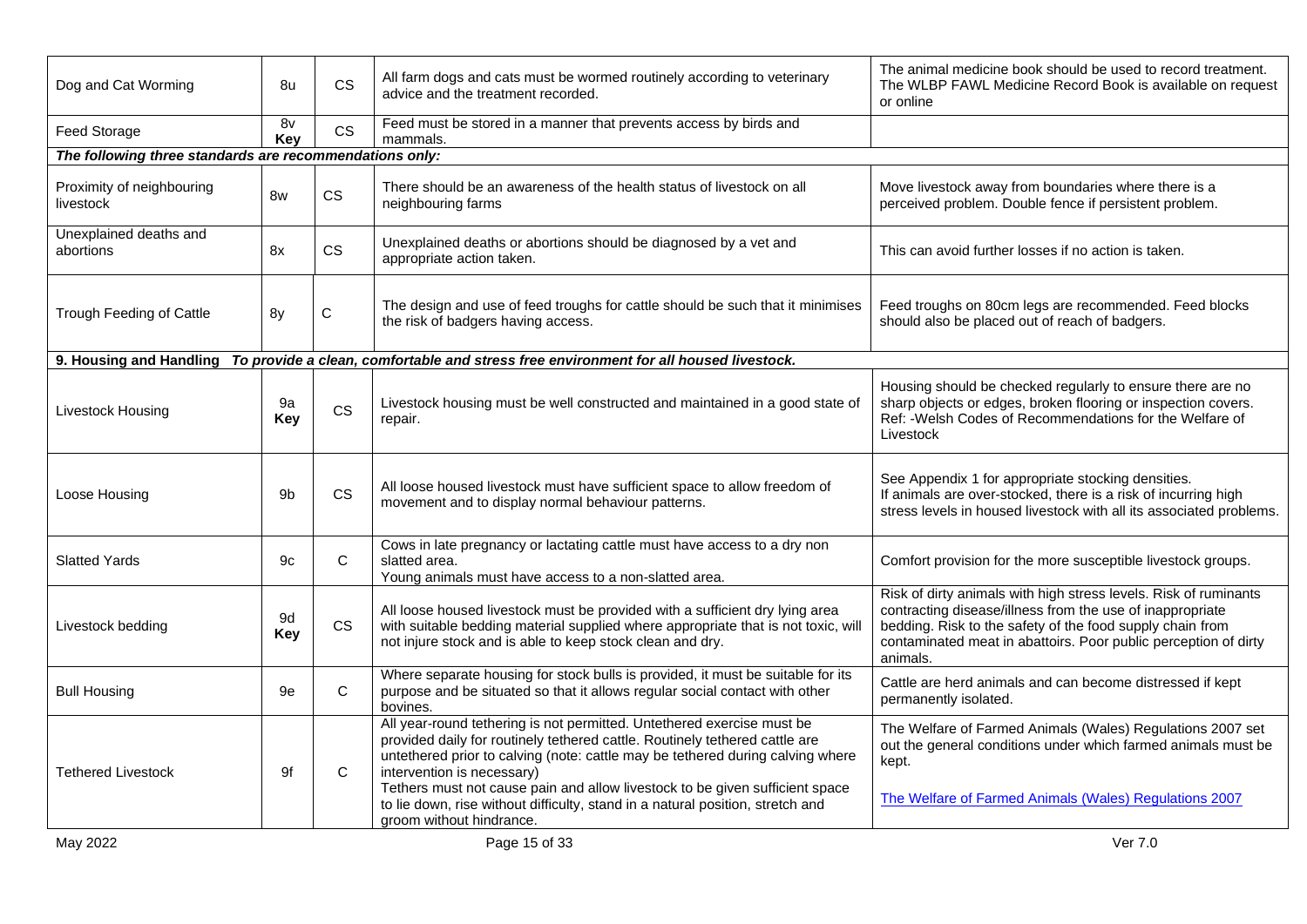|                                 |           |           | Halters/collars/head chains must not be allowed to tighten and must be made<br>of nonabrasive materials                                                                                                                                                                                                   |                                                                                                                                                                                                      |
|---------------------------------|-----------|-----------|-----------------------------------------------------------------------------------------------------------------------------------------------------------------------------------------------------------------------------------------------------------------------------------------------------------|------------------------------------------------------------------------------------------------------------------------------------------------------------------------------------------------------|
| <b>Cubicle Housing</b>          | 9q        | C.        | Cubicles must be of the right design for the size and breed of cattle, they must<br>be in good repair and there must be sufficient cubicle numbers for all the<br>cattle to lie down at once.                                                                                                             | Mats or bedding material should be provided to prevent sores or<br>swollen hocks occurring.                                                                                                          |
| Calf Housing                    | 9h        | <b>CS</b> | Special provision must be made for the housing of young calves. Individual<br>pens must allow visual contact with others and must not be used after the age<br>of eight weeks.                                                                                                                            | The environment should be clean, comfortable and allow natural<br>behaviour. Muzzling and tethering of young calves is not<br>permitted.                                                             |
| Water supply                    | 9i<br>Key | <b>CS</b> | Water tanks must be well positioned, maintained in good working order and<br>filled with clean water.<br>All livestock must have a good supply of fresh water available at all times.<br>Private water supplies (such as bore holes) should have an alternative supply<br>available in case of emergency. | Tanks should be cleaned out regularly. Stock access to streams<br>must be avoided where possible and then only using stock<br>access points as per the Code of Good Agricultural Practice<br>(CoGAP) |
| Lighting                        | 9i        | <b>CS</b> | Livestock must not be housed in dim or dark conditions during daylight hours.<br>Adequate lighting must be available for night-time inspection.                                                                                                                                                           | Torch or headlight beams for night time inspection are<br>acceptable for outlying buildings without mains electricity.                                                                               |
| <b>Electrical installations</b> | 9k        | <b>CS</b> | All mains electrical installations and temporary extension leads must be<br>inaccessible to livestock, protected and properly earthed.                                                                                                                                                                    | To avoid the risk of death to livestock through chewing of live<br>cables.                                                                                                                           |
| Ventilation                     | 91        | <b>CS</b> | Livestock buildings must have adequate ventilation to prevent build-up of<br>humidity and condensation and to avoid draughts at floor level.                                                                                                                                                              | Minimise the risk of disease, especially respiratory problems                                                                                                                                        |

| Social Grouping            | 9m               | C.        | Housed cattle must be kept in appropriate groups so that there is no bullying<br>or fighting.                                                                                                                                                                                                    | Horned cattle should be kept separate if aggressive.                                                          |
|----------------------------|------------------|-----------|--------------------------------------------------------------------------------------------------------------------------------------------------------------------------------------------------------------------------------------------------------------------------------------------------|---------------------------------------------------------------------------------------------------------------|
| Cattle handling facilities | 9n<br><b>Key</b> | C.        | Cattle handling facilities must be available that are commensurate with the<br>scale and type of production unit.<br>Gates, races and crushes must be well maintained and capable of providing<br>restraint to individual cattle with minimum stress and risk of injury to animals<br>and staff. | A well-designed system will make routine handling of cattle a<br>more acceptable operation for all concerned. |
| Sheep handling facilities  | 90<br>Key        | S.        | Sheep handling facilities must be available, either on a permanent site or<br>mobile, that are in good repair and fit for their purpose.                                                                                                                                                         | A well-designed system will make routine handling of sheep<br>more efficient and stress free.                 |
| Treatment of animals       | 9p<br><b>Key</b> | <b>CS</b> | Those persons responsible for keeping livestock must demonstrate an<br>acceptable level of empathy and consideration for their care and welfare                                                                                                                                                  | No farmed animals should be allowed to suffer unnecessarily<br>from pain or stress.                           |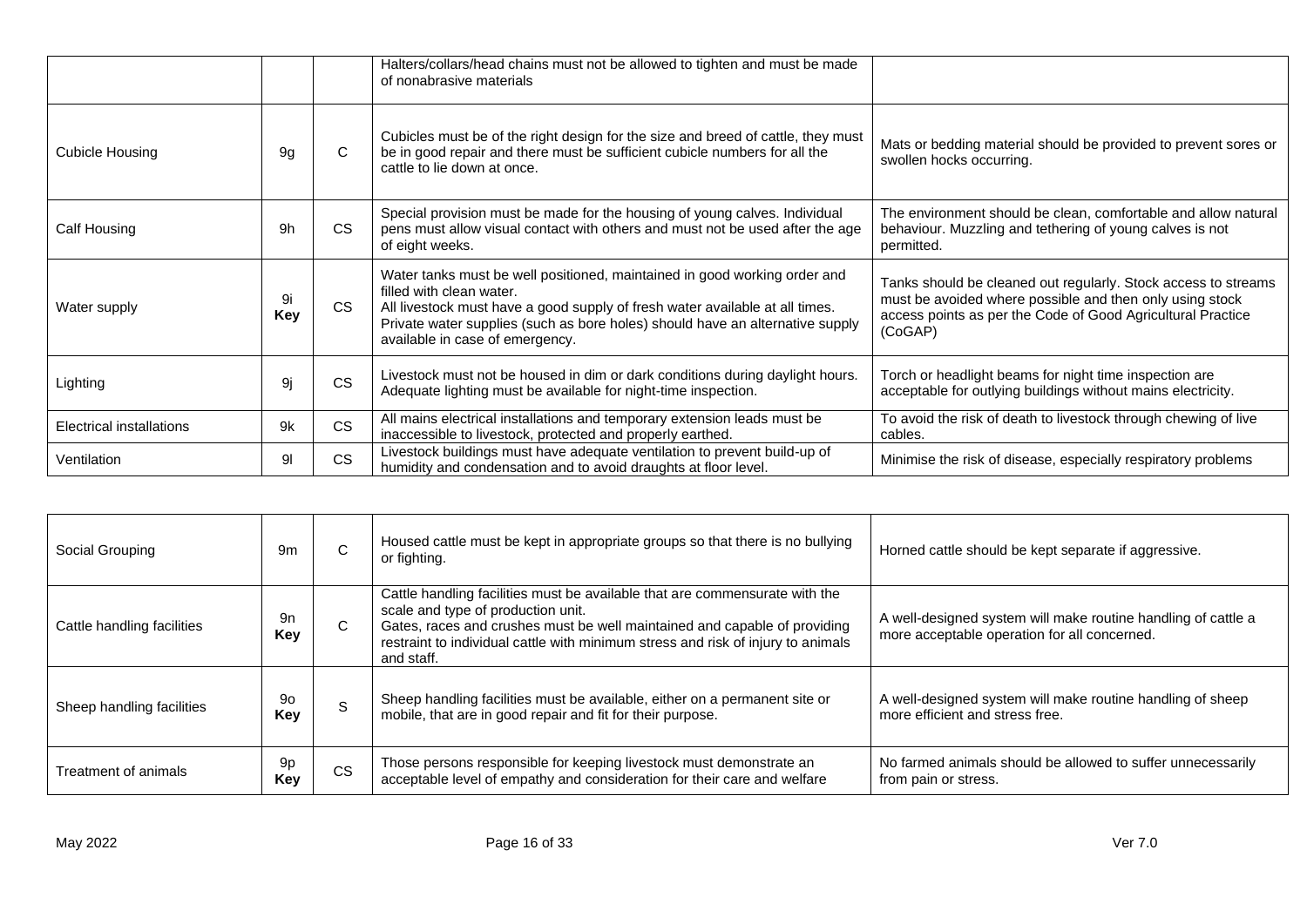| Housing of Farm Dogs         | 9q                                                                                    |           | Farm dogs must be housed in a clean and comfortable environment. If<br>chained or confined, they must be exercised daily.                                                         | A basic animal welfare consideration.                                                                            |  |  |  |  |
|------------------------------|---------------------------------------------------------------------------------------|-----------|-----------------------------------------------------------------------------------------------------------------------------------------------------------------------------------|------------------------------------------------------------------------------------------------------------------|--|--|--|--|
| 10. Feeding                  |                                                                                       |           | To ensure an appropriate and well balanced diet that meets the animal's natural needs.                                                                                            |                                                                                                                  |  |  |  |  |
| Animal nutrition             | 10a<br>Key                                                                            | <b>CS</b> | The daily diet of all classes of livestock must be adequate to achieve<br>appropriate body condition and high health status.                                                      | To avoid poor performance and high stress levels from<br>undernourished or over-fat animals.                     |  |  |  |  |
| Forage in diet               | 10 <sub>b</sub>                                                                       | <b>CS</b> | The daily diet of all ruminants must contain adequate forage or roughage to<br>enable the proper functioning of the rumen.                                                        | Risk of problems such as acidosis in the absence of forage or<br>roughage.                                       |  |  |  |  |
| Feeding in pregnancy         | 10 <sub>c</sub><br>Key                                                                | <b>CS</b> | During the later stages of pregnancy and after giving birth, cows and ewes<br>must be fed and managed appropriately.                                                              | To avoid problems of twin lamb disease, milk fever, dystocia and<br>other nutrition related problems.            |  |  |  |  |
| New born calves/lambs        | 10 <sub>d</sub><br>Key                                                                | <b>CS</b> | New-born calves and lambs must receive an adequate intake of colostrum<br>within 6 hours and 1 hour of birth respectively, whether from their dam or<br>another source.           | Risk of joint ill, watery mouth or other infection resulting from<br>poor resistance due to low antibody intake. |  |  |  |  |
| 11. Medicines and Treatments | To ensure correct and best possible treatments are provided for all farmed livestock. |           |                                                                                                                                                                                   |                                                                                                                  |  |  |  |  |
| Sick or injured animals (1)  | 11a<br>Key                                                                            | <b>CS</b> | Animals suffering ill health or injury must receive immediate attention.<br>A veterinary surgeon must be called if necessary.                                                     | Early diagnosis and treatment can prevent both unnecessary<br>suffering and spread of infectious disease.        |  |  |  |  |
| Euthanasia policy            | 11 <sub>b</sub><br>Key                                                                | <b>CS</b> | Animals, that are so incapacitated through disease or injury that treatment is<br>not possible, must be treated compassionately and if necessary, humanely<br>slaughtered on farm | It would be normal for a veterinary surgeon to be involved in<br>such cases. A basic animal welfare issue.       |  |  |  |  |
| Appropriate treatments       | 11c<br>Key                                                                            | <b>CS</b> | Medicines and veterinary treatments must be used or carried out only when<br>necessary, for treatment or preventative purposes.                                                   | Antibiotic and wormer resistance can develop through<br>inappropriate and unnecessary treatments.                |  |  |  |  |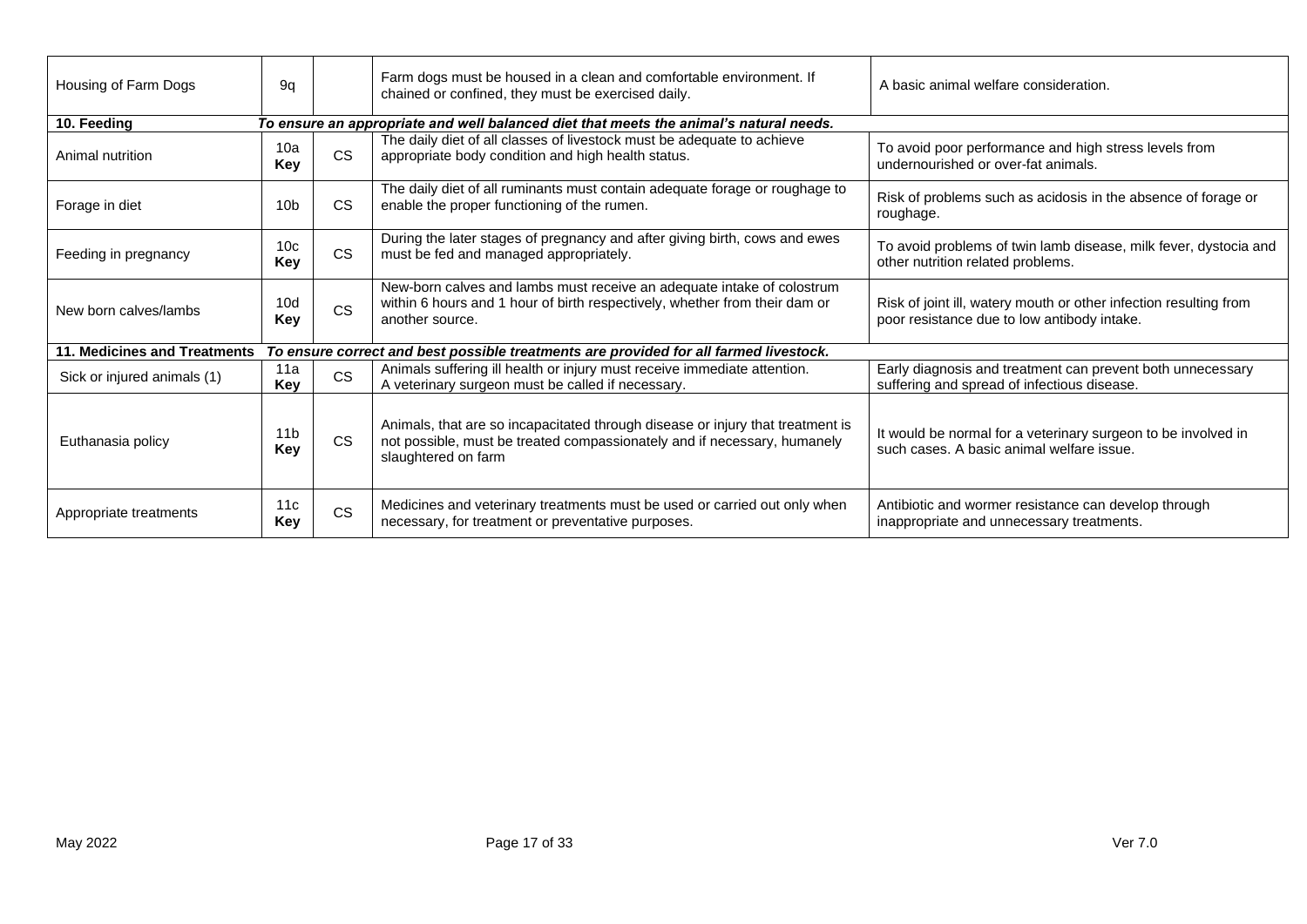| Purchase record                                  | 11d<br>Key      | <b>CS</b> | A complete purchase record must be kept for all veterinary medicines bought<br>including (a) Name of medicine (b) Date purchased (c) Quantity purchased (d)<br>Details of supplier (e) Batch Number                                                                                                                                                                                                             | A WLBP Medicine Book is available on request or on-line                                                                     |
|--------------------------------------------------|-----------------|-----------|-----------------------------------------------------------------------------------------------------------------------------------------------------------------------------------------------------------------------------------------------------------------------------------------------------------------------------------------------------------------------------------------------------------------|-----------------------------------------------------------------------------------------------------------------------------|
| <b>Treatment record</b>                          | 11e<br>Key      | <b>CS</b> | A complete treatment record must be kept for all veterinary medicines<br>administered to livestock including (a) Name of medicine (b) Date<br>administered (c) Identity of animal group treated (d) Number treated (e) Total<br>quantity of medicine administered (f) Date treatment finished (g) Date<br>withdrawal period ended (h) Name of person who administered the medicine.<br>(i) Reason for treatment | A WLBP Medicine Book is available on request or on-line                                                                     |
| 'Use By' dates                                   | 11f             | <b>CS</b> | Medicines must not be used once their 'use by' dates have expired. They<br>must be disposed of appropriately.                                                                                                                                                                                                                                                                                                   | The safety and efficacy of out-of-date medicines may be<br>compromised.                                                     |
| Medicine Storage                                 | 11 <sub>q</sub> | <b>CS</b> | Medicines (including medicated feeds) must be stored according to<br>manufacturers' instructions and in a secure place.                                                                                                                                                                                                                                                                                         | Medicine storage facilities are expected to be locked to prevent<br>unauthorised or accidental access                       |
| Storage & disposal of used<br>medicinal products | 11h             | <b>CS</b> | Empty medicine containers, used needles & sharp instruments must be safely<br>disposed of in a sharps box and in accordance with the manufacturer's<br>instruction. There needs to be a policy on the storage and disposal of sharps<br>and pharmaceutical waste that is being implemented                                                                                                                      | See FSMR section (5)(a) for policy on the storage and disposal<br>of used medicinal products                                |
| 12. Routine Management Issues                    |                 |           | Neglect of routine procedures can cause unnecessary stress and pain for animals.                                                                                                                                                                                                                                                                                                                                |                                                                                                                             |
| <b>Unplanned Mating</b>                          | 12a             | <b>CS</b> | Entire male cattle and sheep must be separated from young females before<br>they become sexually active.                                                                                                                                                                                                                                                                                                        | Any risk of unplanned mating and pregnancies must be avoided                                                                |
| Difficult calf or lamb births.                   | 12 <sub>b</sub> | <b>CS</b> | Care must be taken when selecting a sire to minimise the likelihood of<br>subsequent calving/lambing problems. This is especially relevant for heifers<br>and ewe lambs/yearlings.                                                                                                                                                                                                                              | Issues such as breed, size, previous records and EBV for calving<br>difficulty should be considered.                        |
| Out-wintering - shelter                          | 12c             | <b>CS</b> | Animals that are kept outdoors in winter must have access to clean lying<br>area that is sheltered from the prevailing winds.                                                                                                                                                                                                                                                                                   | This provision should be appropriate to the hardiness of the<br>breed.                                                      |
| <b>Birthing facilities</b>                       | 12d             | <b>CS</b> | There must be appropriate facilities for livestock to give birth indoors with<br>facilities available to separate ewe/cow from the rest of the group if<br>necessary; clean, dry bedding provided and replaced regularly; lighting to<br>enable close inspection of livestock; restraining facility (e.g., crush; calving<br>gate) available for use where livestock give birth, if necessary                   | To minimise the risk of birthing problems                                                                                   |
| Outdoor calving/lambing                          | 12e             | <b>CS</b> | Outdoor calving/lambing must not take place in exposed and isolated<br>situations without appropriate protection.                                                                                                                                                                                                                                                                                               | This provision should be appropriate to the hardiness of the<br>breed to minimise the risk from issues such as hypothermia. |
| Surgical operation                               | 12f             | <b>CS</b> | Routine surgical operations to livestock, such as castration, disbudding and<br>tail docking, must be carried out in accordance with current legislation and<br>the Welsh Codes of Practice for the Welfare of Cattle and Sheep.                                                                                                                                                                                | See Appendix 2 for legal requirements for common surgical<br>operations                                                     |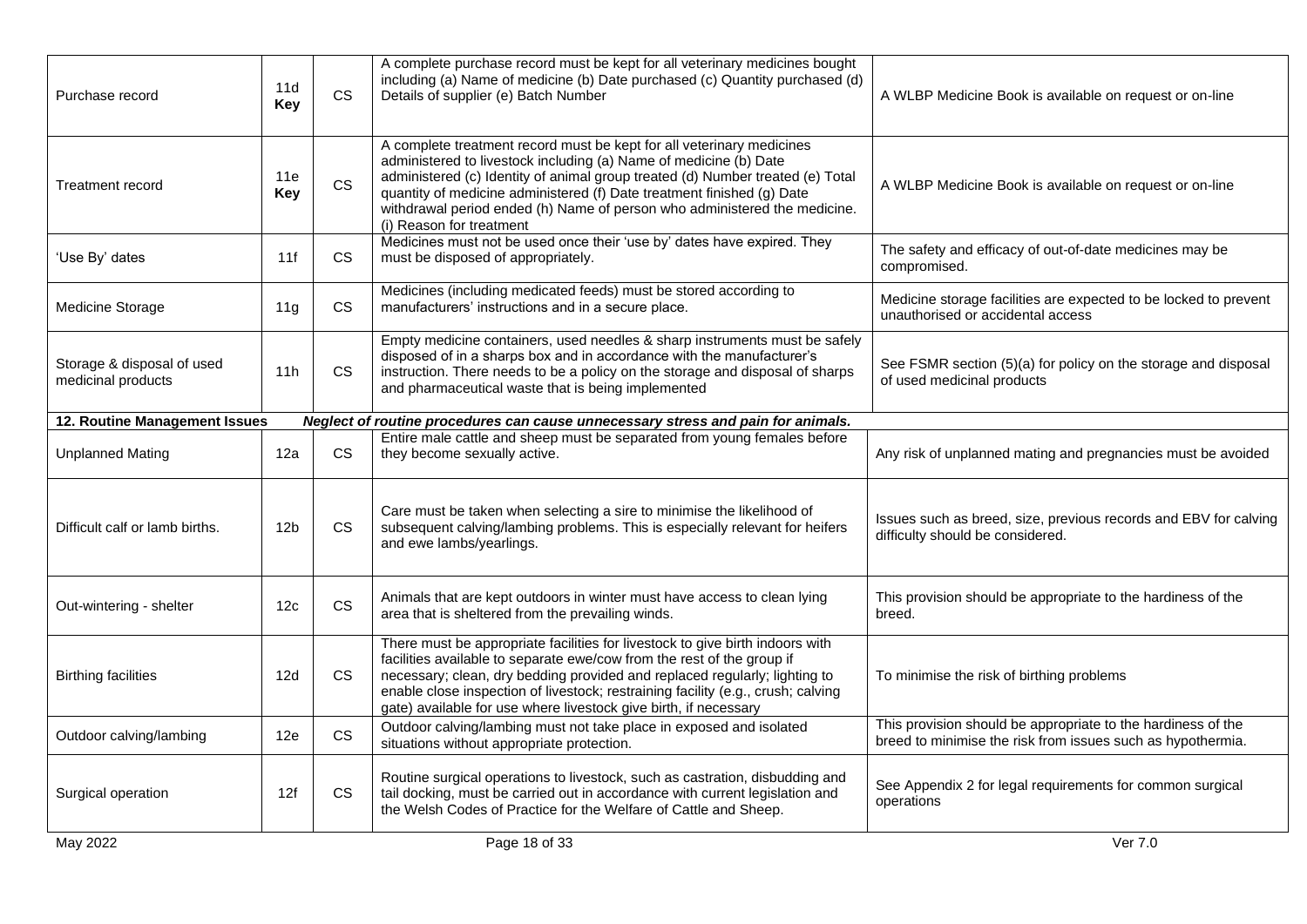| Dehorning                  | 12g               | <b>CS</b>              | Dehorning must only be carried out when necessary, in accordance with the<br>legal requirement and with the use of anaesthetic.                                                                                                                                                                                                                                                                                                                                                                                             | See Appendix 2<br>It is strongly recommended that calves are disbudded at the<br>appropriate age. Unnecessary pain and suffering must be<br>avoided.                    |
|----------------------------|-------------------|------------------------|-----------------------------------------------------------------------------------------------------------------------------------------------------------------------------------------------------------------------------------------------------------------------------------------------------------------------------------------------------------------------------------------------------------------------------------------------------------------------------------------------------------------------------|-------------------------------------------------------------------------------------------------------------------------------------------------------------------------|
| Artificial rearing         | 12h               | <b>CS</b>              | Calves and lambs that have been removed from their dams before the<br>normal weaning age must be reared according to current legislative<br>requirements with regard to diet, housing, penning, lighting and<br>transportation.                                                                                                                                                                                                                                                                                             | See Codes of Recommendations for the Welfare of Livestock.                                                                                                              |
| 13. Transport of Livestock |                   |                        | To minimise the stress and opportunity for injury that is posed by transporting livestock.                                                                                                                                                                                                                                                                                                                                                                                                                                  |                                                                                                                                                                         |
| Transport legislation      | 13a<br>Key        | <b>CS</b>              | All animals must be transported according to current legislation and be<br>accompanied by correct movement or delivery documentation.                                                                                                                                                                                                                                                                                                                                                                                       | Drivers must hold the correct statutory licence for the vehicle<br>used and a certificate of competence to carry livestock.                                             |
| <b>Contracted hauliers</b> | 13 <sub>b</sub>   | $\overline{\text{cs}}$ | Livestock hauliers contracted by the producer must be approved participants<br>in the ABM Livestock Transport Scheme or an approved equivalent. Hauliers'<br>membership numbers must be known                                                                                                                                                                                                                                                                                                                               | To maintain the integrity of an assured supply chain                                                                                                                    |
| Loading livestock          | 13c               | $\overline{\text{cs}}$ | The loading of livestock must be done calmly, in a way that minimises stress<br>and risk of injury to both animals and operators.<br>The loading facility must be safe and appropriate. It must have adequate<br>lighting, be structurally sound and equipment free from injury risk such as<br>sharp edges. The use of tailgating to overcome site access issues and<br>minimise journey lengths is only permitted if it occurs within the loading site's<br>boundary with suitable facilities (as defined by legislation) | A well-planned loading facility will make loading of livestock a<br>more acceptable operation for all concerned.                                                        |
| Vehicle bedding            | 13d               | <b>CS</b>              | The floor of the vehicle must be covered in a suitable bedding material where<br>necessary.                                                                                                                                                                                                                                                                                                                                                                                                                                 | See Appendix 3                                                                                                                                                          |
| Farm vehicles              | 13e<br>Key        | $\overline{\text{cs}}$ | Farm vehicles used for transporting livestock must be suitable for the species<br>being carried, constructed in accordance with current legislation and<br>maintained in good, serviceable condition. For journeys over 50km, the<br>steepness of internal and external ramps must be such that welfare is not<br>compromised. On level ground, the length of loading ramps for cattle and<br>sheep must be 2.2 times as long as the height of the vehicle floor off the<br>ground, or 3 times in the case of calves.       | A suitable vehicle must have adequate headroom, non-slip<br>floors, no projections, adequate ventilation and the ability to<br>inspect animals from the outside.        |
| Stocking density           | 13f               | <b>CS</b>              | Animals must be transported in a vehicle at the correct stocking density.<br>Partitions must be provided where animals of different social groups are to<br>be transported or where fewer animals need to be compressed to protect<br>them from sudden vehicle movements.                                                                                                                                                                                                                                                   | Current legislation provides for vehicle stocking requirements -<br>see Appendix 4                                                                                      |
| Casualty animals           | 13g<br><b>Key</b> | <b>CS</b>              | Livestock must be able to bear their weight on all four legs and walk onto the<br>vehicle unaided. Animals that are unfit for transport due to disease, injury or<br>close to calving or lambing must not be carried. If injured during transport<br>they must be delivered to the closest suitable place for unloading or<br>slaughter.                                                                                                                                                                                    | If in doubt, veterinary advice must be sought before transporting<br>animals that are unwell.<br>For further details of animals not to be transported see Appendix<br>4 |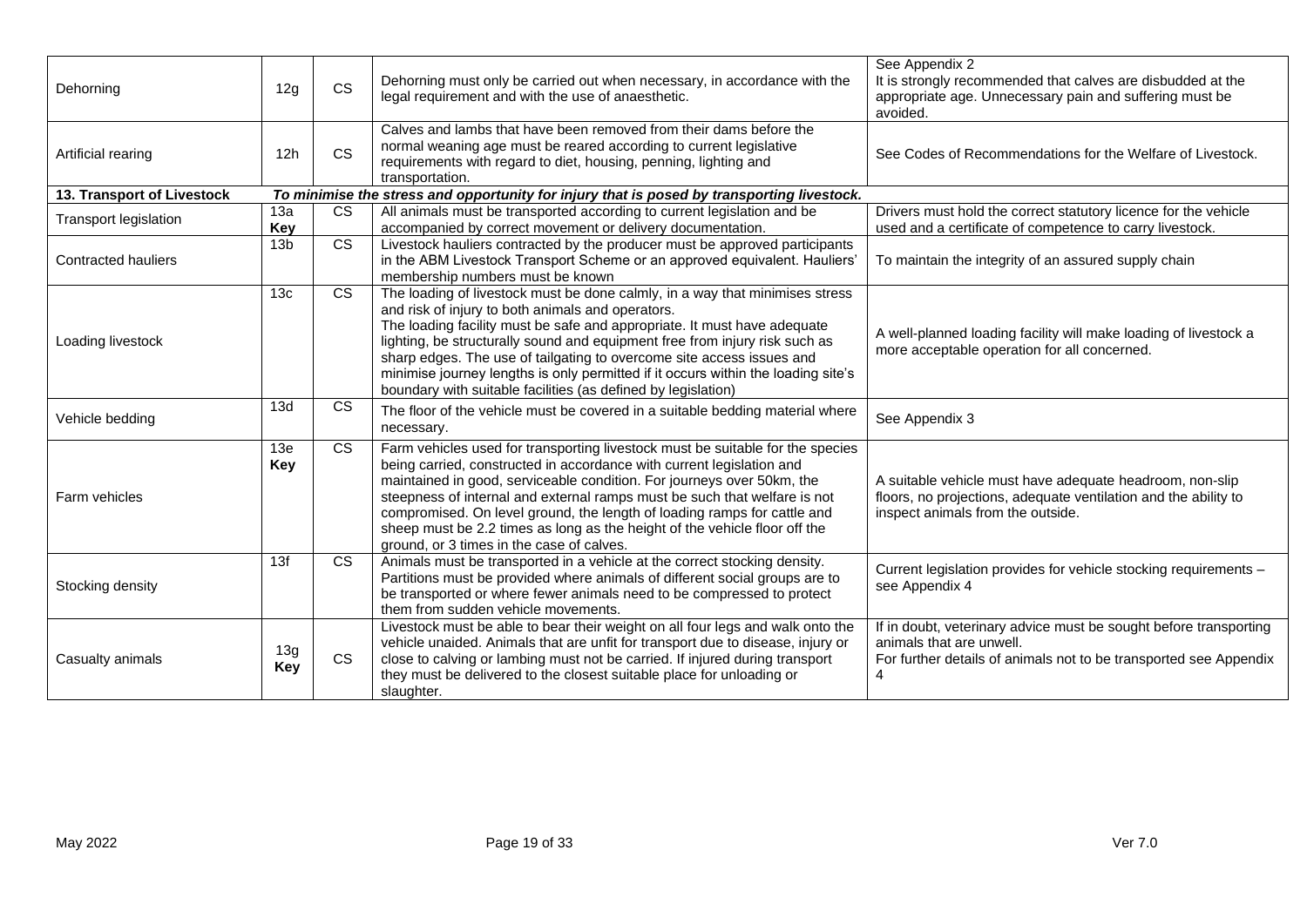## **Section 3: Protection of the Environment.**

**Standards marked 'Key' indicate that if an assessor finds a major non-conformance against that standard, it may result in suspension of certification until it is put right**.

|                                         |                               |            | <b>Requirement</b>                                                                                                                                                                                                                                                                                                                                                           | Guidance                                                                                                                                                                                                                                                                                                                   |
|-----------------------------------------|-------------------------------|------------|------------------------------------------------------------------------------------------------------------------------------------------------------------------------------------------------------------------------------------------------------------------------------------------------------------------------------------------------------------------------------|----------------------------------------------------------------------------------------------------------------------------------------------------------------------------------------------------------------------------------------------------------------------------------------------------------------------------|
| Farm environment                        | 14a<br>Key                    |            | The farm's environment, its water, soil or air must not be impaired or<br>polluted by the farm's management or its farming practices.                                                                                                                                                                                                                                        | All FAWL members must ensure that a farm's environment is<br>not polluted. Care must be taken of natural habitat areas; there<br>must be an awareness of the efficiencies of the farm output with<br>regard to carbon emissions.                                                                                           |
| General appearance                      | 14 <sub>b</sub><br><b>Key</b> |            | The farm environs must be maintained to a reasonable standard of<br>tidiness and cleanliness.                                                                                                                                                                                                                                                                                | Redundant machinery, scrap or other hazardous materials must<br>be stored away from livestock or areas of public access                                                                                                                                                                                                    |
| Codes of Good Agricultural<br>Practice. | 14 <sub>c</sub><br><b>Key</b> |            | FAWL members must comply with the current Codes of Good Agricultural<br>Practice for the Protection of Water, Soil and Air as published by the<br>Welsh Government.                                                                                                                                                                                                          | For a copy of the CoGAP, follow:<br>https://gov.wales/sites/default/files/publications/2018-02/code-<br>of-good-agricultural-practice-introduction.pdf                                                                                                                                                                     |
| <b>Government Regulations</b>           | 14d<br><b>Key</b>             |            | FAWL members must comply with any regulations that apply to the<br>control of agricultural pollution in Wales, as and when they take legal<br>effect                                                                                                                                                                                                                         | It's a general requirement of the FAWL scheme that members<br>comply with all relevant legislation                                                                                                                                                                                                                         |
| Competence of personnel                 | 14e<br><b>Key</b>             |            | All farm staff and contractors must be aware of the potential for pollution<br>and have a good understanding of all the relevant management plans and<br>all appropriate, current regulatory requirements.                                                                                                                                                                   | All farm personnel must receive adequate training before they<br>undertake any task on the farm. This includes contractors<br>working on the farm. Records of all training must be maintained<br>including the date of the training event, a description of training<br>activity and the names of the trainee and trainer. |
| 15. Management plans or policies        |                               |            |                                                                                                                                                                                                                                                                                                                                                                              |                                                                                                                                                                                                                                                                                                                            |
| Soil Management Planning                | 15a<br><b>Key</b>             | <b>WS</b>  | FAWL members must demonstrate an awareness of the potential sources<br>of soil loss caused by compaction, erosion or excessive livestock<br>poaching and be able to explain a policy of how they would implement<br>mitigation measures to minimise that risk.                                                                                                               | For further information, please refer to the CoGAP                                                                                                                                                                                                                                                                         |
| Farm Manure & Slurry                    | 15 <sub>b</sub><br><b>Key</b> | <b>WSA</b> | FAWL members must minimise the risk of pollution from manure, slurry,<br>other organic matter or pathogens.                                                                                                                                                                                                                                                                  | Agricultural pollution incidence can reflect poorly on farming and<br>affect consumer perception of the industry                                                                                                                                                                                                           |
| Manure Management                       | 15 <sub>c</sub>               | <b>WSA</b> | All farms must have and implement a Manure Management Plan that<br>minimises the risk of pollution.                                                                                                                                                                                                                                                                          | A colour coded farm map is recommended.<br>Refer to FAWL Scheme Management Record Book (FSMR)<br>section (8) or online at<br>https://farmrecords.wlbp.co.uk/WLBP/Default.aspx                                                                                                                                              |
| Nutrient Management planning            | 15d                           | WS         | FAWL members must demonstrate an awareness of the conditions and<br>limitations for the application of all nutrient sources and lime. All fertiliser<br>and manure applications to land should be made in accordance with a<br>Nutrient Management Plan that aims to minimise the over-use and loss of<br>nutrients applied to land as fertiliser and the risk of pollution. | <b>Refer to FSMR</b><br>Farmers need to minimise the risk of nitrate leaching; prevent<br>phosphorous accumulation in soil and the loss of nitrous oxide<br>to the atmosphere                                                                                                                                              |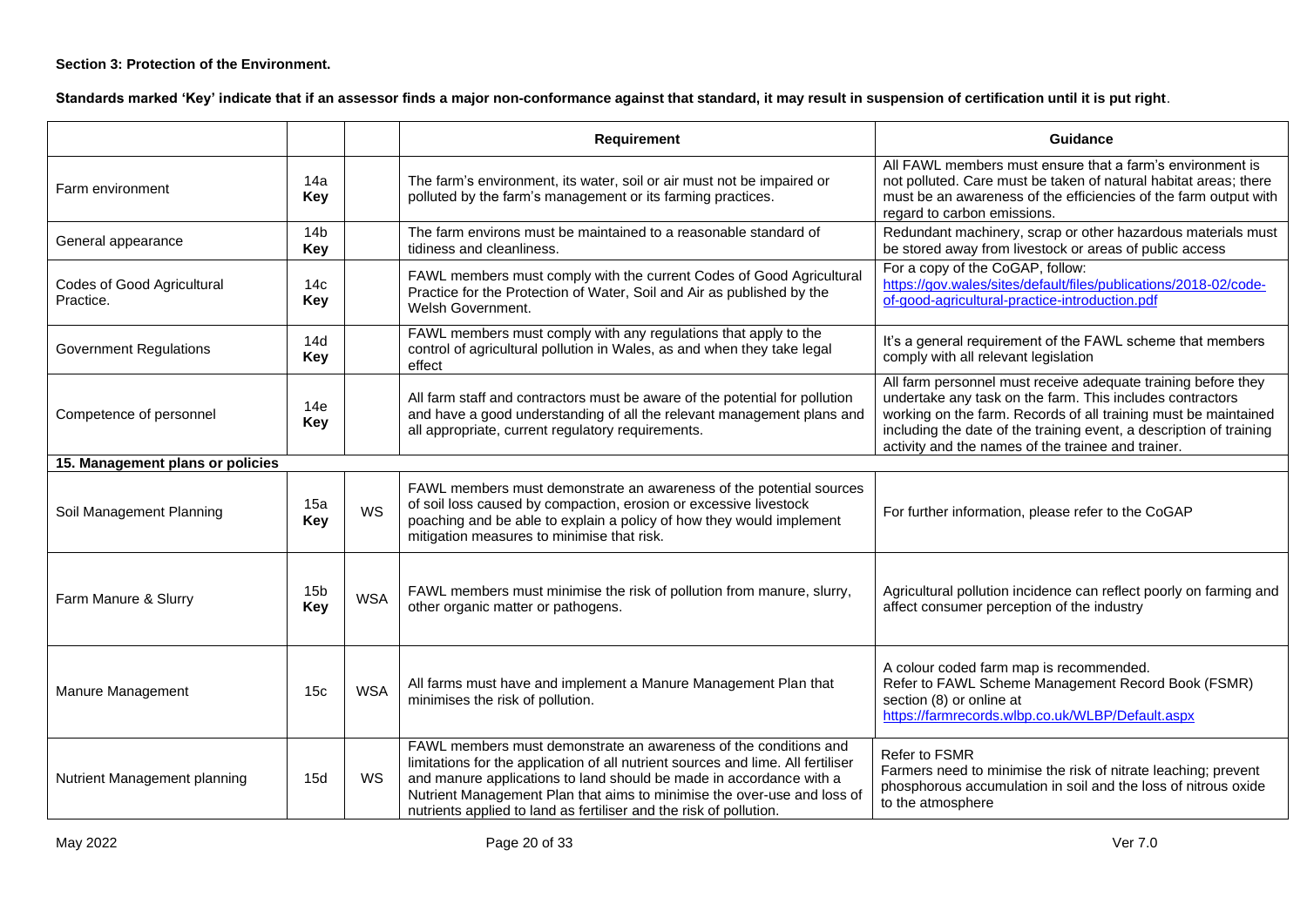| Crop protection                      | 15e                    | <b>WSA</b> | Where Plant Protection Products (PPP) are used, a crop protection plan<br>must be documented. A record must be kept of all applications of PPP to<br>crops and grassland.                                                                                                                                                                                                                                        | PPP include pesticides, insecticides, fungicides, herbicides and<br>molluscicides (e.g., Slug pellets). See FSMR section (9)                                                                                                                          |  |
|--------------------------------------|------------------------|------------|------------------------------------------------------------------------------------------------------------------------------------------------------------------------------------------------------------------------------------------------------------------------------------------------------------------------------------------------------------------------------------------------------------------|-------------------------------------------------------------------------------------------------------------------------------------------------------------------------------------------------------------------------------------------------------|--|
| Accident and emergency               | 15f                    | <b>WSA</b> | A documented risk assessment and action plan must be prepared and<br>made available to all farm staff. This must include all relevant phone<br>numbers in case of emergency.                                                                                                                                                                                                                                     | Refer to FSMR Section (1). A documented plan can support a<br>speedy and correct response. In the event of an accident or<br>potential pollution incident and help to contain the situation.                                                          |  |
| Inorganic waste disposal             | 15g                    |            | There must be a documented policy for disposal of non-bio-degradable<br>waste.                                                                                                                                                                                                                                                                                                                                   | See FSMR Section (10)                                                                                                                                                                                                                                 |  |
| 16. Storage facilities               |                        |            |                                                                                                                                                                                                                                                                                                                                                                                                                  |                                                                                                                                                                                                                                                       |  |
| General storage facilities           | 16a<br>Key             |            | All slurry, manure, silage, silage effluent, artificial fertiliser or any other<br>potential pollutants must be stored safely and securely in robust facilities<br>that minimise the risk of polluting the environment.                                                                                                                                                                                          | To minimise the risk of environmental pollution                                                                                                                                                                                                       |  |
| Slurry, dirty water, silage effluent | 16 <sub>b</sub><br>Key | WSA        | All liquid organic farm materials (including slurry) must be contained in<br>purpose built impermeable stores of required legal capacity and durability.<br>Such stores should be sited to meet the requirement of relevant<br>regulation unless Natural Resources Wales or predecessor bodies have<br>agreed otherwise, in writing.                                                                             | The base of a slurry tank system must be impermeable while<br>the base, walls or pipes should not be protected against<br>corrosion. The slurry storage system needs to be capable of<br>withstanding the stress from loads that it may be put under. |  |
| Silage storage                       | 16 <sub>c</sub><br>Key | <b>WSA</b> | Silage made or stored should be kept in a facility that meets current legal<br>requirement and can prevent pollution from silage effluent. Silage<br>wrapped and sealed in impermeable membrane should be stored at least<br>10 metres from any inland freshwaters or coastal waters. A silage bale<br>should not be opened or wrapping removed within 10 metres of any<br>inland freshwaters or coastal waters. | Silage needs to be stored in durable, safe and well-maintained<br>facilities. Silos need to be built according to construction<br>standards                                                                                                           |  |
| Solid manures                        | 16d                    | <b>WSA</b> | Permanent manure stores must have an impermeable base and a means<br>to collect or contain run off.<br>All stores must be sited at least 10 metres from any ditch, land drain or<br>stream.                                                                                                                                                                                                                      | Solid manure (or any bedding containing organic manure) must<br>be stored in a vessel; in a covered building; on an impermeable<br>surface. N.B. Any liquid arising from organic manure is classed<br>as slurry and must be contained appropriately.  |  |

| Temporary field heaps | 16e | WSA | Manure stored outside in a field should not be in a field liable to flooding,<br>becoming waterlogged, or close to surface water, land drain borehole,<br>spring or well. It should not be located in any single position for more than<br>12 consecutive months or located in the same place as an earlier one<br>used in the last two years.                                                                                                                                                                                                                                                                                                                                              | In locating temporary heaps, FAWL members should consider<br>that such heaps should not be within 50 metres of a borehole or<br>10 metres of surface water, well, spring or drain                                                        |
|-----------------------|-----|-----|---------------------------------------------------------------------------------------------------------------------------------------------------------------------------------------------------------------------------------------------------------------------------------------------------------------------------------------------------------------------------------------------------------------------------------------------------------------------------------------------------------------------------------------------------------------------------------------------------------------------------------------------------------------------------------------------|------------------------------------------------------------------------------------------------------------------------------------------------------------------------------------------------------------------------------------------|
| Fuel oil              | 16f | W   | Fuel oil must be stored safely and securely in robust facilities that meet<br>current legal requirement and minimise the risk of polluting the<br>environment. Oil storage tanks, with capacity exceeding 200 litres, or the<br>area surrounding them must have a leak proof bund capable of containing<br>10% more than the combined tank storage capacity and all hoses must<br>be kept locked within the bunded area when not in use. Emergency<br>facilities must be available to deal with accidental spillages such as a<br>bucket of sand or absorbent granules or ideally an adequate bund. Oil to<br>include waste oil, or oil stored in mobile bowsers. Oil within the fuel tanks | Natural Resources Wales should be informed immediately of<br>any fuel spillage. Bunds should have no drain holes. Double-<br>skinned tanks are not compliant with the Oil Storage (Wales)<br>Regulations 2016 without an additional bund |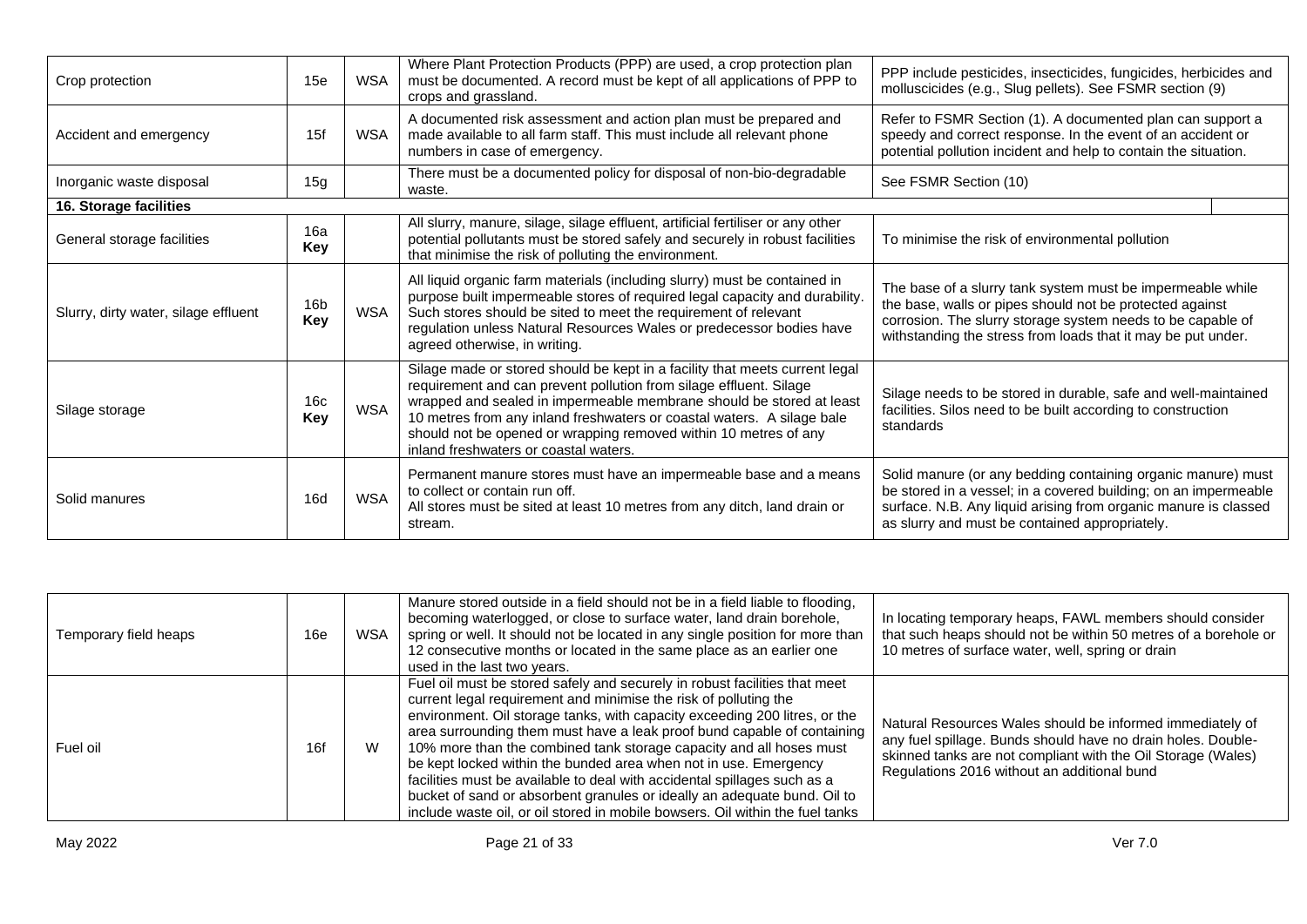|                                                     |            |     | of roadworthy vehicles is exempt.                                                                                                                                                                                                                                                                    |                                                                                                                                                                                                                                              |
|-----------------------------------------------------|------------|-----|------------------------------------------------------------------------------------------------------------------------------------------------------------------------------------------------------------------------------------------------------------------------------------------------------|----------------------------------------------------------------------------------------------------------------------------------------------------------------------------------------------------------------------------------------------|
| Plant Protection Products (PPP),<br>chemicals, dips | 16g<br>Key | W   | The storage of PPP and chemicals must comply with 'The Code of<br>Practice for using Plant Protection Products' and Groundwater Protection<br>Codes - Sheep dip.<br>The store should be locked, bunded and clearly identified on the outside.                                                        | PPP include pesticides, insecticides, fungicides, herbicides and<br>molluscicides (e.g. slug pellets)                                                                                                                                        |
| Artificial fertilisers                              | 16h<br>Key | W   | Artificial fertilisers must be stored in a responsible manner and kept in a<br>secure environment with regular stock take undertaken. The store must<br>be at least 10 metres from any watercourse or drain. Completion of the<br>self-assessment check list in the FSMR (Section 11) is recommended | See Appendix 5 and FSMR Section (11)                                                                                                                                                                                                         |
| 17. Application to land                             |            |     | To minimise the risk of environmental pollution through excessive, untimely or wrongly targeted field inputs - see also Appendix 7                                                                                                                                                                   |                                                                                                                                                                                                                                              |
| Slurry, dirty water, silage effluent                | 17a<br>Key | WSA | These must be applied to land in accordance with current legal<br>requirement and COGAP to minimise the risk of water pollution,<br>unacceptable odours, soil compaction or other environmental damage.                                                                                              | Slurry should only be applied when the crop or grass is actively<br>growing or ploughed in within 24 hours to support a subsequent<br>crop to minimise nutrient loss.<br>Slurry injection also helps if odours are likely to pose a problem. |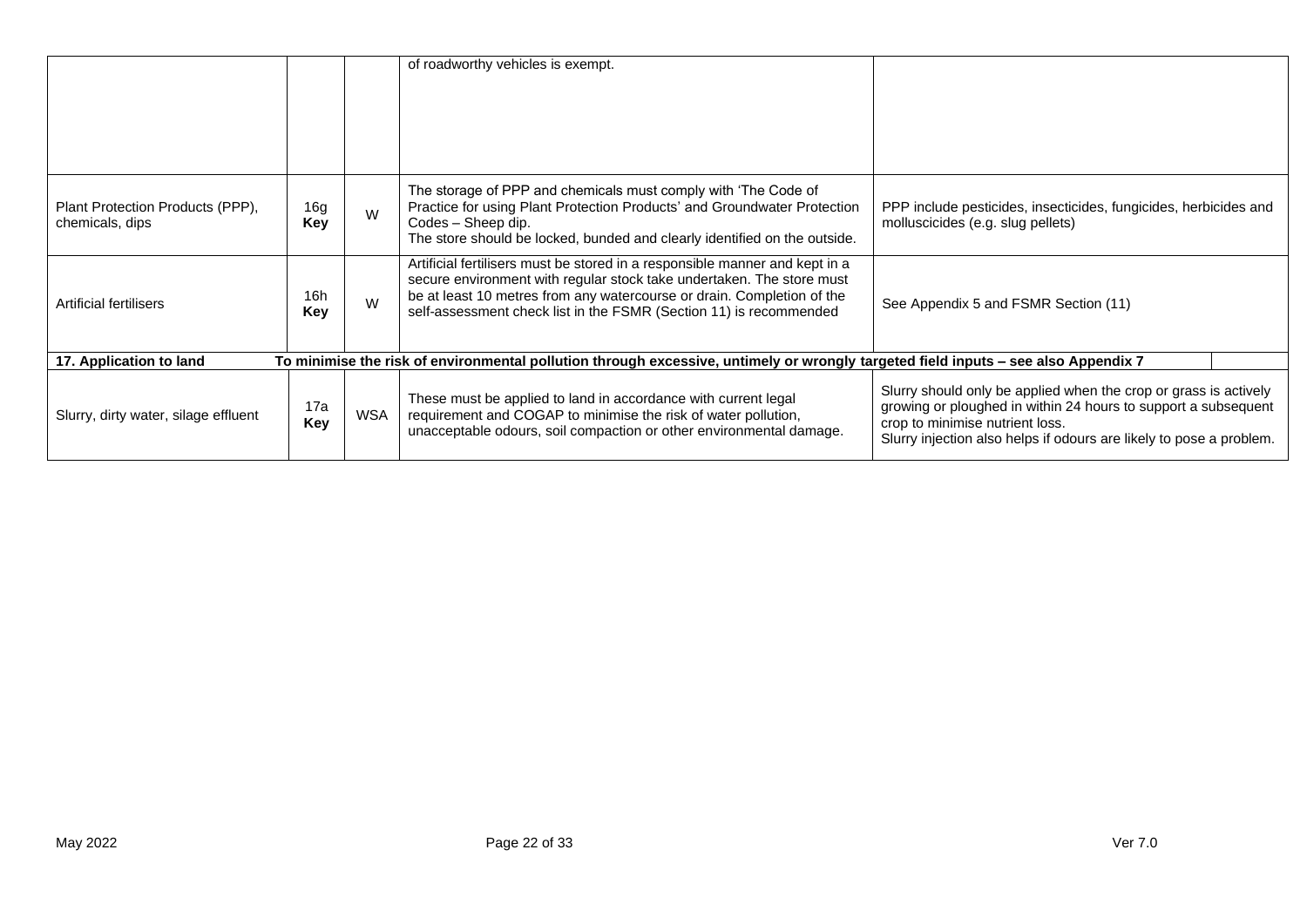| Solid manures                                    | 17 <sub>b</sub><br>Key | <b>WSA</b> | Solid organic manures must be applied to land in accordance with COGAP<br>or regulation that minimises the risk of water pollution, unacceptable<br>odours or compaction to soil. Application must be made within limits<br>imposed by regulation.                                                                                                                                                                                                                                                 | Solid manure should be composted for an appropriate period<br>before application to land to avoid ammonium losses and to<br>reduce odour emissions.                                                                                                                                                                   |
|--------------------------------------------------|------------------------|------------|----------------------------------------------------------------------------------------------------------------------------------------------------------------------------------------------------------------------------------------------------------------------------------------------------------------------------------------------------------------------------------------------------------------------------------------------------------------------------------------------------|-----------------------------------------------------------------------------------------------------------------------------------------------------------------------------------------------------------------------------------------------------------------------------------------------------------------------|
| <b>Competent Operators</b>                       | 17c<br>Key             | <b>WA</b>  | PPP application must be undertaken by competent operators. Competence<br>is demonstrated by holding relevant NPTC certificates. All those applying<br>PPP to land must be licensed to do so or be under the supervision of a<br>licensed operator. Applications must be made in accordance with the<br>manufacturer's recommendations and the farm's crop protection policy.<br>Application records must be kept.                                                                                  | Grandfather Rights are no longer permitted to apply PPPs.<br>It is a legal requirement that operators hold a certificate of<br>competence. Relevant NPTC certificates of competence are<br>City & Guilds 'Level 2 Safe Use of Pesticide replacing<br>Grandfather Rights' or 'Pesticide Application (PA) certificate'. |
| Nitrogen fertilisers                             | 17d<br>Key             | <b>WSA</b> | Before applying any nitrogen fertiliser (from whatever source) a field<br>inspection should be undertaken to assess the risk of polluting surface<br>water, paying particular attention to the prevailing weather conditions.<br>Fertiliser and lime applications must be made at an appropriate time of<br>year taking into account limitations imposed by regulation. All applications<br>should be in accordance with the farm's nutrient management plan.<br>Application records must be kept. | Nitrogen fertiliser applications to grassland should not be made<br>when the soil is waterlogged, frozen hard, snow covered, or<br>heavy rain forecast to fall within the next 48 hours unless there<br>is a specific crop requirement                                                                                |
| Artificial fertilisers & surface water           | 17e                    | W          | When spreading manufactured nitrogen fertiliser, care should be taken to<br>ensure that it is not spread closer than 2 metres to surface water.                                                                                                                                                                                                                                                                                                                                                    | Manufactured nitrogen fertiliser is defined as any nitrogen<br>fertiliser (other than organic manure) manufactured by an<br>industrial process.                                                                                                                                                                       |
| Organic manure, effluent &<br>proximity to water | 17f                    | WS         | Organic manure and effluent should not be spread within 10 metres of<br>surface water unless using precision spreading equipment (trailing show,<br>dribble bar or injector system) in which case no person may spread<br>organic manure within 6 metres of surface water. No spreading within 50<br>metres of a borehole, spring or well.                                                                                                                                                         | Precision spreading machinery is defined as machinery<br>designed to place the organic manure rather than spread over<br>an area e.g., trailing shoe, dribble bar or injector system                                                                                                                                  |
| Organic materials                                | 17g                    | <b>WSA</b> | Organic materials such as digestate or sewage sludge may be applied to<br>land for agricultural benefit if the appropriate legislation and other<br>agreements (e.g., PAS 100; PAS 110; Biosolids Assurance Scheme<br>[BAS]) and sector quality protocols are complied with.                                                                                                                                                                                                                       | See 5c.<br>Refer also to Safe Sludge Matrix - Appendix 7                                                                                                                                                                                                                                                              |
| Plant Protection Products (PPP)                  | 17 <sub>h</sub><br>Key | <b>WSA</b> | All PPP must be applied in a manner that minimises the risk of<br>contamination or pollution. Areas of high pollution risk need to be identified<br>on a farm map and PPP is not applied to these areas                                                                                                                                                                                                                                                                                            | Refer to the Code of Practice for Plant Protection Products                                                                                                                                                                                                                                                           |
| PPP Application Records                          | 17i                    |            | Records must be kept of all PPP applications for a minimum of three years                                                                                                                                                                                                                                                                                                                                                                                                                          | Section 9 of FSMR                                                                                                                                                                                                                                                                                                     |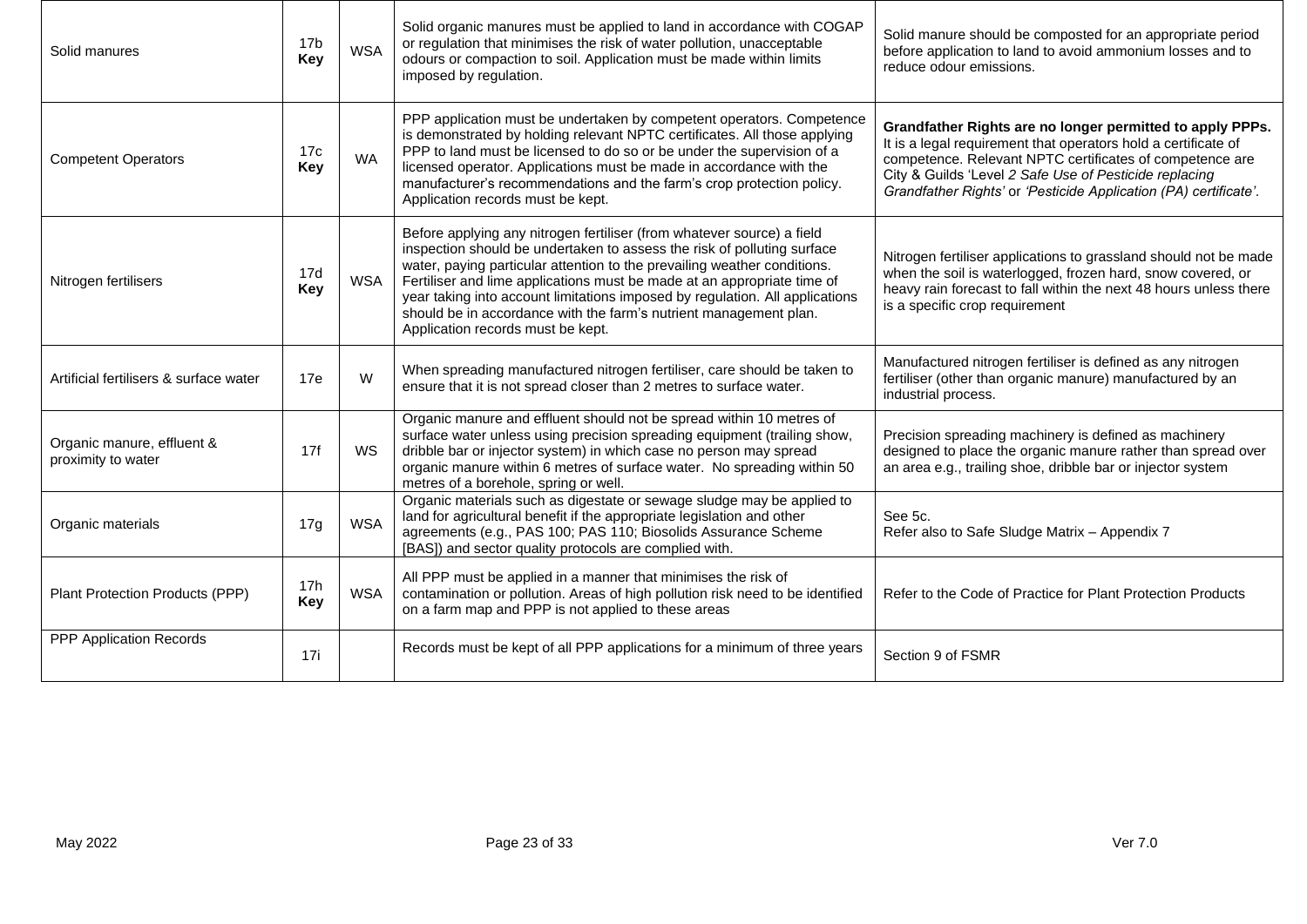| PPP application equipment<br>including Crop Sprayers | 17j                    | WSA        | Knapsacks, hand-held or pedestrian sprayers need to be checked regularly<br>to ensure accurate and efficient application of pesticide: records of<br>inspection need to be maintained. Boom sprayers 3 metres and under<br>must be tested before the machine is 5 years old and then retested every 6<br>years. Boom sprayers over 3 metres must be tested before they are 5<br>years old; over 5 years old, they need to have been tested within the last 3<br>years and then re-tested every 3 years. | Sprayers must be properly maintained, and records of<br>maintenance & calibration kept for at least three years - See<br>Self-Assessment Checklist in FSMR Section (12) |
|------------------------------------------------------|------------------------|------------|---------------------------------------------------------------------------------------------------------------------------------------------------------------------------------------------------------------------------------------------------------------------------------------------------------------------------------------------------------------------------------------------------------------------------------------------------------------------------------------------------------|-------------------------------------------------------------------------------------------------------------------------------------------------------------------------|
| 18. Waste disposal                                   |                        |            | To prevent the build up of unwanted waste materials that might become hazardous to the farm environment.                                                                                                                                                                                                                                                                                                                                                                                                |                                                                                                                                                                         |
| Hazardous waste                                      | 18a<br>Key             | <b>WSA</b> | All hazardous waste must be stored and disposed of in accordance with<br>The Environmental Permitting (England and Wales) Regulations 2010<br>including using a Consignment Note notified to NRW. Sites producing or<br>storing over 500kg of hazardous waste/annum must be registered with<br>NRW every year.                                                                                                                                                                                          | Examples of farm wastes that are classified as hazardous<br>include waste oil, asbestos, lead acid batteries and agro<br>chemicals containing dangerous substances.     |
| Plant Protection Products (PPP)<br>and sheep dip     | 18 <sub>b</sub><br>Key | <b>WS</b>  | Unused diluted PPP and dips may be applied to land only with the correct<br>environmental permit/groundwater authorisation from Natural Resources<br>Wales or predecessor body.                                                                                                                                                                                                                                                                                                                         |                                                                                                                                                                         |
| <b>Plastic waste</b>                                 | 18 <sub>c</sub>        |            | Plastic wastes eg silage wrap may only be disposed of via a waste<br>operator who holds the relevant Environment Permitting Regulations<br>permit.                                                                                                                                                                                                                                                                                                                                                      | Consult the Agricultural Waste Plastics Collection and<br>Recovery Programme.                                                                                           |
| Animal carcasses                                     | 18d<br>Key             | <b>WSA</b> | Animal carcasses must be disposed of as soon as possible through a<br>licensed operator, incinerator or rendering plant. Records of deaths and<br>disposals must be kept.                                                                                                                                                                                                                                                                                                                               |                                                                                                                                                                         |
| 19. Sheep dipping/treatment                          |                        |            | To protect water from pollution - See also Appendix 6                                                                                                                                                                                                                                                                                                                                                                                                                                                   |                                                                                                                                                                         |
| Dipping bath                                         | 19a                    | <b>WSA</b> | The bath must be sited at least 10 metres from a ditch or watercourse, not<br>have a drain hole and the facility have a means to collect sheep drain-off.<br>The bath must be covered when not in use.<br>Dipping site must comply with guidance in Groundwater Protection Code<br>for sheep dip                                                                                                                                                                                                        | Appendix 6 The drain off area should be of sufficient capacity<br>to allow sheep to remain there for 10 minutes.                                                        |

| Shower/jetter              | 19 <sub>b</sub> | <b>WSA</b> | A shower or jetter may be used in a field situation providing there is a good<br>depth of freely drained soil, there is little slope and no drains or ditches<br>within ten metres. These must not be used in or around farm yards, unless<br>provision is made to contain and collect all spillages and drainage off<br>sheep. Showers/jetters may only be used with products that are licensed to<br>be used by showers/jetters | It is important to choose the site carefully.<br>Please note that there are no products currently licensed to<br>treat sheep scab using showers/jetters |
|----------------------------|-----------------|------------|-----------------------------------------------------------------------------------------------------------------------------------------------------------------------------------------------------------------------------------------------------------------------------------------------------------------------------------------------------------------------------------------------------------------------------------|---------------------------------------------------------------------------------------------------------------------------------------------------------|
| Draining off pen           | 19 <sub>c</sub> | <b>WSA</b> | Sheep should be allowed to drain off for at least ten minutes before being<br>released from the pen.                                                                                                                                                                                                                                                                                                                              |                                                                                                                                                         |
| Timing of dipping          | 19d             | W          | Sheep should not be dipped if rain is likely within 24 hours.                                                                                                                                                                                                                                                                                                                                                                     | To minimise the threat of water pollution                                                                                                               |
| Access to surface water    | 19e             | W          | Sheep should not be allowed access to surface water for two weeks after<br>dipping or showering.                                                                                                                                                                                                                                                                                                                                  |                                                                                                                                                         |
| Experience & qualification | 19f<br>Key      |            | The person(s) involved in sheep dipping on-farm must be competent in the<br>safe use and disposal of sheep dip and the responsible person must have<br>an NPTC test certificate. A permit to dispose of sheep dip on land must be                                                                                                                                                                                                 | Regulatory requirement                                                                                                                                  |
| May 2022                   |                 |            | Page 24 of 33                                                                                                                                                                                                                                                                                                                                                                                                                     | Ver 7.0                                                                                                                                                 |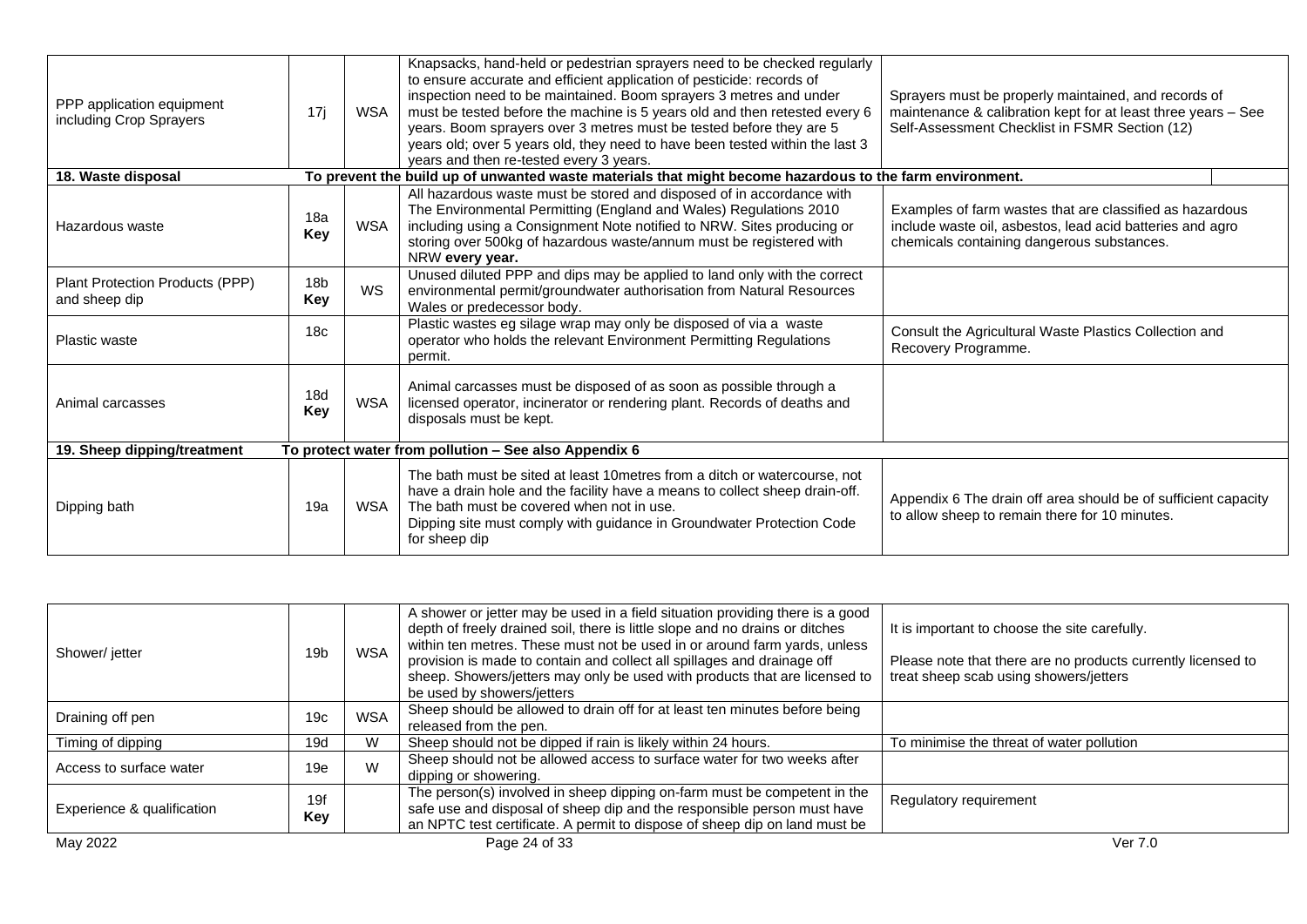|  | held. |  |
|--|-------|--|
|  |       |  |

## **Section 4 – Complaints Policy**

The FAWL scheme is accredited by the United Kingdom Accreditation Service (UKAS) to ISO 17065. It's a requirement of that accreditation that any complaint made to a FAWL member about compliance with the scheme's standard must be recorded by that member.

| 20. Complaints    |     | Requirement                                                                                                                                                                                                                                                                           |                                                                                                       |
|-------------------|-----|---------------------------------------------------------------------------------------------------------------------------------------------------------------------------------------------------------------------------------------------------------------------------------------|-------------------------------------------------------------------------------------------------------|
| <b>Complaints</b> | 20a | All complaints that are directed at the farm business that have an<br>implication for compliance with the FAWL scheme must be recorded. There<br>must also be a record of how the issue was resolved and any contingency<br>procedures that are put in place to prevent a recurrence. | A complaints record pro-forma can be found in the FAWL<br>Scheme Management Record (FSMR) Section (3) |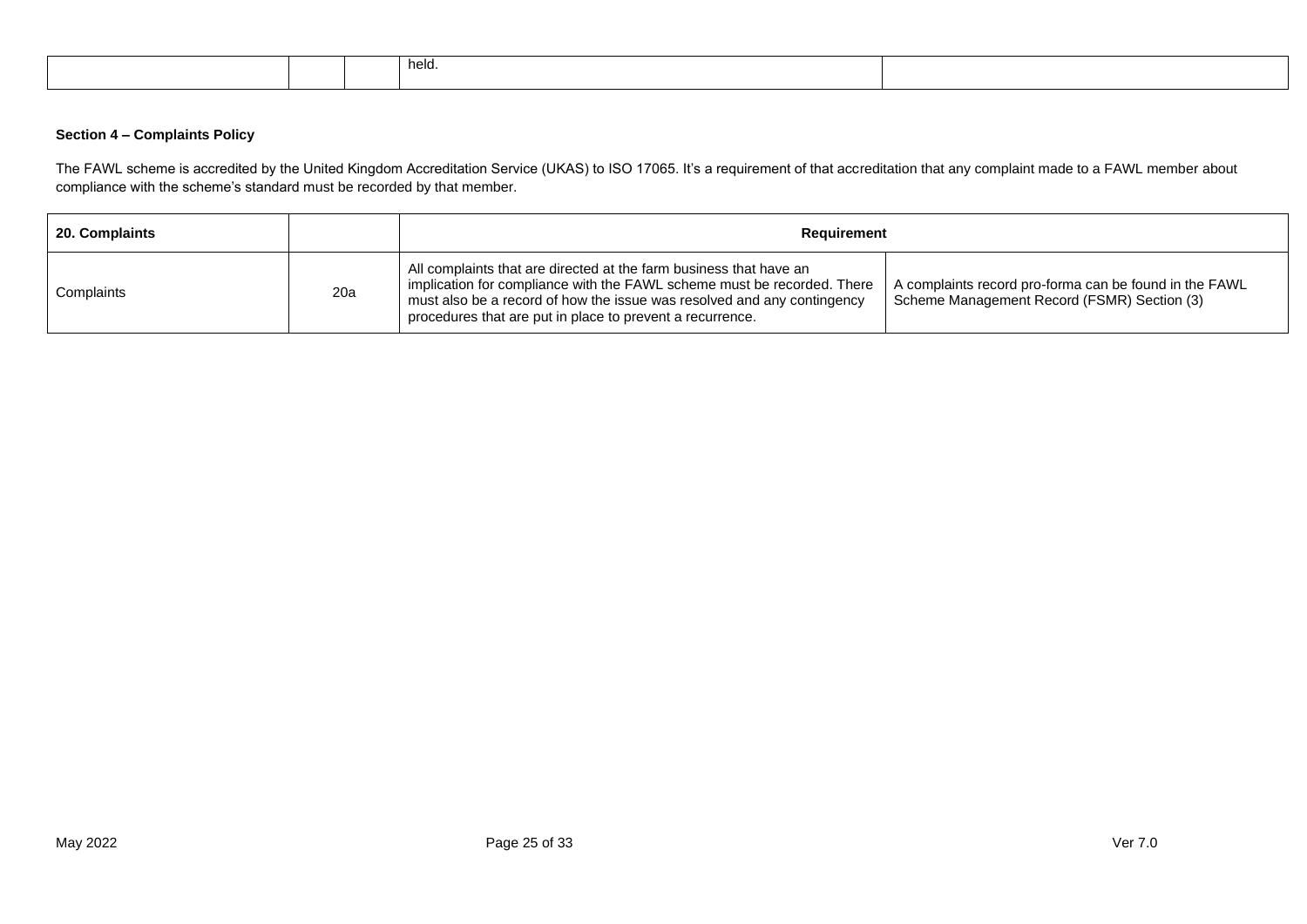#### **Appendix 1: Livestock Housing - Space Allowances**

Below are some guidelines on space allowances in livestock housing. They are only a guide and not definitive. Producers should judge appropriate space allowances by assessing their own stock and housing.

## **CATTLE**

|                                              |                  | Space Allowance at square metres per head |                                                                   |                                      |  |
|----------------------------------------------|------------------|-------------------------------------------|-------------------------------------------------------------------|--------------------------------------|--|
|                                              | Live-weight (kg) | Solid Floors                              |                                                                   |                                      |  |
|                                              |                  | <b>Bedded</b>                             | Total (incl.<br>feeding/loafing etc)                              | <b>Fully Slatted floors</b>          |  |
|                                              | 400-499          | 5.50                                      | 8.0                                                               |                                      |  |
|                                              | 500-599          | 6.0                                       | 8.5                                                               |                                      |  |
| Dairy Cows                                   | 600-699          | 6.5                                       | 9.0                                                               |                                      |  |
|                                              | 700-799          | 7.0                                       | 10.0                                                              |                                      |  |
|                                              | $800+$           | 8.0                                       | 11.0                                                              | Not Applicable:                      |  |
| <b>Suckler Cows</b>                          | 400              | 3.50                                      | 4.90                                                              | Non-slatted area must be<br>provided |  |
|                                              | 500              | 4.25                                      | 5.85                                                              |                                      |  |
|                                              | 50-84            |                                           | 1.5                                                               |                                      |  |
| Calves                                       | 85-140           |                                           | 1.8                                                               |                                      |  |
|                                              | 140-200          |                                           | 2.4                                                               |                                      |  |
|                                              | 200-299          | 2.00                                      | 3.0                                                               | 1.1                                  |  |
| Young stock/<br>Growing/Finishing            | 300-399          | 2.75                                      | 4.0                                                               | 1.5                                  |  |
| (In-calf heifers must also                   | 400-499          | 3.50                                      | 4.9                                                               | $\overline{1.8}$                     |  |
| have access to a non-<br>slatted lying area) | 500-599          | 4.25                                      | 5.8                                                               | 2.1                                  |  |
|                                              | 600-699          | 5.00                                      | 6.8                                                               | 2.3                                  |  |
|                                              |                  |                                           | <b>Cubicles For Beef Cattle - Recommended Minimum Dimensions:</b> |                                      |  |

|                                                             | Liveweight | Length | Width |  |
|-------------------------------------------------------------|------------|--------|-------|--|
| Cows                                                        | <600kg     | 2.40   | 1.15  |  |
|                                                             | $>600$ kg  | 2.50   | 1.20  |  |
|                                                             | 200        | 1.45   | 0.70  |  |
| Young stock/                                                | 300        | 1.70   | 0.85  |  |
| Growing/Finishing                                           | 350        | 2.00   | 1.05  |  |
|                                                             | >350       | 2.10   | 1.10  |  |
| <b>Individual Calf Pens: Recommended Minimum Dimensions</b> |            |        |       |  |

Calves kept in individual stalls, pens or hutches (except for those kept in isolation) must be allowed direct visual and tactile contact with other calves (where there are two or more calves on the farm). Calves must have sufficient space to stand up, lie down, turn around, stretch and groom.

| Calf Weight (kg) | Pen size per calf |
|------------------|-------------------|
| <60              | $1m \times 1.5m$  |
| 60-80            | $1m \times 1.8m$  |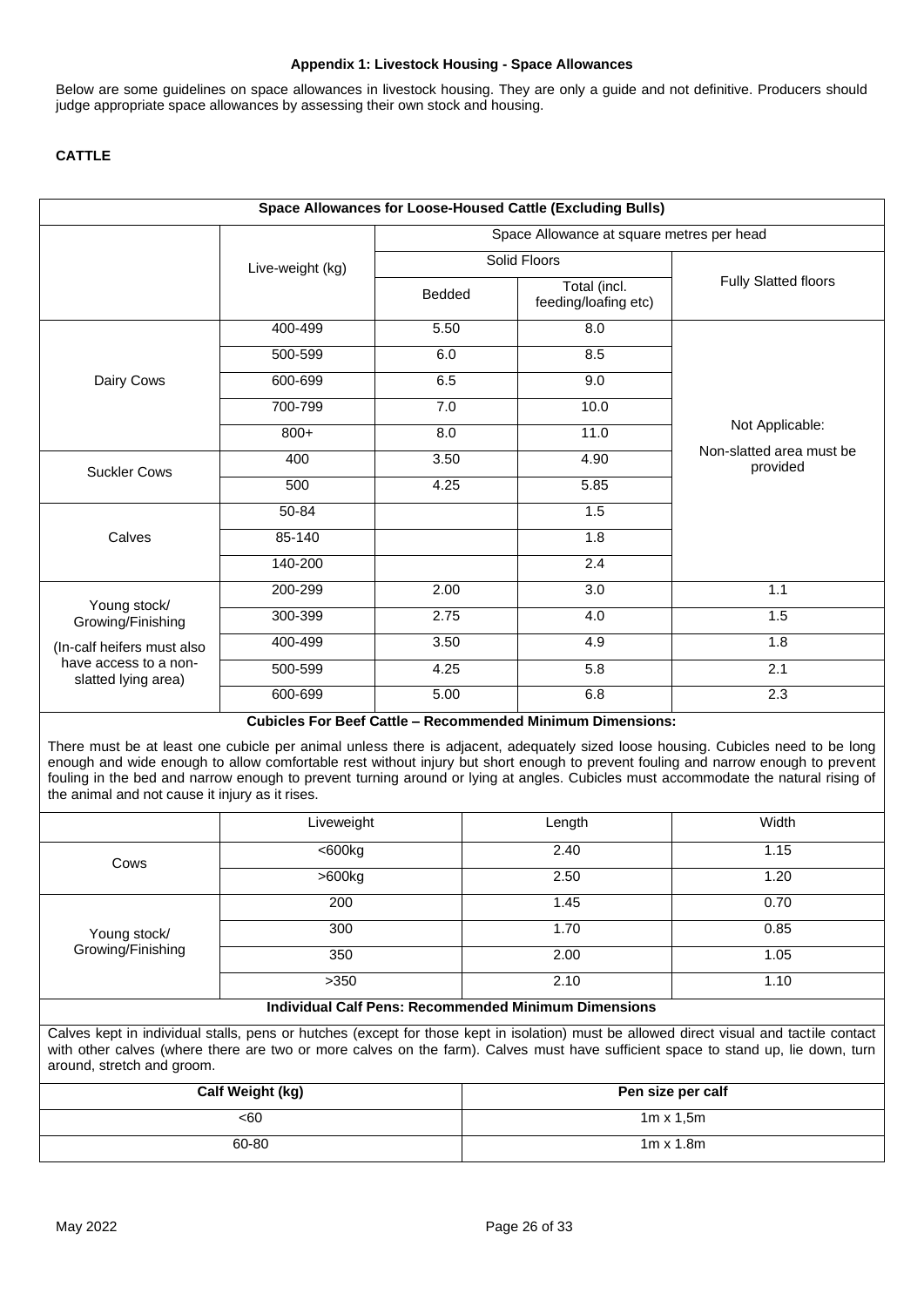## **SHEEP**

All sheep housing systems must be of sufficient size to allow all livestock to lie down simultaneously, ruminate, rise, turn around and stretch without difficulty.

| Lowland ewes (60-90 kg live weight)                                     | 1.2-1.4 m <sup>2</sup> floor space per ewe during pregnancy |
|-------------------------------------------------------------------------|-------------------------------------------------------------|
| Lowland ewes after lambing with lambs at foot up to six weeks of<br>age | 2.0-2.2 m <sup>2</sup> floor space per ewe and lambs        |
| Hill ewes (45-65 kg live weight)                                        | 1.0-1.2 m <sup>2</sup> floor space per ewe during pregnancy |
| Hill ewes after lambing, with lambs at foot up to six weeks of age      | 1.8-2.0 m <sup>2</sup> floor space per ewe and lambs        |
| Lambs up to 12 weeks old                                                | 0.5-0.6 m <sup>2</sup> floor space per lamb                 |
| Lambs and sheep 12 weeks to 12 months old                               | 0.75-0.9 m <sup>2</sup> floor space per lamb/sheep          |
| Rams                                                                    | $1.5 - 2.0$ m <sup>2</sup>                                  |

**Shorn sheep** - The space allowances may be reduced by 10% for winter-shorn sheep.

**Group size** - Where possible, pregnant ewes should be kept in groups of less than 50 to allow for better individual recognition and attention at lambing time.

## **FEED TROUGH SPACE ALLOWANCE**

#### **Feed trough space allowances must be appropriate to the size and weight of the livestock and to the feeding system. The following are the recommended minimum feed trough space allowance for cattle and sheep.**

| Trough Space for cattle (cm per head) |            |                  |                           | Trough Space for sheep (cm per head) |                  |
|---------------------------------------|------------|------------------|---------------------------|--------------------------------------|------------------|
| Weight (kg)                           | Ration fed | Ad lib/self-feed | Weight (kg)               | Ration fed                           | Ad lib/self-feed |
| 200-299                               | 40         | 15               | Store,<br>Finishing lamb, | 30                                   | $10 - 15$        |
| 300-399                               | 50         | 15               | Hoggs                     |                                      |                  |
| 400-499                               | 55         | 19               | Small ewes                | 45                                   | $10 - 15$        |
| 500-599                               | 60         | 24               | Horned sheep              | 45                                   | $10 - 15$        |
| 600-699                               | 67         | 28               | Medium ewes               | 45                                   | $10 - 15$        |
| 700-799                               | 70         | 32               | Large ewes                | 50                                   | $10 - 15$        |
| $800+$                                | 75         | 32               |                           |                                      |                  |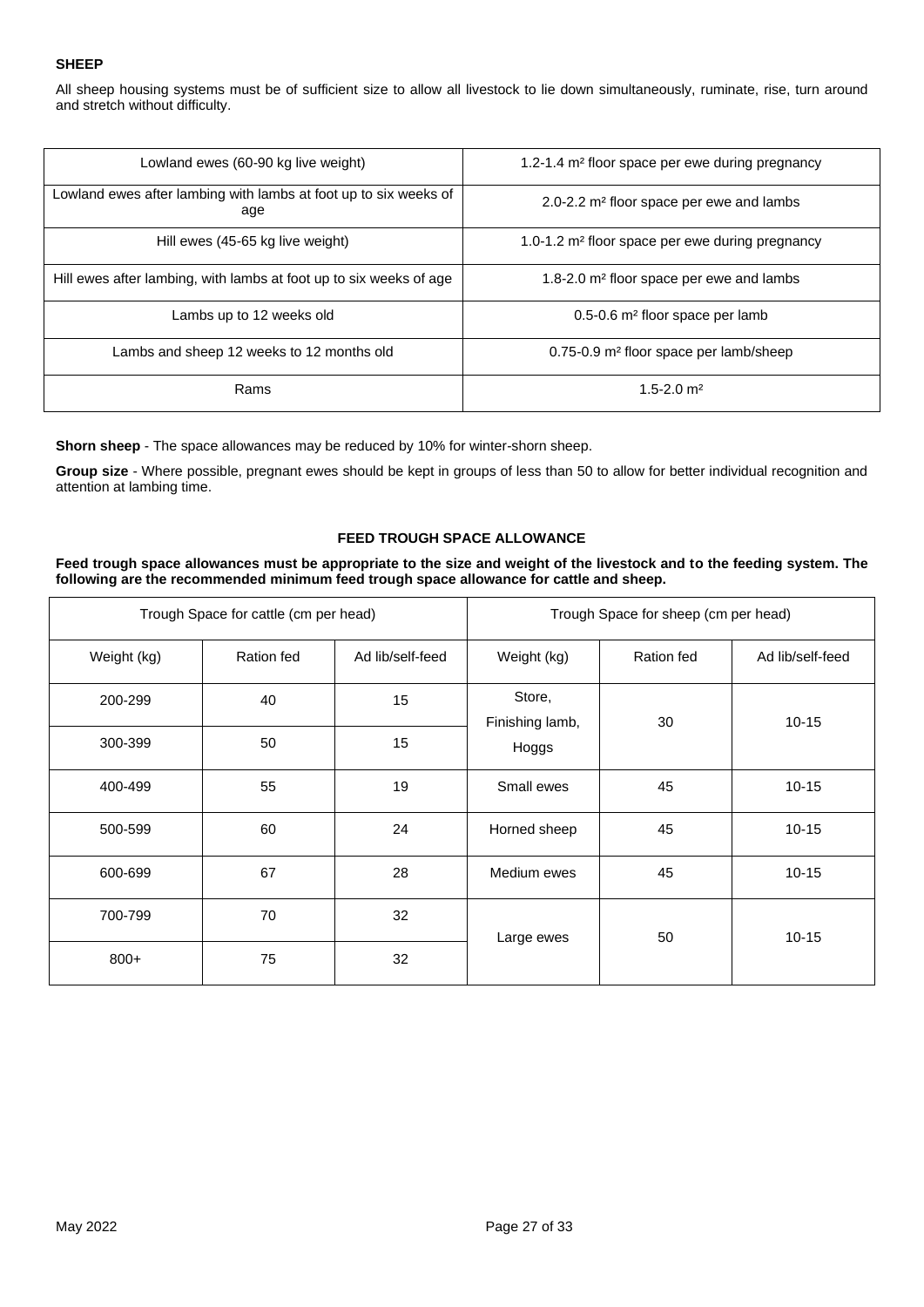#### **CATTLE:**

| <b>Operation</b>                                                                              | <b>Method</b>                            | <b>Animal's Age</b>               | <b>Operator</b>           | Anaesthetic | Analgesic         |
|-----------------------------------------------------------------------------------------------|------------------------------------------|-----------------------------------|---------------------------|-------------|-------------------|
|                                                                                               | Elastration/ Rubber ring                 | 1st week of life only             | Competent<br>stock person |             |                   |
| Castration                                                                                    | Bloodless castration e.g.<br>burdizzo    | Up to 2 months                    | Competent<br>stock person |             | With              |
| When the animal is over 2 months of age or where any<br>methods other than the above are used |                                          |                                   | Vet Only                  | With        | With              |
| Dehorning                                                                                     | Cutting/sawing horn (not to be           | Up to 5 months of age             | Competent<br>stock keeper | With        | With              |
|                                                                                               | used routinely)                          | Over 5 months of age              | Vet Only                  | With        | With              |
| <b>Disbudding</b>                                                                             | Chemical cauterisation                   | 1 <sup>st</sup> week of life only | Competent<br>stock person |             | Recommend<br>With |
|                                                                                               | Method other than above (eg<br>hot iron) | Up to 2 months of age             | Competent<br>stock person | With        | With              |
| <b>Removal of</b><br><b>Supernumerary</b><br><b>Teats</b>                                     | Using clean, sharp scissors              | Up to 3 months                    | Competent<br>stock person | With        | With              |
|                                                                                               |                                          | 3 months and over                 | Vet Only                  | With        | With              |

**NB:** Routine tail docking of cattle is not permitted

## **SHEEP:**

| <b>Operation</b>                                                                                                                                                                                                                      | Method                                                   | <b>Animal's Age</b>   | Operator                  | <b>Anaesthetic</b> | Analgesic |
|---------------------------------------------------------------------------------------------------------------------------------------------------------------------------------------------------------------------------------------|----------------------------------------------------------|-----------------------|---------------------------|--------------------|-----------|
|                                                                                                                                                                                                                                       | Elastration/ Rubber ring                                 | 1st week of life only | Competent<br>stock person |                    |           |
| <b>Castration</b>                                                                                                                                                                                                                     | Clamp/Bloodless                                          | Up to 3 months        | Competent<br>stock person |                    |           |
| When the animal is over 3 months of age or where any<br>Vet Only<br>methods other than the above are used                                                                                                                             |                                                          | With                  | With                      |                    |           |
|                                                                                                                                                                                                                                       | <b>Rubber Ring</b>                                       | 1st week of life      | Competent<br>stock person |                    |           |
| <b>Tail Docking</b>                                                                                                                                                                                                                   | Hot iron or clamp                                        | Over 2 months         | Veterinary<br>Surgeon     | With               |           |
|                                                                                                                                                                                                                                       | Surgical/Other                                           | Any age               | Vet Only                  | With               | With      |
| NB: Sufficient tail to cover the vulva (females) the anus (males) must be left. Any shorter than this must only be in the<br>case of emergency, disease or injury following consultation with a Vet, and carried out with anaesthetic |                                                          |                       |                           |                    |           |
| Dehorning and                                                                                                                                                                                                                         | Trimming of the insensitive tip<br>of an in-growing horn | Any age               | Competent<br>stock person |                    |           |
| disbudding*                                                                                                                                                                                                                           | All other cases                                          | Any age               | Vet only                  | With               | With      |

٭Under the Veterinary Surgeons Act 1966 (as amended) only a vet may dehorn or disbud a sheep, apart from the trimming of the insensitive tip of an ingrowing horn, which if left untreated could cause pain or distress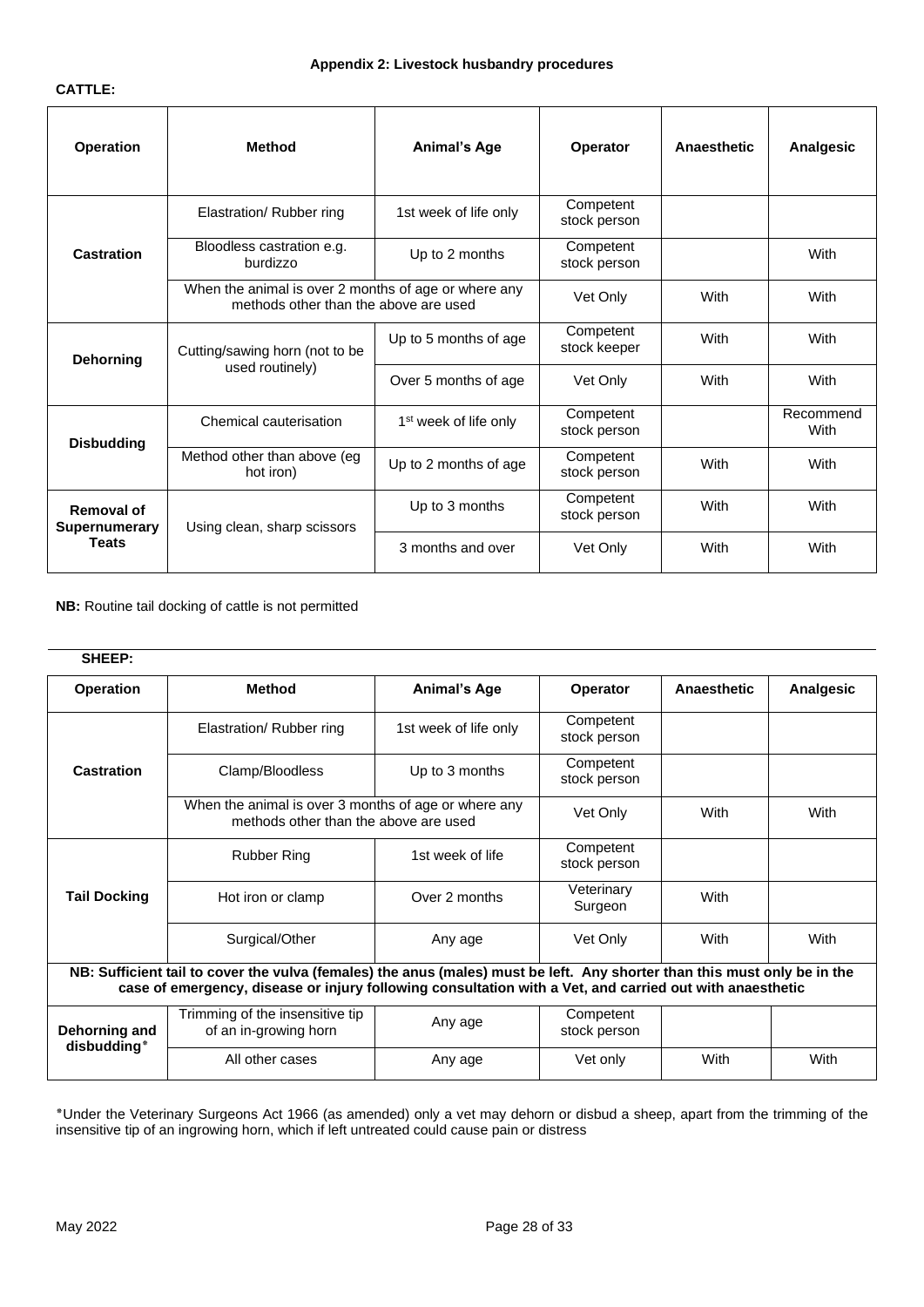|               | Non-slip flooring only | <b>Straw</b> | <b>Sawdust</b> | <b>Perforated Floor</b> |
|---------------|------------------------|--------------|----------------|-------------------------|
| <b>Cattle</b> | Yes                    | Yes          | Yes            | No                      |
| <b>Calves</b> | Yes                    | Yes          | No             | No                      |
| <b>Sheep</b>  | Yes                    | Yes          | Yes            | No                      |

## **Appendix 4: Space Allowances During Transport**

Livestock have to be transported at legally prescribed stocking densities. Outlined below are the prescribed stocking densities for the protection of animals during transport and related operations.

| <b>CATTLE</b>              |                     |                      |  |  |
|----------------------------|---------------------|----------------------|--|--|
| Category                   | Approx. weight (kg) | Space allowance (m2) |  |  |
| <b>Small calves</b>        | 55                  | $0.30 - 0.40$        |  |  |
| <b>Medium-sized calves</b> | 110                 | $0.40 - 0.70$        |  |  |
| <b>Heavy calves</b>        | 200                 | $0.70 - 0.95$        |  |  |
| <b>Medium-sized cattle</b> | 325                 | $0.95 - 1.30$        |  |  |
| <b>Heavy cattle</b>        | 550                 | 1.30-1.60            |  |  |
| Very heavy cattle          | over 700            | over 1.60            |  |  |
|                            |                     |                      |  |  |

These figures may vary, depending not only on the animals' weight and size, but also on their physical condition, weather conditions and the likely journey time.

### **SHEEP**

| Category                     | Approx. weight (kg) | Space allowance (m2) |
|------------------------------|---------------------|----------------------|
| Shorn sheep and lambs        | under 55            | $0.20 - 0.30$        |
|                              | over 55             | over 0.40            |
| Unshorn sheep                | under 55            | $0.30 - 0.40$        |
|                              | over 55             | over 0.40            |
| <b>Heavily pregnant ewes</b> | under 55            | $0.40 - 0.50$        |
|                              | over 55             | over 0.50            |

The space allowances indicated above may vary depending on the breed, size, physical condition and length of fleece of the animals as well as weather conditions and journey time. As an indication, for small lambs, an area of under 0.2 metres squared per animal may be provided.*)*

| The following livestock are not transported on journeys outside of the times/distances outlined below: |                                                                   |  |  |
|--------------------------------------------------------------------------------------------------------|-------------------------------------------------------------------|--|--|
| Calves less than 10 days                                                                               | Not transported more than 100 km unless accompanied by their dam  |  |  |
| Calves 11-14 days                                                                                      | Not transported more than 8 hours unless accompanied by their dam |  |  |
| Lambs of less than 7 days                                                                              | Not transported more than 100 km unless accompanied by their dam  |  |  |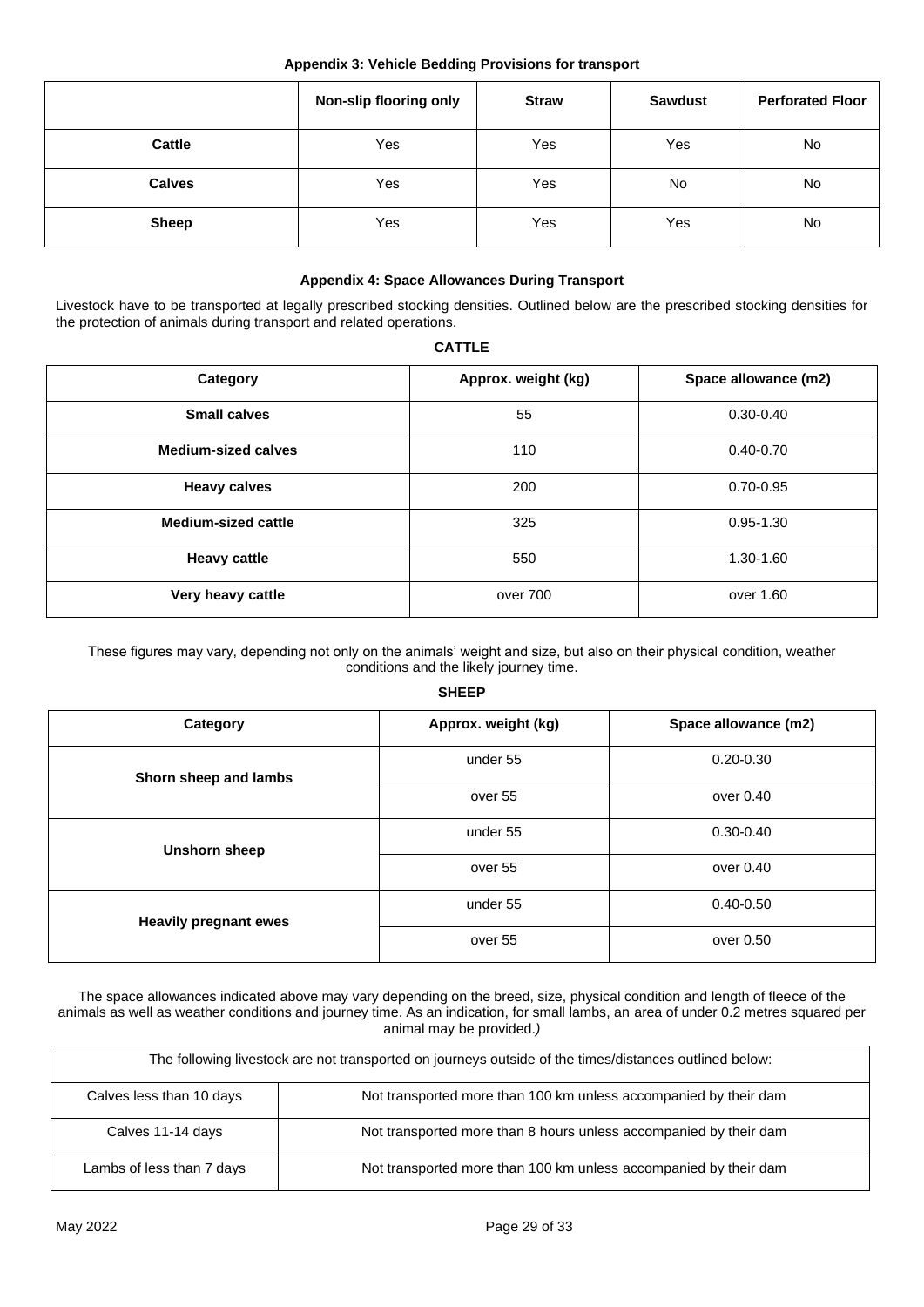#### **The following animals are not to be transported:**

- sick or injured livestock where moving them would cause additional suffering
- shorn sheep (with less than 7mm of staple growth) during extremely cold weather
- heavily pregnant females (where more than 90% of the gestation period has passed) unless being transported for veterinary treatment
- females who have given birth during the last 7 days
- newborns with unhealed navels

**NB:** It is permitted to transport heavily pregnant females (past 90% gestation) short distances under 50km e.g. between or within farm premises, if the journey is for the purposes of improving conditions of birth.

#### **Appendix 5 - The safe and secure storage of artificial mineral fertiliser**

Mineral [or Manufactured] fertiliser is a valuable product for farmers and growers but is potentially dangerous in the wrong hands. The storage and security of fertiliser in your possession is therefore of paramount importance and the purpose of this self-assessment is to help you to ensure that basic storage and security is maintained. The leaflet "Security of Fertiliser Storage on Farms" is reproduced below and you should have in place a protocol to monitor the security of fertiliser (an example is given below).

It is also recommended that you complete the Checklist in the FSMR Section (11). The leaflet includes the following 10-point code:

#### **Keep your fertiliser secure and out of sight**

Fertilisers containing Urea, Ammonium Nitrate, and CAN have all been used by terrorists. Please keep these fertilisers securely on your farm.

- Wherever possible use a Fertiliser Industry Assurance Scheme (FIAS) approved supplier.
- Wherever possible keep in a secure area such as a building or sheeted away from public view.
- Carry out regular stock checks and report any loss to the Police immediately (call 101).
- Avoid leaving fertiliser in a field overnight never leave fertiliser in the field for a long period of time.
- $\checkmark$  Remember it is illegal to sell ammonium nitrate without the correct documentation.
- ✓

You can get more information from your supplier or from the HSE booklet "Storing and Handling Ammonium Nitrate" at

#### https://www.hse.gov.uk/pubns/indg230.pdf

If you store 25 tonnes or more of fertiliser you must notify your local fire officer and Health and Safety Executive (HSE). Under the NIHHS (Amendment) Regulations 2002 users of Ammonium Nitrate (AN) and AN based fertilisers must provide additional information to the HSE if 150 tonnes of these fertilisers are being handled or stored which contain over 15.75% Nitrogen by weight.

You must not sell fertiliser unless the purchaser is known by you to be a bona-fide user and if you re-sell ammonium nitrate fertiliser with high nitrogen content, (i.e. a nitrogen content of more than 28% of its weight); you must be in possession of a valid detonation resistance certificate for that batch.

### **Appendix 6 - Guidance on the Use and Disposal of Sheep Dips**

**Note:** The FAWL standard includes the use of static and mobile plunge dips and the use of shower or jetter systems

Guidance on the use and disposal of sheep dips can be found on the NRW website at:

https://naturalresources.wales/guidance-and-advice/business-sectors/farming/how-to-safely-dispose-of-waste-sheep-dip/?lang=en

or via The Welsh Government's Groundwater Protection Codes for Wales – Sheep Dip at:

https://gov.wales/sites/default/files/publications/2019-06/groundwater-protection-code-sheep-dip.pdf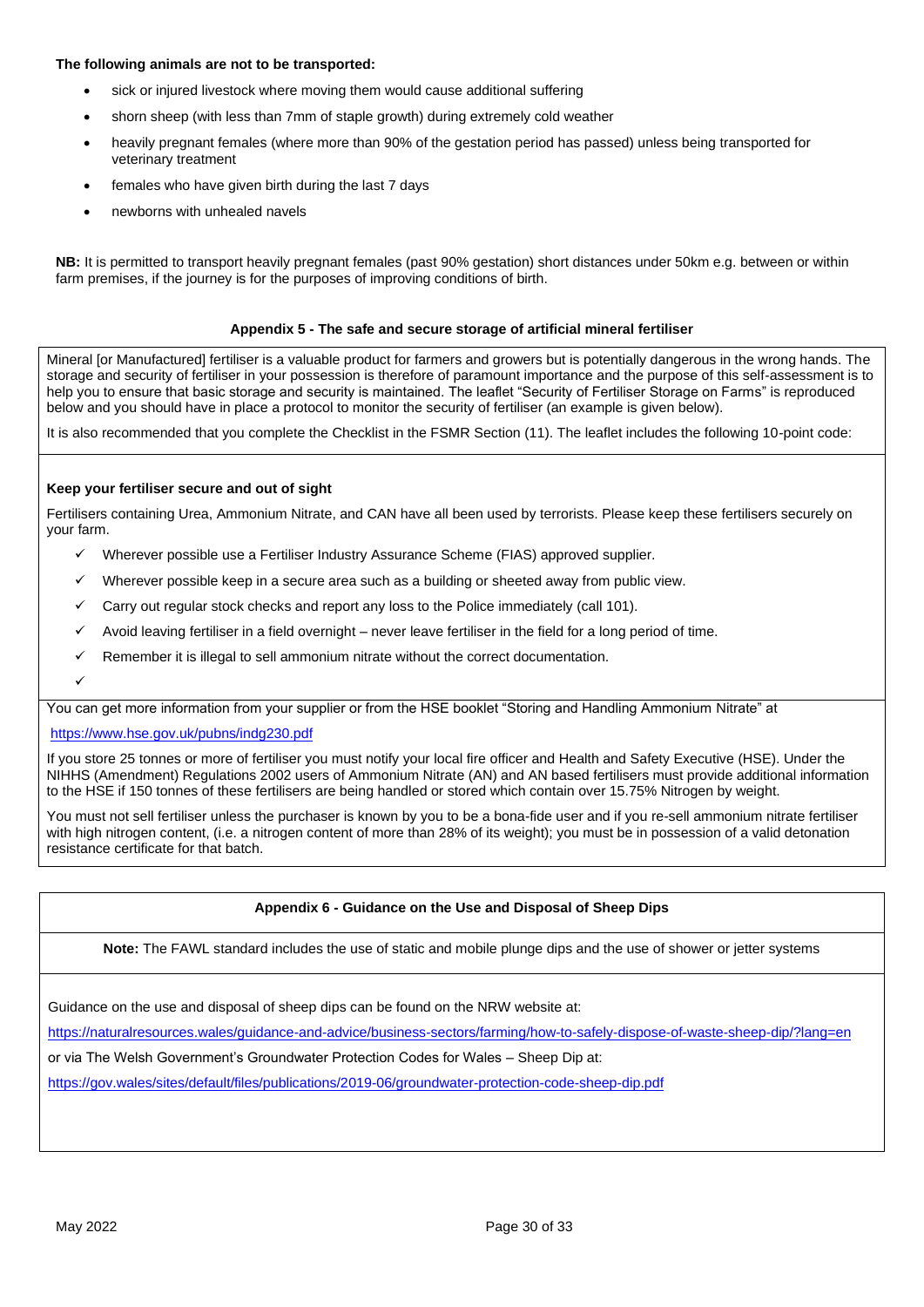#### **Appendix 7 - Guidance on Application of Manures, Sludge or Composts**

#### **SAFE APPLICATIONS TO LAND**

This appendix provides guidance on making applications to land. All applications to land must be carried out in accordance with legislation. Environmental Permits or exemptions must be held where applicable. National Resources Wales has information on spreading waste on land which may be helpful.

#### **Note: Producers should always check with buyers to ensure that any applications of sludge, compost, digestate and other materials originating outside the farm are acceptable to customers.**

#### **Sewage Sludge (biosolids)**

It is recommended that sewage sludge is assured under the Biosolids Assurance Scheme

Untreated sewage sludge has not been permitted on any agricultural land since 2006.

Treated sewage sludge can only be used under strictly controlled conditions. Prior to application the soil must be tested by the sludge supplier. Applications of sewage sludge to land must be in accordance with suppliers' instructions (i.e. the way the sludge has been treated may affect where and when the sludge can be applied).

Two types of treated sewage sludge are permitted by the scheme:

1. Conventionally treated sludge - has been subjected to defined treatment processes and standards that ensure at least 99% of pathogens have been destroyed. The most common form of treatment is anaerobic digestion.

2. Enhanced treated sludge - will be free from Salmonella and will have been treated so as to ensure that 99.9% of pathogens present in the original sludge have been destroyed.

#### **Farmyard Manure (FYM) and Slurry – Fresh, Stored or Treated**

Using the following steps as a guide will help to ensure that manures are used efficiently:

- Know the nutrient contents of applied manures
- Apply manures evenly and at known rates
- Where appropriate, rapidly incorporate manures or use an application technique that will minimise
- ammonia losses
- Apply manures in spring, where possible, to reduce nitrate leaching losses
- Take the nutrient content of applied manures into account when calculating inorganic fertiliser applications

Spreading manures onto pasture is a valuable source of nutrients but can play a role in transferring disease to healthy stock. The main risk is from spreading fresh, unstored slurry or manure. Risks are reduced by storage, low application rates and leaving pasture for as long as possible before grazing.

**Note: The scheme recommends that poultry manure is not applied to grazing land or grassland to be harvested due to the**

### **risks associated with botulism.**

### **Compost, Digestates and other Recycled Materials**

It is recommended that digestates and composts sourced from external contractors for application to land have been produced to the relevant PAS specification (PAS 110 for digestate, PAS 100 for compost) and are applied following the associated Quality Protocol. The specifications and Quality Protocols provide safeguards on the feedstock materials, the processing stages and end product quality.

Where anaerobic digestate is produced from an energy crop feedstock (e.g. maize) and there is no pasteurisation step, there is a risk that plant pathogens, for example Fusarium spp., may be present. It is recommended that energy crop digestate is ploughed in before drilling a subsequent cereal crop.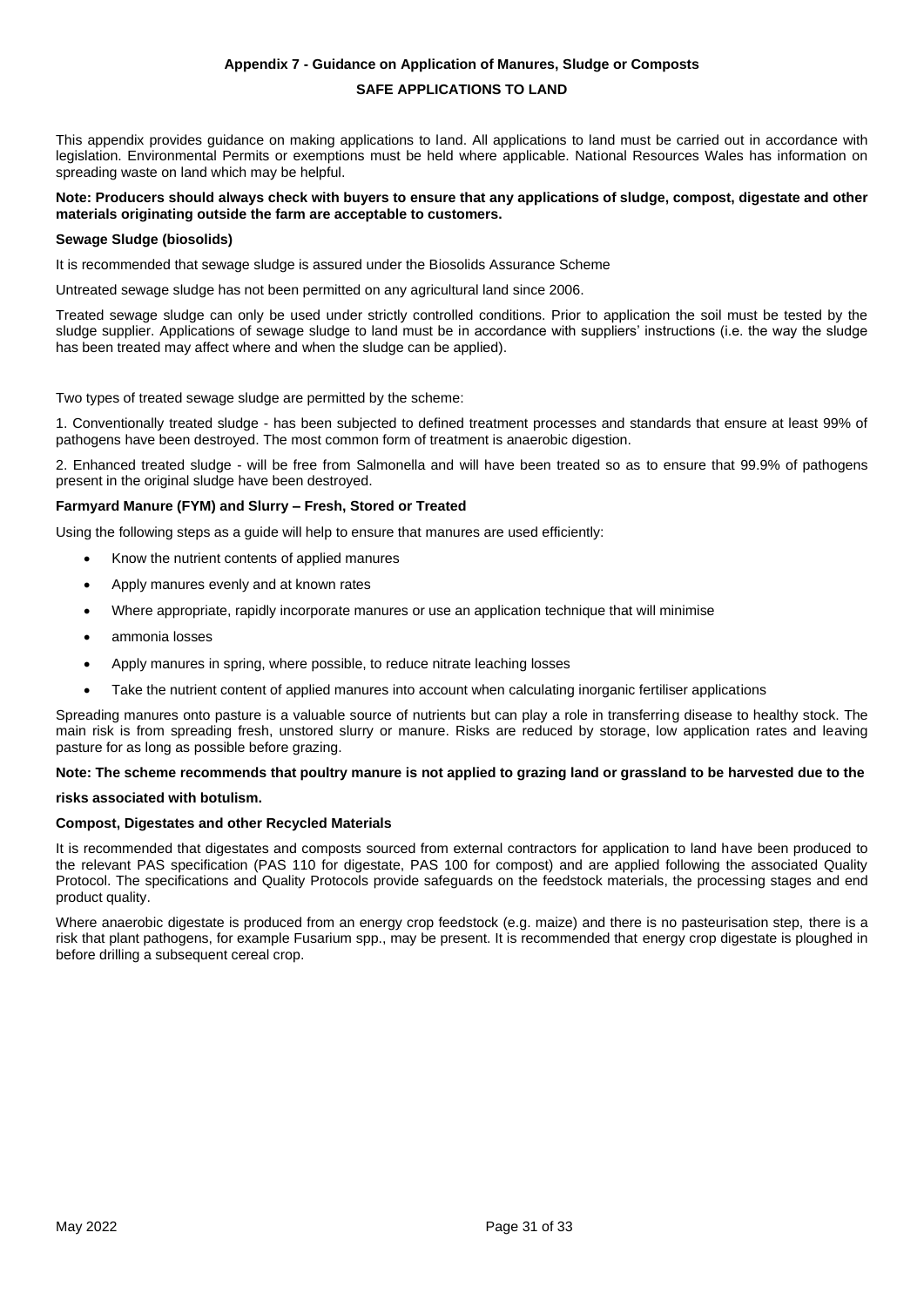|                                   | <b>Manure &amp; Slurry</b>                                                                                  |                                                                                                                                                                    | <b>Compost &amp; Anaerobic</b><br><b>Digestates</b> |                                              | <b>Treated Sewage Sludge</b>                                                                       |                                              |
|-----------------------------------|-------------------------------------------------------------------------------------------------------------|--------------------------------------------------------------------------------------------------------------------------------------------------------------------|-----------------------------------------------------|----------------------------------------------|----------------------------------------------------------------------------------------------------|----------------------------------------------|
|                                   | Application                                                                                                 | Grazing or<br>harvest interval                                                                                                                                     | Including<br>animal by-<br>products (ABP)           | Excluding<br>animal by-<br>products (ABP)    | Conventional<br>treated<br>sewage sludge                                                           | Enhanced<br>treated<br>sewage sludge         |
| Combinable &<br>Animal Feed Crops | May be applied<br>before & after<br>drilling                                                                | N/A                                                                                                                                                                | May be applied<br>before & after<br>drilling        | May be applied<br>before & after<br>drilling | May be applied<br>before & after<br>drilling                                                       | May be applied<br>before & after<br>drilling |
| Grass & Forage<br>- grazed        | Recommend that<br>applications<br>made in spring &<br>that rapid<br>incorporation<br>techniques are<br>used | Minimum 4 week<br>no graze interval<br>applies.<br>Recommend that<br>there is an 8<br>week no graze<br>interval for adult<br>stock & 6 months<br>for younger stock | A no-graze<br>interval of 3<br>week applies         | A no-graze<br>interval of 3<br>week applies  | A no-graze<br>interval of 3<br>week applies &<br>sludge must be<br>deep injected<br>or ploughed in | A no-graze<br>interval of 3<br>week applies  |
| Grass & Forage<br>- harvested     |                                                                                                             | A no-harvest<br>interval of 4<br>week applies                                                                                                                      | A no-graze<br>interval of 3<br>week applies         | A no-graze<br>interval of 3<br>week applies  | A no-graze<br>interval of 3<br>week applies                                                        | A no-graze<br>interval of 3<br>week applies  |